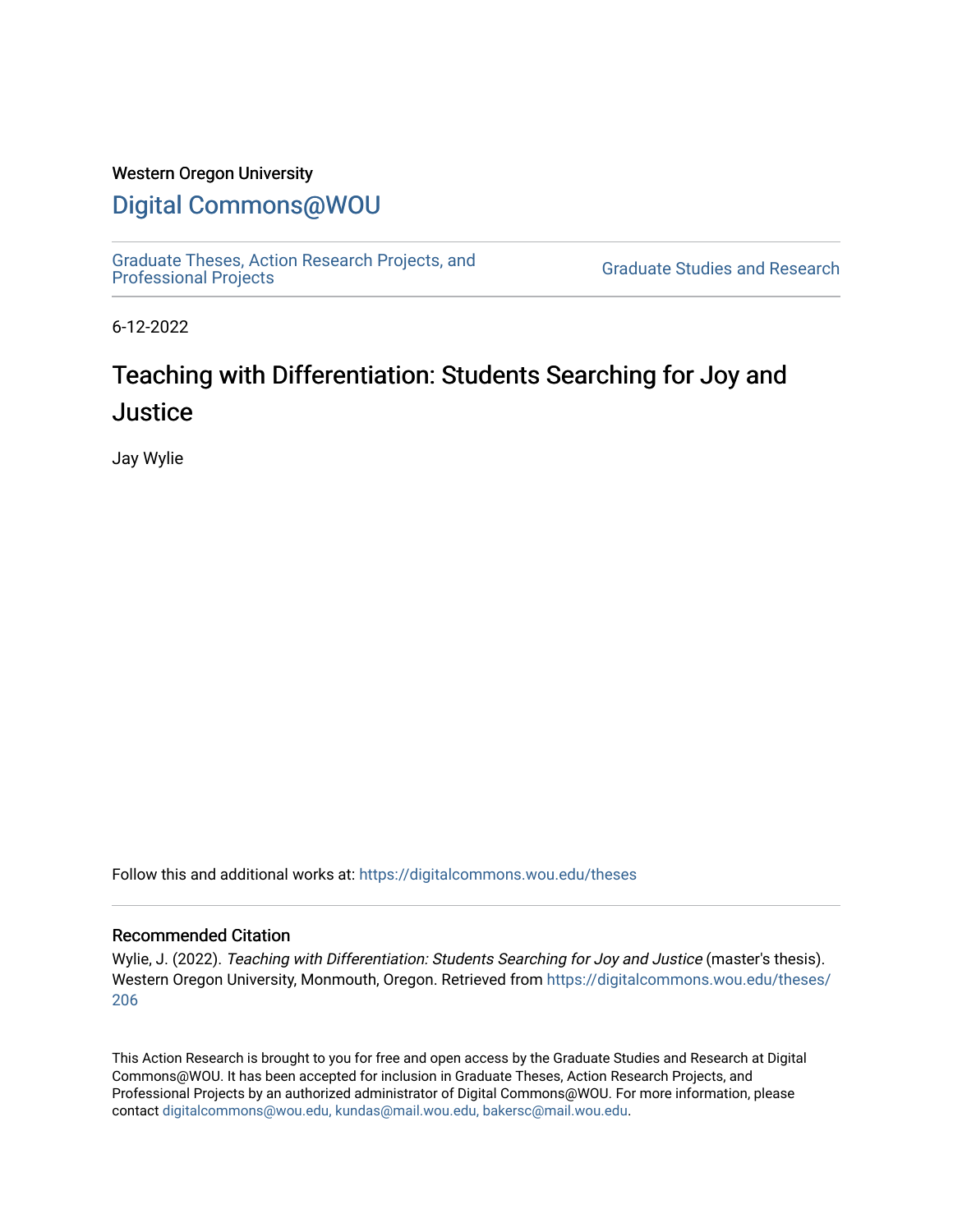### **Teaching with Differentiation: Students Searching for Joy and Justice**

By Jay D. Wylie

An Action Research Project submitted to Western Oregon University

In partial fulfillment of the requirements of the degree of:

Master of Arts in Teaching: Initial Licensure

June 2022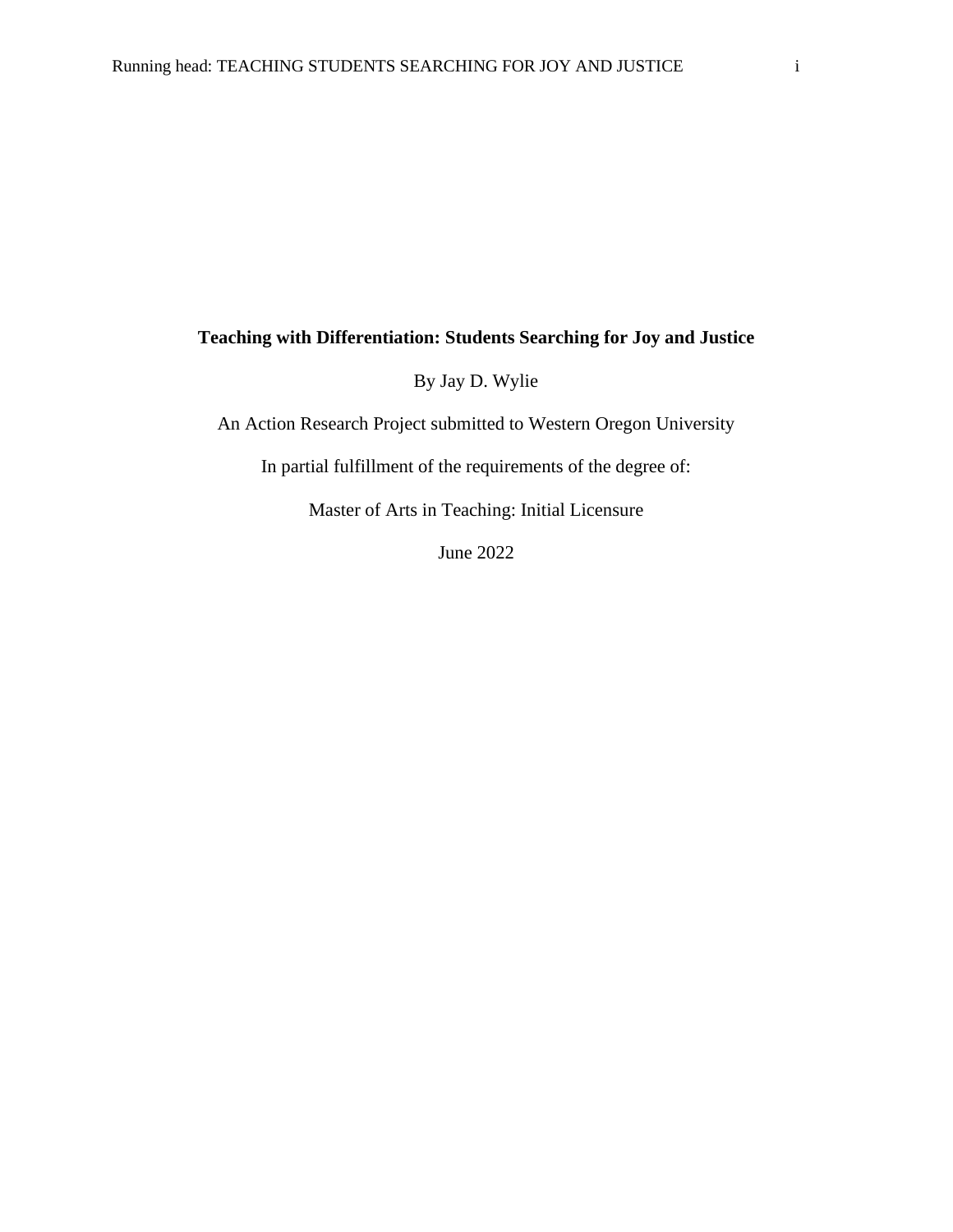

### WE, THE UNDERSIGNED MEMBERS OF THE GRADUATE FACULTY OF WESTERN OREGON UNIVERSITY HAVE EXAMINED THE ENCLOSED

Action Research Project Title:

Teaching with Differentiation: Students Searching for Joy and Justice

Graduate Student: Jay Wylie Change and Change and Change and Change and

Candidate for the degree of : Master of Arts in Teaching: Initial Licensure

and hereby certify that in our opinion it is worthy of acceptance as partial fulfillment of the requirements of this master's degree.

#### **Committee Chair:**

| Name: Melanie Landon-Hays & Amy Bowden | Signature: |
|----------------------------------------|------------|
| Date: 06/06/2022                       |            |

#### **Committee Member:**

| Name: Larkin Foley | Signature: |
|--------------------|------------|
| Date: 06/06/2022   |            |

**Dean of Graduate Studies and Research:** 

| Name: Dr. Hillary Fouts | Signature: |
|-------------------------|------------|
| Date:                   |            |

Updated: June 14, 2021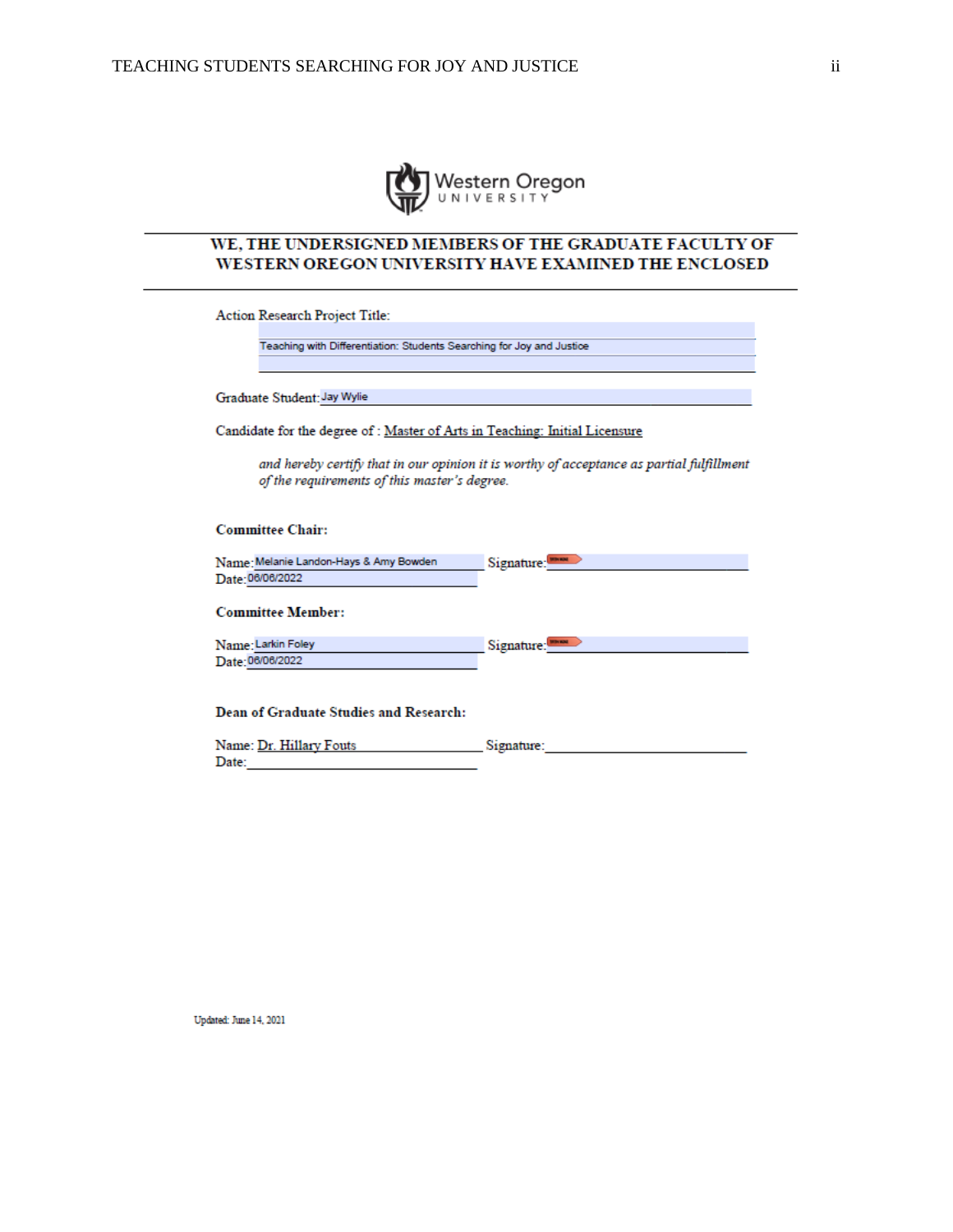#### **Acknowledgements**

I would like to thank all my professors at Western Oregon University for their support and guidance. Thank you to Melanie Landon-Hayes, PhD, Marie Lejeune, PhD, and Professor Amy Bowden. Thank you for your patience, guidance, and inspiration. In addition, I would like to show my appreciation to Larkin Foley, one of my cooperating teachers, who also read my Action Research Project. I appreciate all the support and guidance you all have given me. I could not have made it this far without you, thank you very much.

I would like to thank my wife; she has always been there when I needed her, far beyond the requirements of this program- whether it was a hug, an encouraging word or letter, or just being by my side. Thank you, Monica, for loving and supporting me through this journey. Additionally, I would also like to thank my children, Evan, Roman, and Jemma. I retired from the military so I could spend more time with you, but between teaching and this college program that has not necessarily been the case. I truly thank you for your support and patience in getting this master's degree and the ability to become a licensed teacher. My oldest, Evan, was also in college and we commiserated on homework during COVID. My middle child, Roman, was supportive and offered a high-school student's view on various teaching activities during various times in this journey. Finally, my youngest, Jemma would give me hugs when needed, and showed her support and love throughout this journey. Without my family's understanding and encouragement, I know I would not have made it this far. So many times, I just wanted to stop, I asked myself, "Why are you doing this?" My family would not let me give up and would remind me of the reasons why I was doing this. They always helped me get back on track.

Additionally, I would like to thank my cooperating teachers Nick Clawson (social studies), Krysta Phillips (environmental science), and Larkin Foley (science and engineering): you all have taught me so much and have been great advisers to me. Thank you for passing your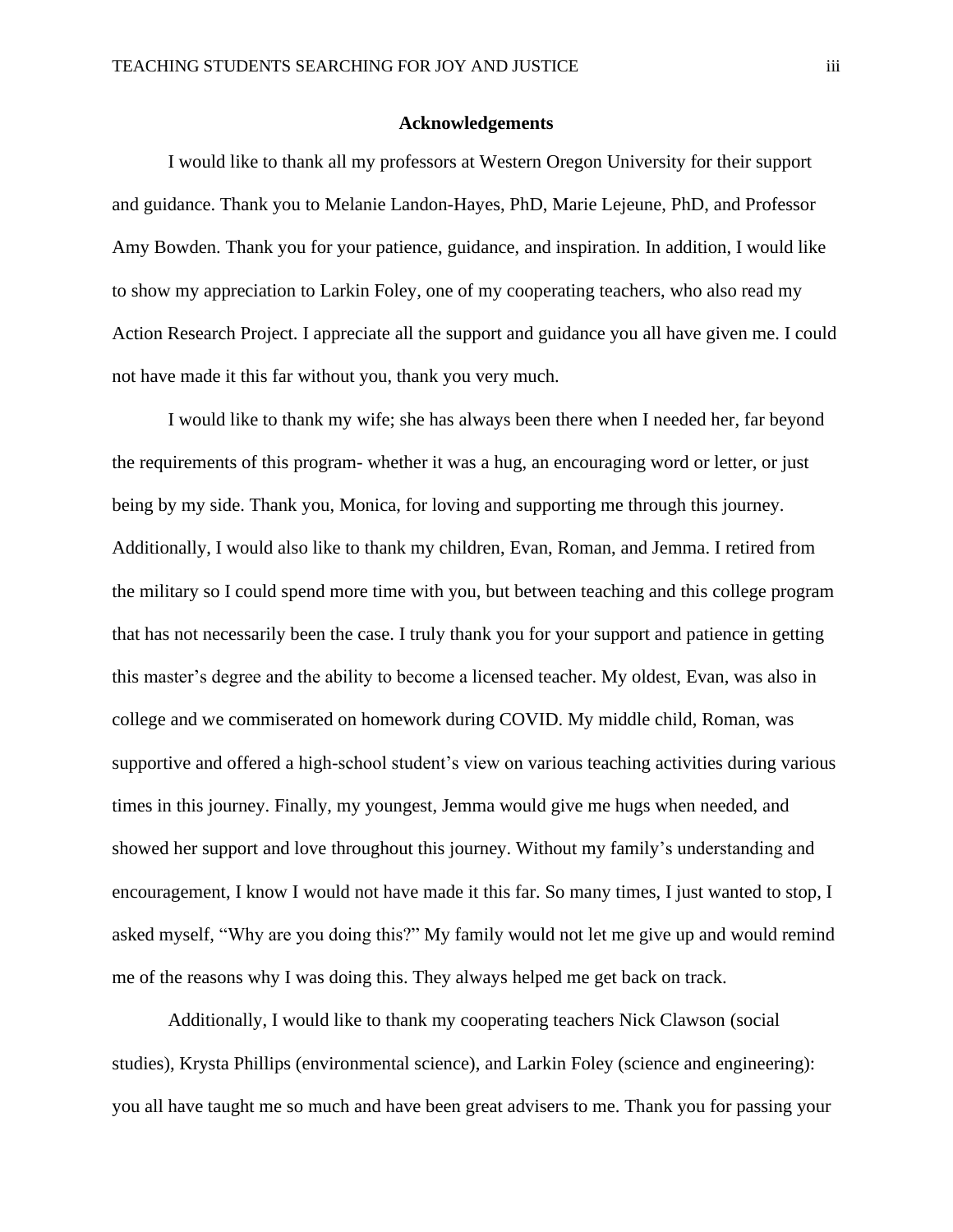knowledge on to me. I hope to display some of the strengths that you shared with me. You are amazing mentors, teachers, and friends.

Lastly, to the rest of my Cohort, thank you for hanging in there and commiserating with me- sometimes the late night or early morning messages were the only thing that made this degree possible. Thanks for being a great group of fellow students to work with, be inspired by, and to celebrate with.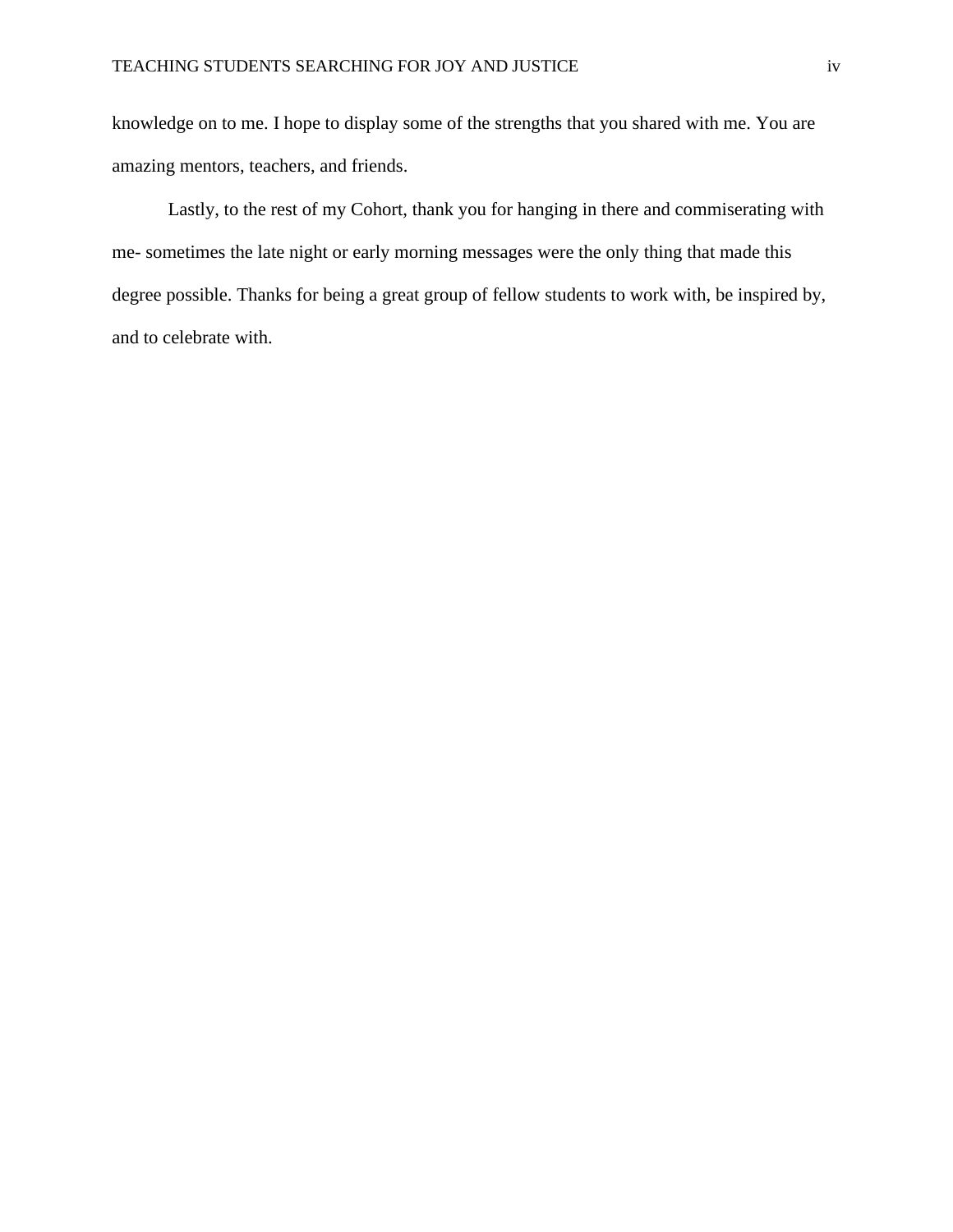#### **Abstract**

This document is an action research project that studies a teacher's growth to include two years of classes and student teaching from Western Oregon University Master of Arts in Teaching: Initial Licensure program. As a student teacher for high school social studies classes, environmental science classes, and teacher of record for engineering classes, the primary researcher wanted to ensure that he was continually improving his teaching skills and best practices. His experiences in the classroom led him to the questions listed below in his research to improve his teaching for current and future classes. An expanded version of the primary researcher's chapters includes philosophy of education, a literature review, research methods, findings, and conclusions.

Three specific research questions that were analyzed through various data sources included: (1) How and why has my incorporation of differentiation strategies changed since I started teaching last school year, (2) how and why has my use of instructional strategies changed since I started teaching last school year, and (3) how and why has my incorporation of technology changed since I started teaching engineering last school year and social studies and science this year?

*Keywords:* differentiation, instructional strategies, technology, social studies, science, engineering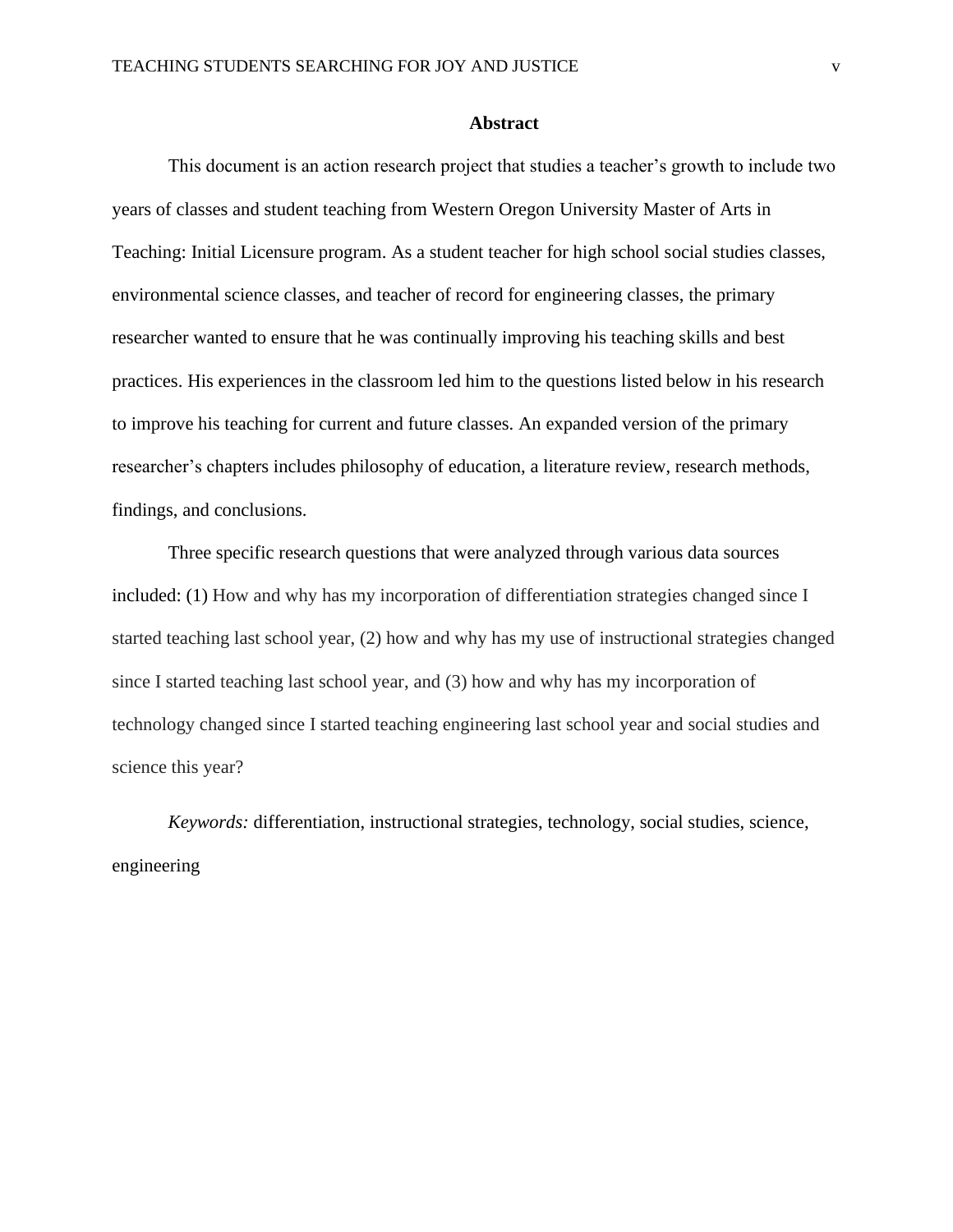### **Table of Contents**

| Acknowledgements                                       | p. iii     |
|--------------------------------------------------------|------------|
| Abstract                                               | p.v        |
| List of Figures                                        | p.viii     |
| List of Tables                                         | $p_{.}$ ix |
| Chapter 1: Introduction                                | p.1        |
| Philosophy of Education                                | p.1        |
| <b>Chapter 2: Literature Review</b>                    | p.15       |
| Purposes and Objectives for the Literature Review      | p.15       |
| Procedures for the Literature Review                   | p.15       |
| Literacy is Core to Learning                           | p.17       |
| <b>Research Studies</b>                                | p.17       |
| A Review of Research on Differentiation                | p.17       |
| A Review of Instructional Strategies                   | p.19       |
| A Review of Research on Technology Inclusion in Social |            |
| <b>Studies and Science</b>                             | p.21       |
| Summary                                                | p.22       |
| <b>Chapter 3: Research Methods</b>                     | p.23       |
| <b>Research Methods</b>                                | p.23       |
| <b>Research Questions</b>                              | p.23       |
| <b>InTASC Standards</b>                                | p.25       |
| <b>Methods and Procedures</b>                          | p.26       |
| Data Collection                                        | p.27       |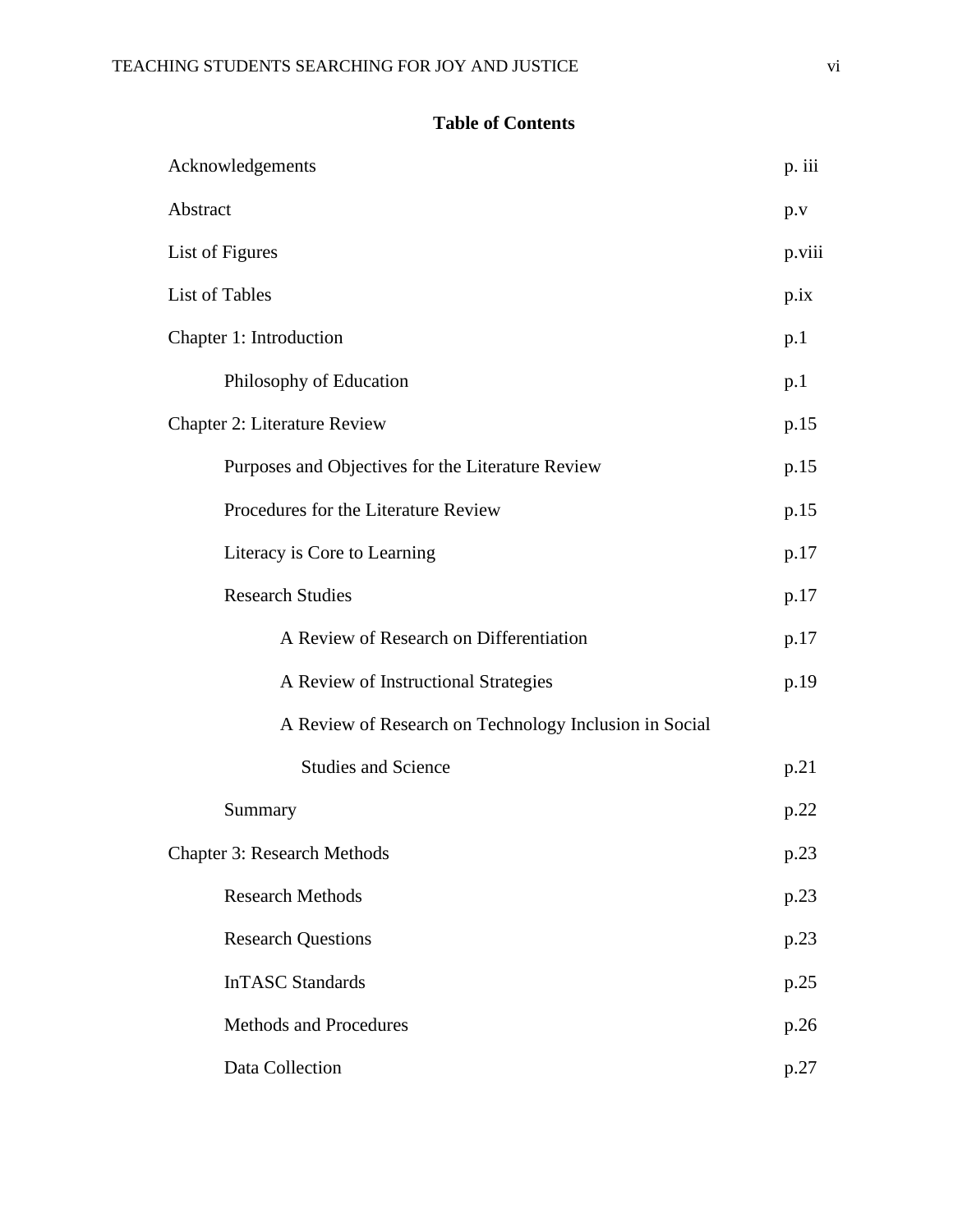| Self-generated data: Formal Lesson Plans, Reflections, Learning   |      |
|-------------------------------------------------------------------|------|
| <b>Management System</b>                                          | p.28 |
| External data: Observation Commentary, Student Formative Feedback | p.29 |
| Context of the Study                                              | p.31 |
| Participants                                                      | p.33 |
| How I Studied My Teaching                                         | p.35 |
| Summary                                                           | p.38 |
| <b>Chapter 4: Presentation and Discussion of Findings</b>         | p.39 |
| Preparation                                                       | p.39 |
| Data Analysis of Research Question 1                              | p.42 |
| Data Analysis of Research Question 2                              | p.45 |
| Data Analysis of Research Question 3                              | p.48 |
| Summary                                                           | p.51 |
| <b>Chapter 5: Discussion and Conclusion</b>                       | p.53 |
| Overview                                                          | p.53 |
| <b>Key Findings</b>                                               | p.53 |
| Interpretation of Results of Study                                | p.54 |
| <b>Limitations of Study</b>                                       | p.57 |
| <b>Implementation of Findings</b>                                 | p.58 |
| Summary                                                           | p.59 |
| Works cited                                                       | p.60 |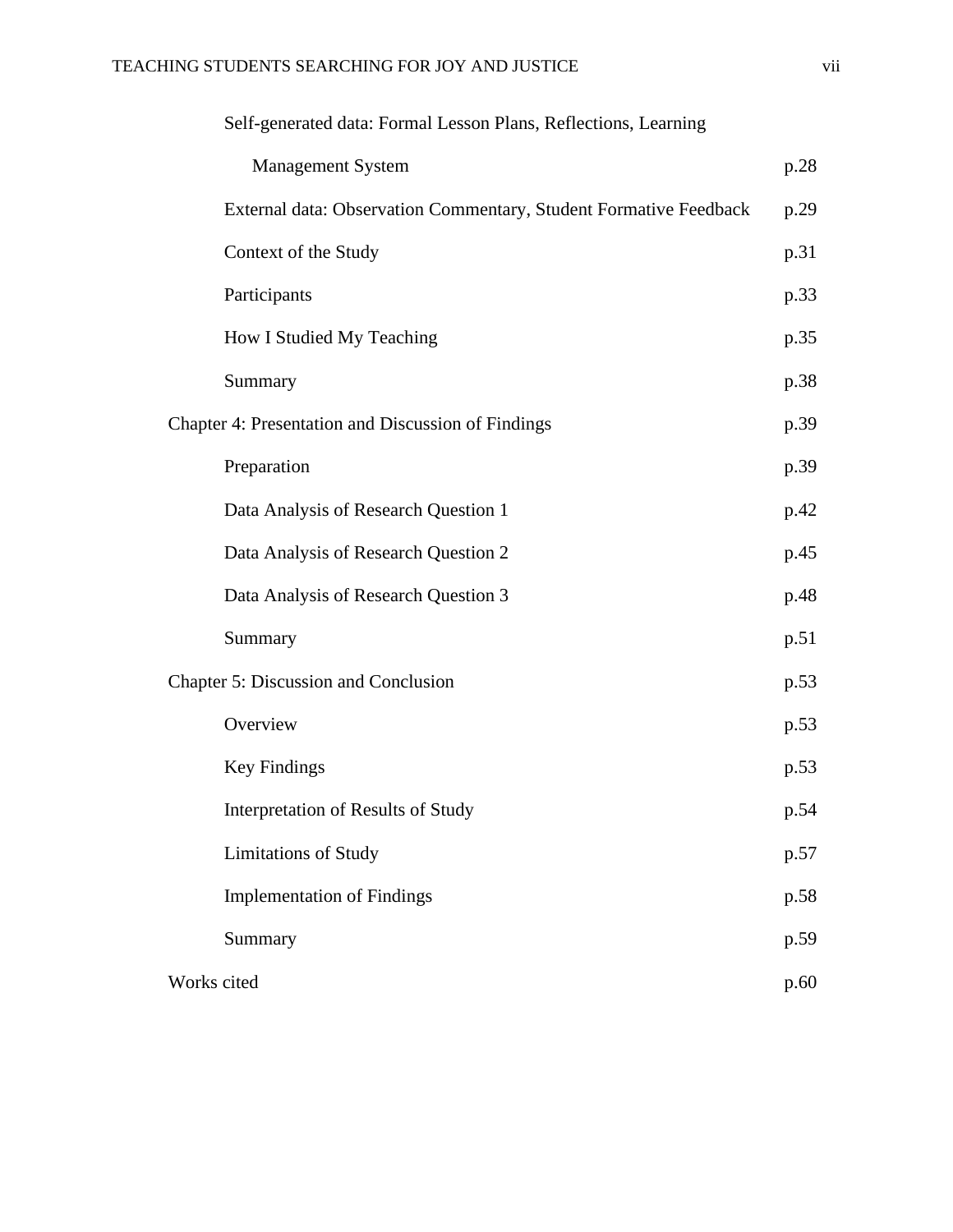# **List of Figures**

| Figure 1. Differentiation within Lesson Plan                         | p.43 |
|----------------------------------------------------------------------|------|
| Figure 2. Sample Whiteboard Word Wall                                | p.43 |
| Figure 3. Electronics Vocabulary Listing in Canvas                   | p.44 |
| Figure 4. Comment from School Supervisor                             | p.45 |
| Figure 5. Student Reflection Question in Canvas                      | p.46 |
| Figure 6. Comment from School Supervisor                             | p.47 |
| Figure 7. Sample of Group Reading Activity and Graphic Organizer     | p.48 |
| Figure 8. Low Technology Student Feedback Example                    | p.49 |
| Figure 9. Electronic Feedback Form in Canvas to Elicit Student Input | p.49 |
| Figure 10. Game Supported Interactive Technology                     | p.50 |
| Figure 11. Supervisory Comment on Technology Usage                   | p.53 |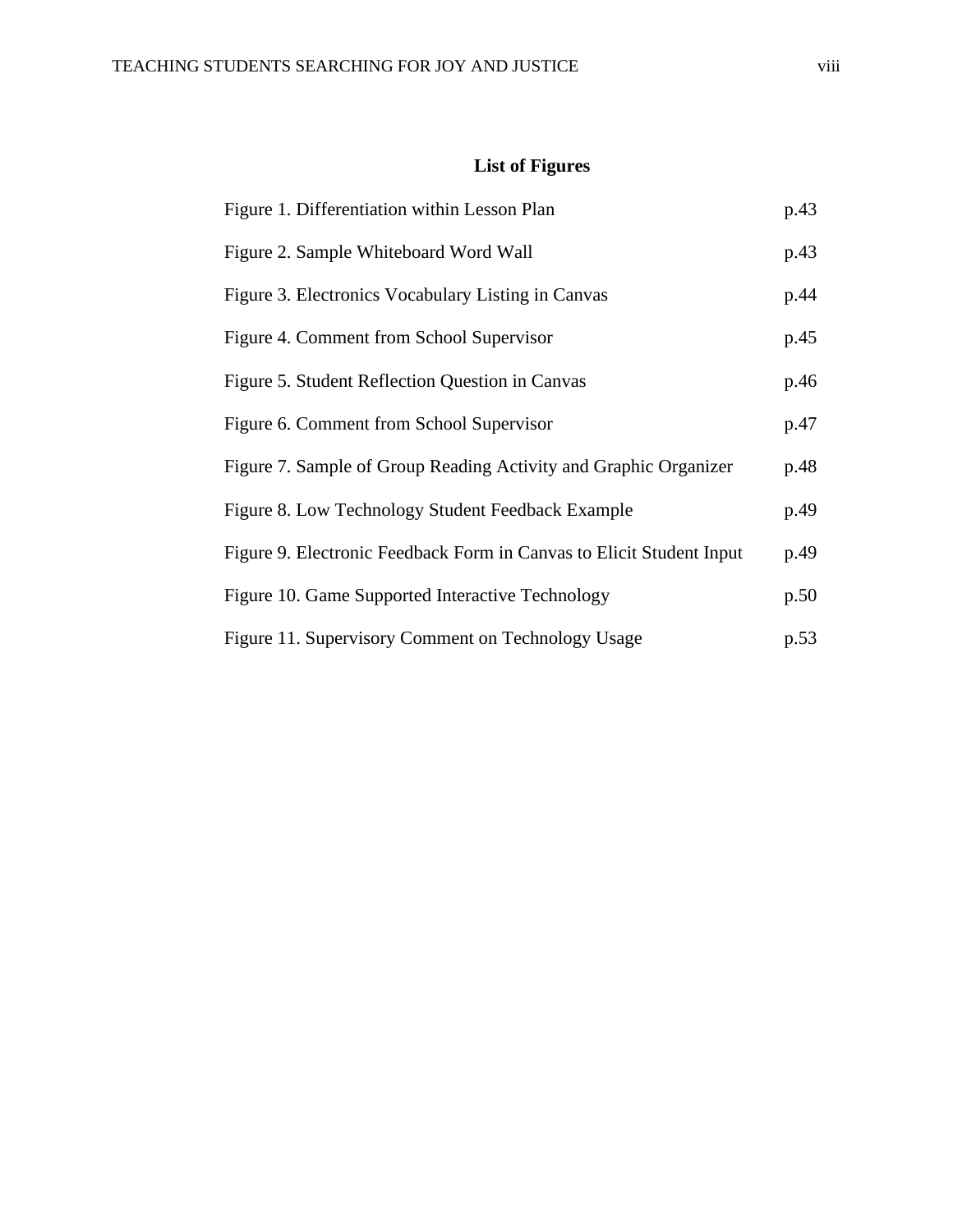## **List of Tables**

Table 1 Data Analysis Steps p.40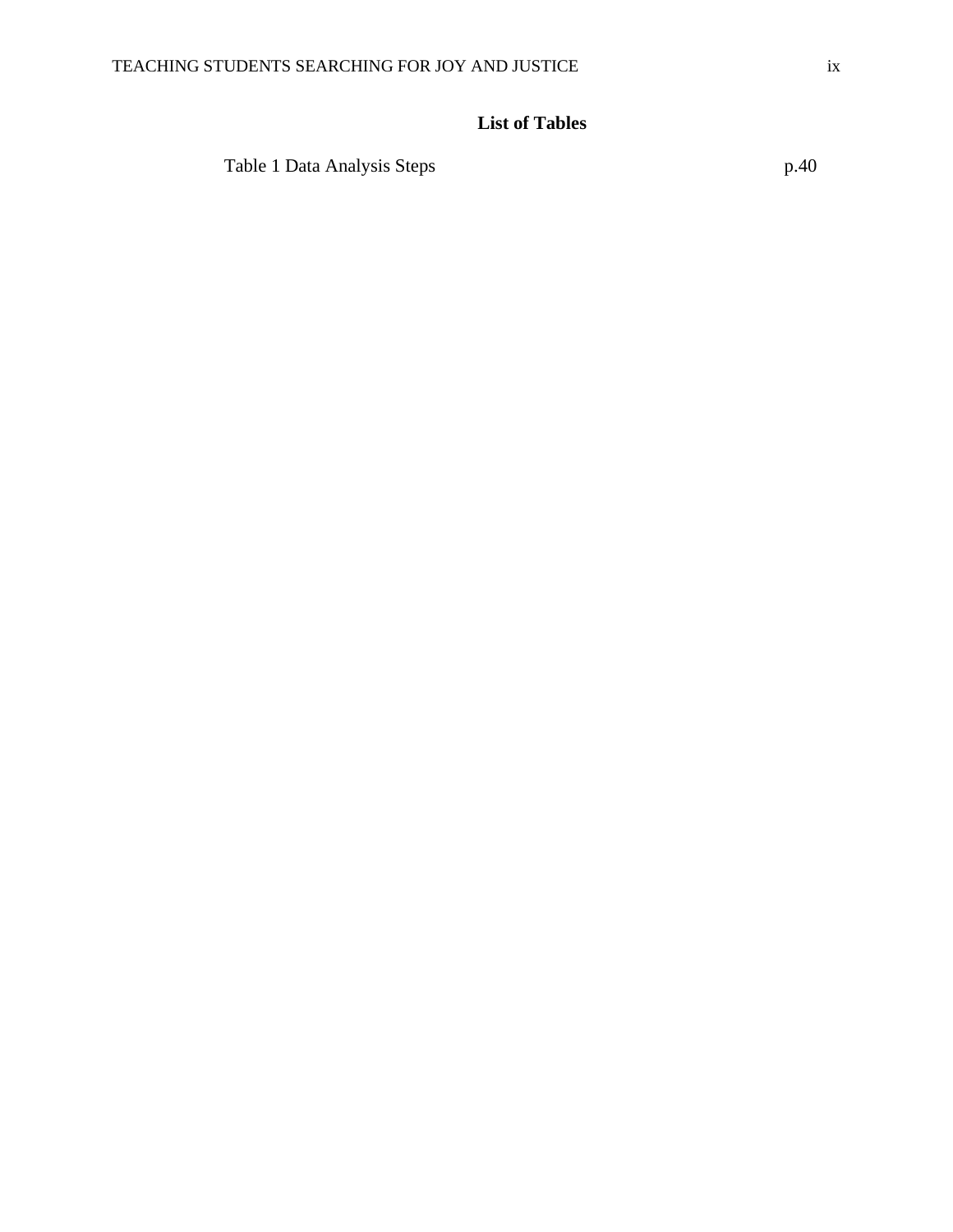#### **Chapter 1**

#### **Introduction**

#### **Philosophy of Education**

My philosophy of education, shaped by the last forty-five years of life and experience, starts with the assumption that the student is the focus of everything that the teachers, the school, and the broader education community do; it is their raison d'etre. With the student at the center, we can all come together with a common understanding of our roles and goals as we work together towards each individual student's education. High expectations, when coupled with integrity, motivation, and honest effort, can lead to the joy of student success and achievement, while inequity and breaking of trust can lead to disillusionment and injustice. So how does this older, new teacher, find the path to help his students find joy and justice in their educational journey? Well, with due regard to Robert Frost, let me describe the road I've taken.

During my K-12 education history, I went to four schools in two cities/ two school districts. My schools were supportive of me as a youth; my culture and background as American and White, with parents who were blue-collar middle-class, were common amongst my peers and reflected amongst my teachers. I do not recall ever feeling unseen, misunderstood, or overlooked as a student– in fact, I usually felt as though I was praised, noticed, and encouraged by my parents, my teachers, and the school administration. I recall being afraid one time in elementary school because I was worried that I had vandalized the school when I had used a pencil eraser to play tic tac toe on a window during recess (and then lied about it), and I got in a fight in fifth grade with a bully who was picking on my friends, but generally my K-12 experience was nearly idyllic. I was initially motivated by positive teacher attention and would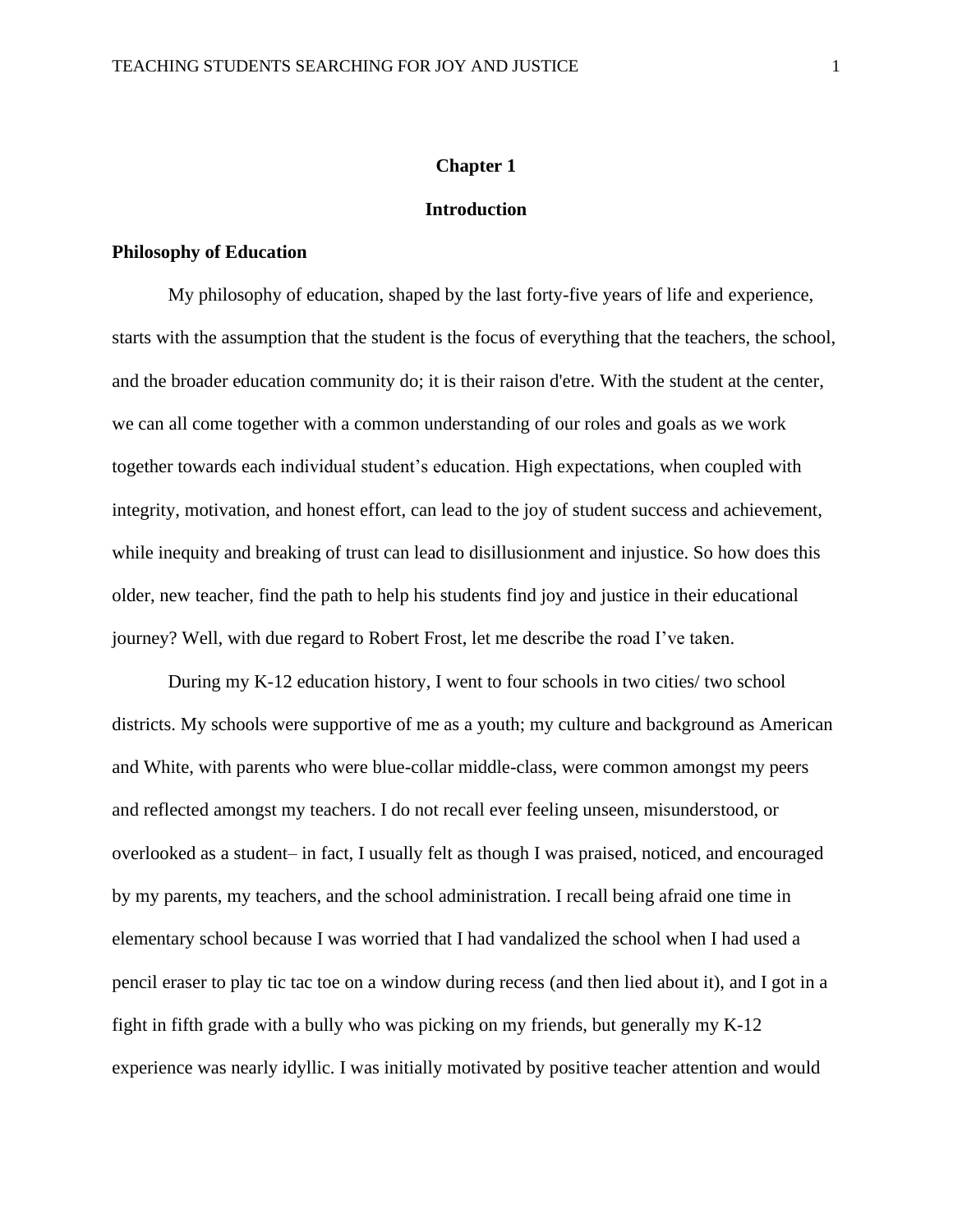do the work necessary to get good grades. But I also began to intrinsically value getting good grades for the sake of learning. I participated in extracurricular activities that gave me a voice to change (or at least address) policies that I did not like. I had a group of friends that were supportive. In fact, it was my experiences as a youth in school that led me towards success as an adult and made me return to the classroom after so many years- so I can help students enjoy and benefit from school as I did.

While my youth wasn't idyllic, it wasn't too bad either. School at the time generally mirrored what has been called the factory system or the banking system of education, whereby students were processed from place to place by authoritarian teachers, assigned proficiencies topic by topic, memorized material, and tested to standards – with an apparent goal of satisfactorily achieving the standard with minimal disruption or individual thought. The hierarchy and bureaucracy for this type of education is said to mirror that of a factory, where mindless drones are produced, rather than free-thinkers (Friere, 2018). Like many others before me, I was successful in the factory education system that produced me. My education, or my years spent at school as a youth, along with my upbringing and personal educational ethic, resulted not in an unthinking factory drone or a vessel waiting to be filled with knowledge, but a motivated and inquisitive student for life. I recognize now that not all students in my school, in my hometown, or in the rest of the country had the same experience that I did in school and did not end up with the same result – whereas I was motivated and excited, they were perhaps bored and disenfranchised. And while these point-of-view differences can help us solve problems, it can also foment resentment and dissention amongst students, teachers, and parents. I recognize this difference in point of view, acknowledge the benefits and strengths of the direct instruction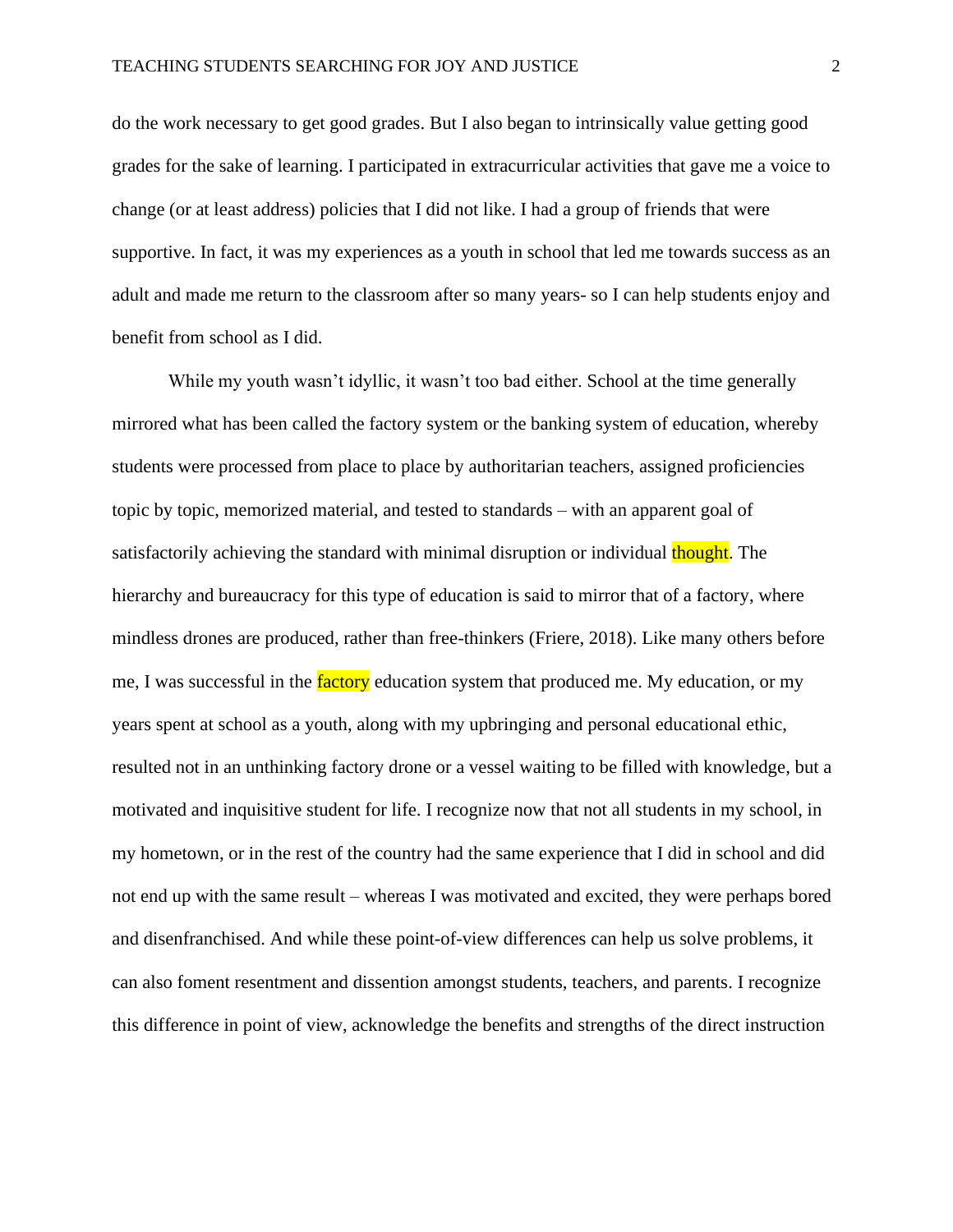teacher-based system that I grew up with and am moving towards a more inclusive and responsive educational system focused on student inquiry and inclusion.

While not segregated, the schools that I attended were demographically White majority. Through middle school, there were few children who were not White, and while I did not witness any racism or prejudice against them, that does not mean it did not occur, and their recollections would most certainly be different than mine in this regard. I also do not recall any specific inclusive activities or culturally sensitive displays supporting English language learners or non-Whites. An exception was in sixth grade, when a friend of mine, whose family were refugees, discussed what he remembered from escaping Vietnam as part of a social studies segment.

I do remember secondhand instances of racism, or an underlying lack of inclusivity in my K-12 youth. I remember my mom telling me about her Japanese friend who she had growing up – a friend who was forced to relocate to an internment camp when she was very young, and how unjust my mom thought that was. There was still much latent racism directed toward Japanese-Americans in Tacoma, Washington, even in my youth, and in fact all of my grandfather's friends that served in World War II used epithets and slurs when discussing or describing Germans or Japanese people. Similarly, I remember my great grandmother talking about African- Americans people in a very racist way (that did not make any sense to me), but she was a product of another era, and her opinions echoed the post-Reconstruction poor-White sentiment of the South as identified by Du Bois (1910) and Ladson-Billings (2004). During high school, I "discovered" the Chemawa Indian School- a Bureau of Indian Affairs boarding school for Native Americans, just a few miles from my house. I had never met anyone my age who claimed Native American heritage, and while my stepfather was Cherokee, we neither supported, nor impugned, that school. In fact, unlike the current expanded Oregon education requirements, I had only slightly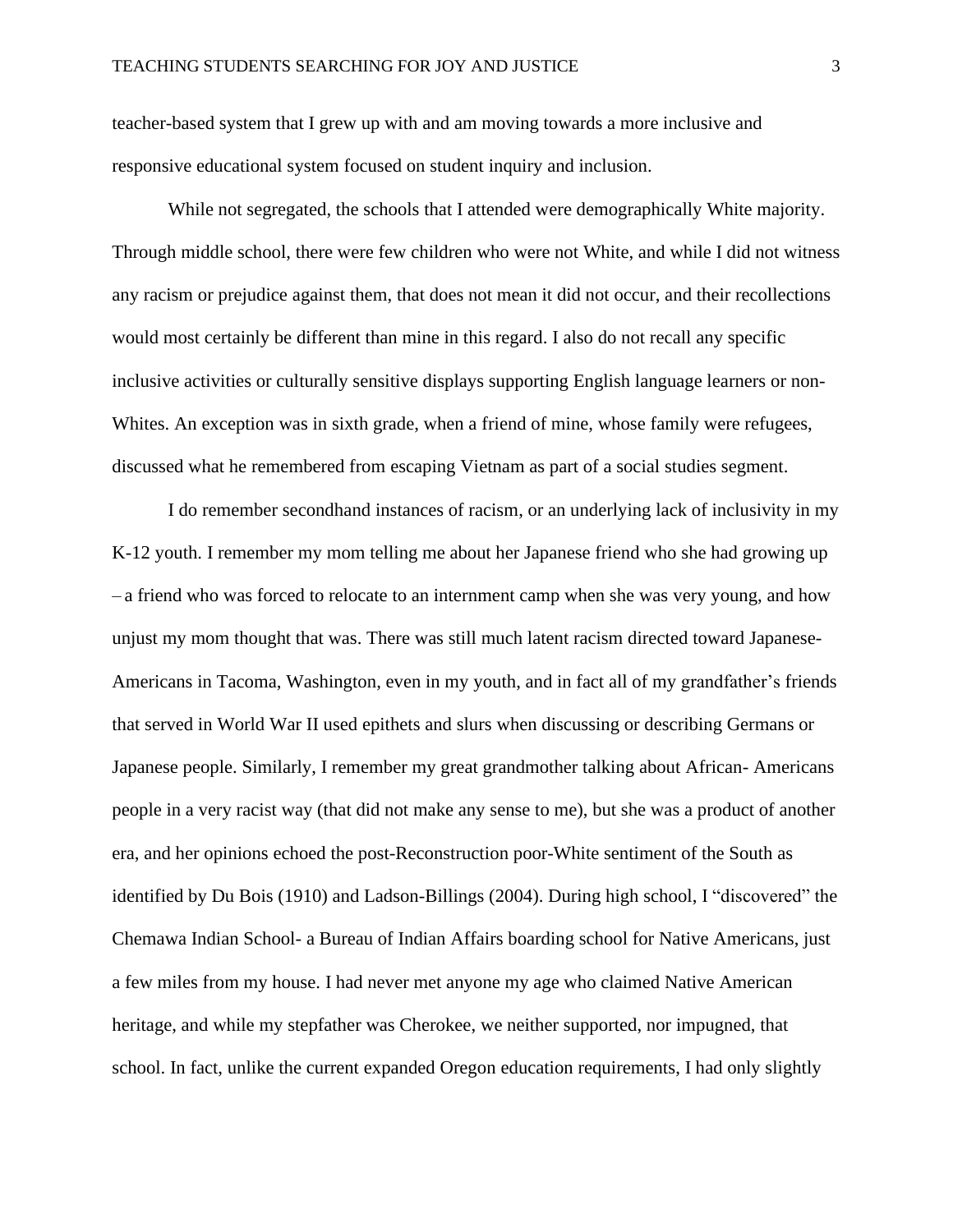studied Indigenous history in a US History class. I remember many people in the community speaking in a derogatory way about Hispanics that mirrored the "mundane racism" identified by Garcia, Yosso & Barajas (2012), although I do not recall any level of segregation in schools.

While I do not recall any overt racism or prejudice in schools, I know that my impression may not be everyone's truth – as confirmed by discussions from my recent thirty-year high school reunion. The interesting thing about reunions is that you generally remember people as they were (depending on how close you are on social media), so the stories they tell are your collective memories and may vary widely from your personal recollection. While I did not recall any racism from high school, one classmate who was Black had vivid memories of student (and teacher) racism, while another student, with a similar ethnic background, could recall none. Was there racism in my school? Certainly. Was it readily apparent to all? Perhaps not... Like the parable of the three blind men investigating an elephant and declaring that it is simultaneously like a tree, a rope, or a snake, these memories are often simultaneously collectively right and wrong, and yet, still valuable, as each person's recollection provides an additional element that helps define the experience for all. Today's example of collective recollection could be a Zoom call which is also recorded – everyone has a recollection what they heard and saw, but the recording provides a more complete picture. Similarly, I know that every person in a K-12 education environment has something to offer, they just may need encouragement, scaffolding, or opportunity so that they can contribute. They do not need the barriers imposed by racism or prejudice.

How can I help counter racism and oppression in schools? Oregon public schools are still recovering from the openly or passively oppressive and prejudicial policies and practices in the past. Many of these policies and practices have been identified and modified to make them more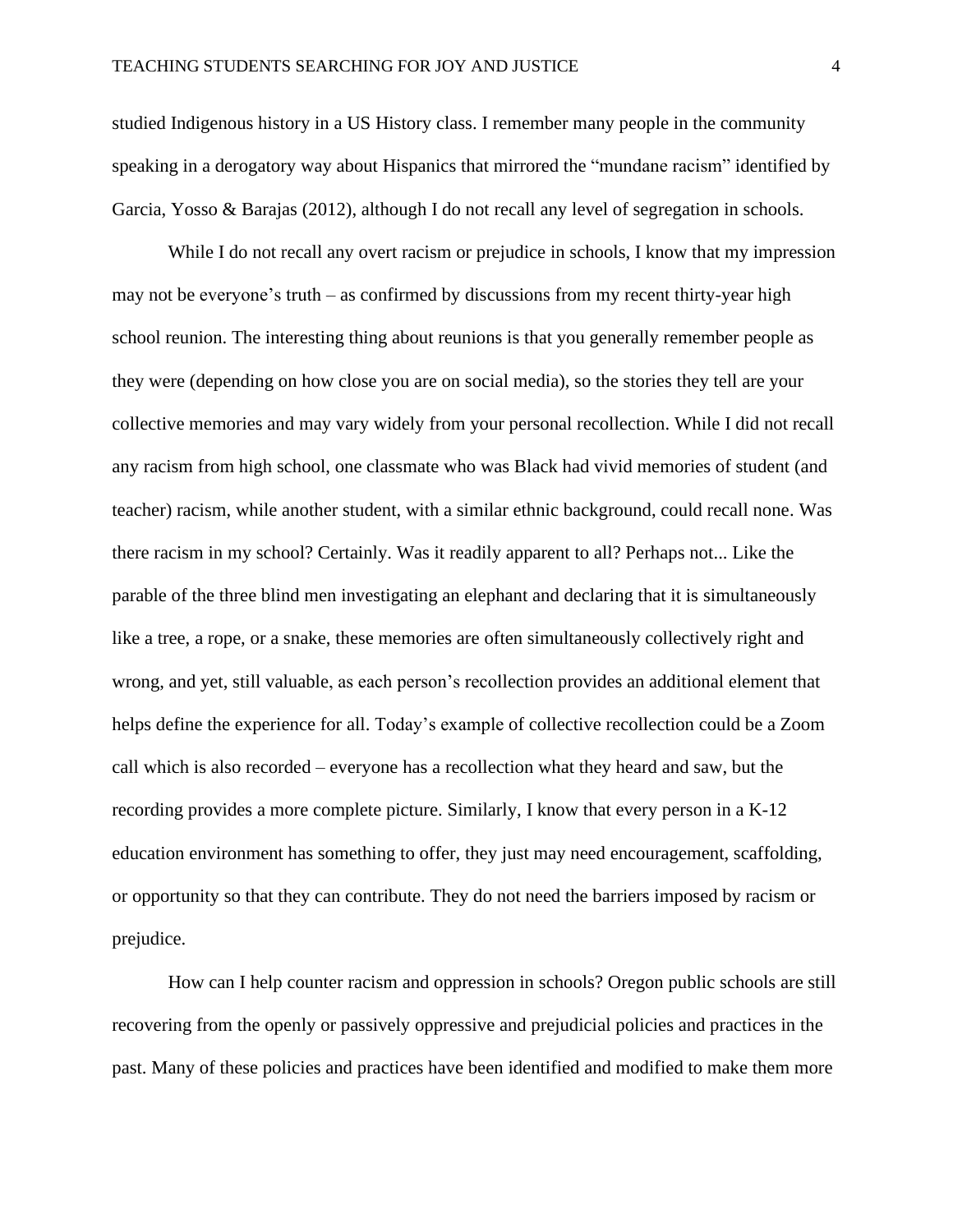inclusive, but there is still work to be done. When teachers, students, or the community identifies artifacts of that oppressive era of thought and action, they must be marked for removal or modification. There is still inequality – students who are English language learners, for example, may not have sufficient materials to study, or take-home information for their parents that is in their native language. Many physical barriers have been removed for students with physical disabilities or challenges, but they often require greater money and more time to correct, so there are still inequalities – schools are compliant with Americans with Disabilities Act, but a student with a wheelchair may need to go a much greater distance to get from class to class, or go to the bathroom, because of the schools' layout. I believe (and have seen) that there are still instances of overt individual prejudice and racism present today in education and in society, but not the discrimination against an ethnic group arising from the "systems structures, or expectations that have become established within society or an institution" (Oxford, 2022). While I see no evidence of systemic oppression in the schools that I have been in recently, that does not mean that it does not exist (consider the blind men and the elephant parable again). Students today still suffer from micro-aggressions, physical, mental, and emotional abuse, exclusion, and bullying. If there is not systemic racism in the schools that I have seen, there are still artifacts of oppression present in schools– according to Paulo Freire (2018), one person's emotional dependence on another can be a sign of oppression. While not necessarily systemic oppression, I have seen artifacts of segregation or separate but equal policies – such as adverse or derogatory comments made to non-Black students that participated in Black Student Union Clubs, Black Lives Matter rallies, or Black History celebrations. I have seen and heard micro-aggressions or overt racism on the part of individuals against others, and while they are not the fault of the institution, as long as the institution (or their representative, the teacher) address issues as they arise. A school that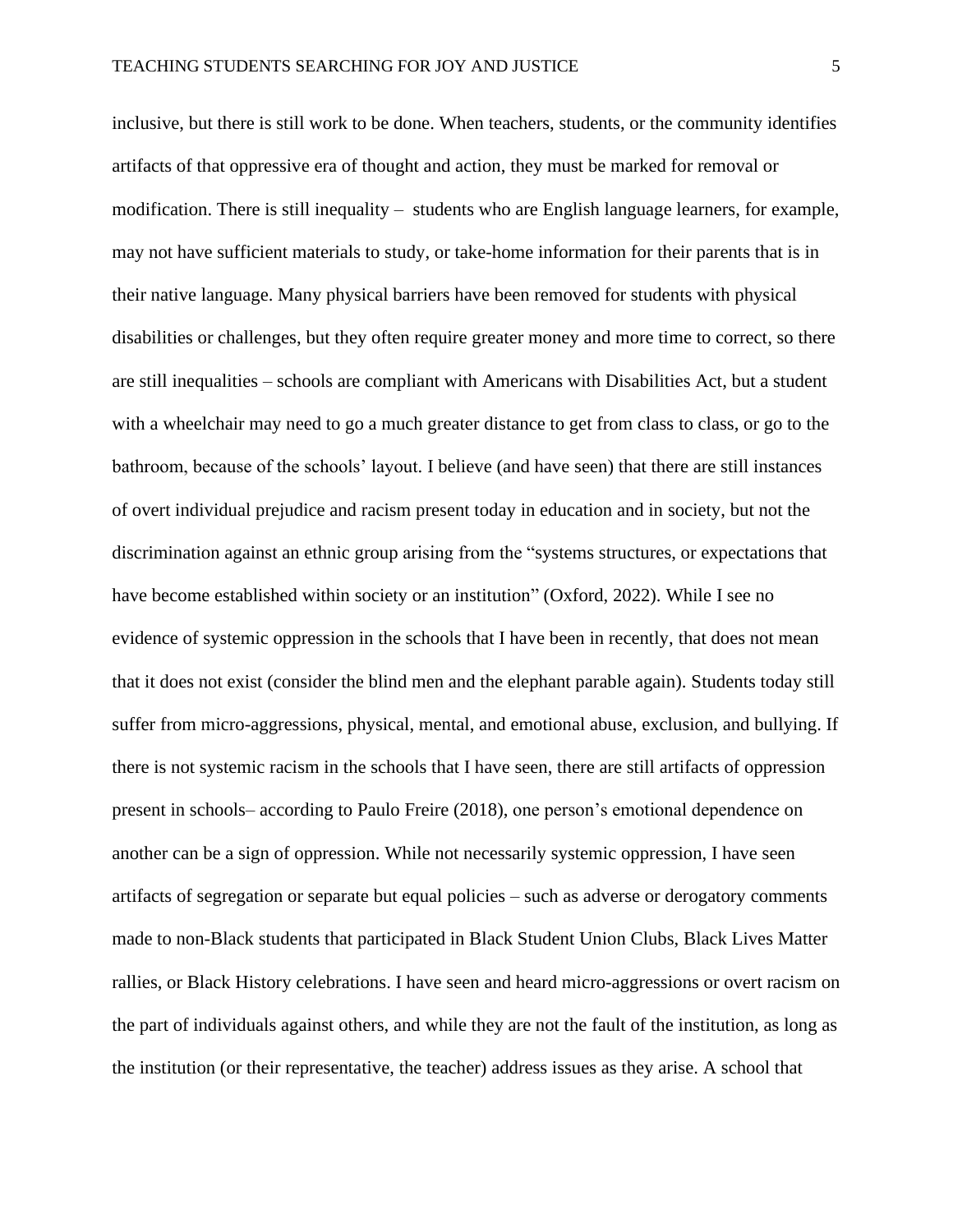tolerates bullying or hazing (say, on sports teams) IS guilty of systemic oppression (but not racism, unless the oppression is race based). The student's self-view can be that they are only an "insert label here" (a thing), rather than a person with knowledge and power (Freire used "peasant" or "student" (2018).

So, if there is not systemic oppression in schools today (or at least not the ones that I have seen), but there are individual prejudices and vestiges of oppression, how do I keep them from encroaching upon the educational environment I will be a part of in the future? One of the first steps must be awareness. Awareness of differences in interpretation and opinion. Awareness of differences in point-of-view. Differences in experience– like the blind man parable mentioned earlier, do our experiences make us see snakes, trees, or ropes, when there are really elephants? And what does this mean for our educational environment? To build tolerance, we must be tolerant, but still aware and vigilant. How do you reconcile this dichotomy? As an educator, you generally want to avoid offending students, but you still need to discuss thorny subjects and maintain discipline. Difficult subjects and topics must be discussed so that students can learn how to address topics and remain respectful, rather than mimic behaviors that are prevalent on social media or entertainment news that are inflammatory, confrontational, or not compassionate. When a teacher observes blatant racism or prejudice on the part of students, staff, parents, or the community at large, I believe they are obligated to identify and discuss it. Difficult or controversial issues should be discussed to the point of improved understanding and sense of community and "critical consciousness" , rather than ignored (hooks, 1994). If the discussions need to occur privately to ensure honesty and participation, then they should, but the topic should be discussed. So, my classroom must be a place where students feel free to honestly discuss topics that may be political, sensitive, or even potentially offensive, so that we can gain a better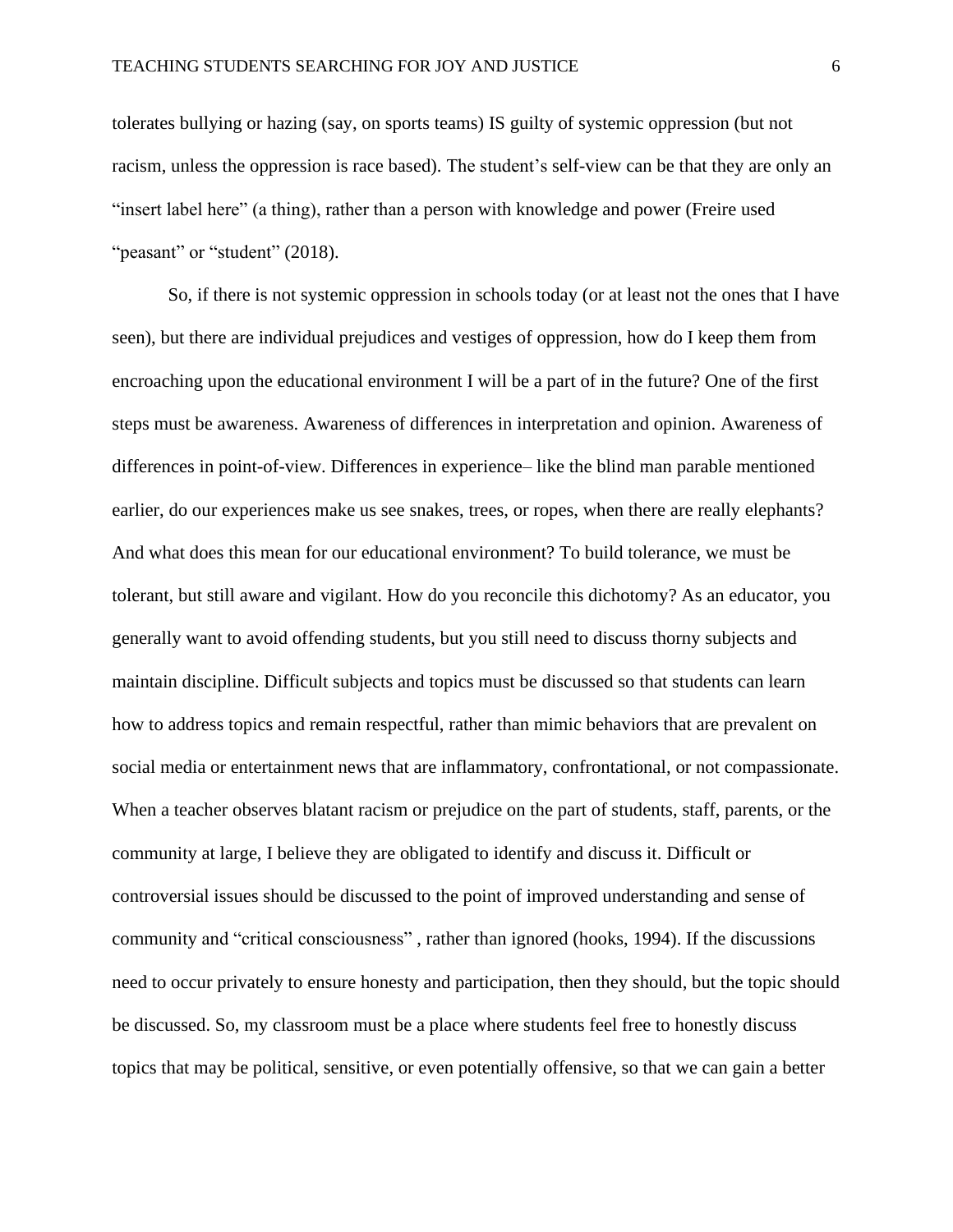collective understanding and empathy. Similarly, when afforded the opportunity to participate in a discussion that can raise my consciousness as a teacher, then I should. And when I can work to engage my students, then I should. Recently, a student seemed despondent, so I asked them what the matter was, and they described a depressive episode and would not guarantee me that they would not hurt themselves. I promptly escorted them to a counselor for more qualified mental health assistance – putting a trusted student in charge until I got back. While walking, I continued to talk to the student and asked if they would mind if I described the issue to the rest of the class. The student seemed relieved and said, "Please do." When I returned to class a few minutes later, I asked the students to stop what they were doing and to listen to me for a few minutes. They did and we discussed suicide, suicide indicators, and how to get mental health help if you need it. I reiterated that student safety was paramount, and when I relayed that I personally knew several people who had committed suicide, several students also volunteered that information. Even though it was out of context, I had that same discussion with the remaining classes I taught, with similar results. Awareness, discussion, and engagement will be my principal tools to discuss difficult topics and counter oppression, if found.

When I am a teacher, how can I cultivate joy and justice in my classroom and in my students' lives? Joy and justice may be ephemeral in an academic setting, and certainly are not commonly associated with going to the "factory model" of schools prevalent today (Boggs, 2012). Joy and justice, like beauty, may be in the eye of the beholder; so, a universal prescription to achieve either may be difficult, especially in a multicultural setting where student, parent, and teacher backgrounds, behavior, ethics, and view of the world may differ (Freire, 2018). For my purpose here, I define joy as a general sense of great happiness and satisfaction and justice as a sense of legality, fairness, and moral rightness.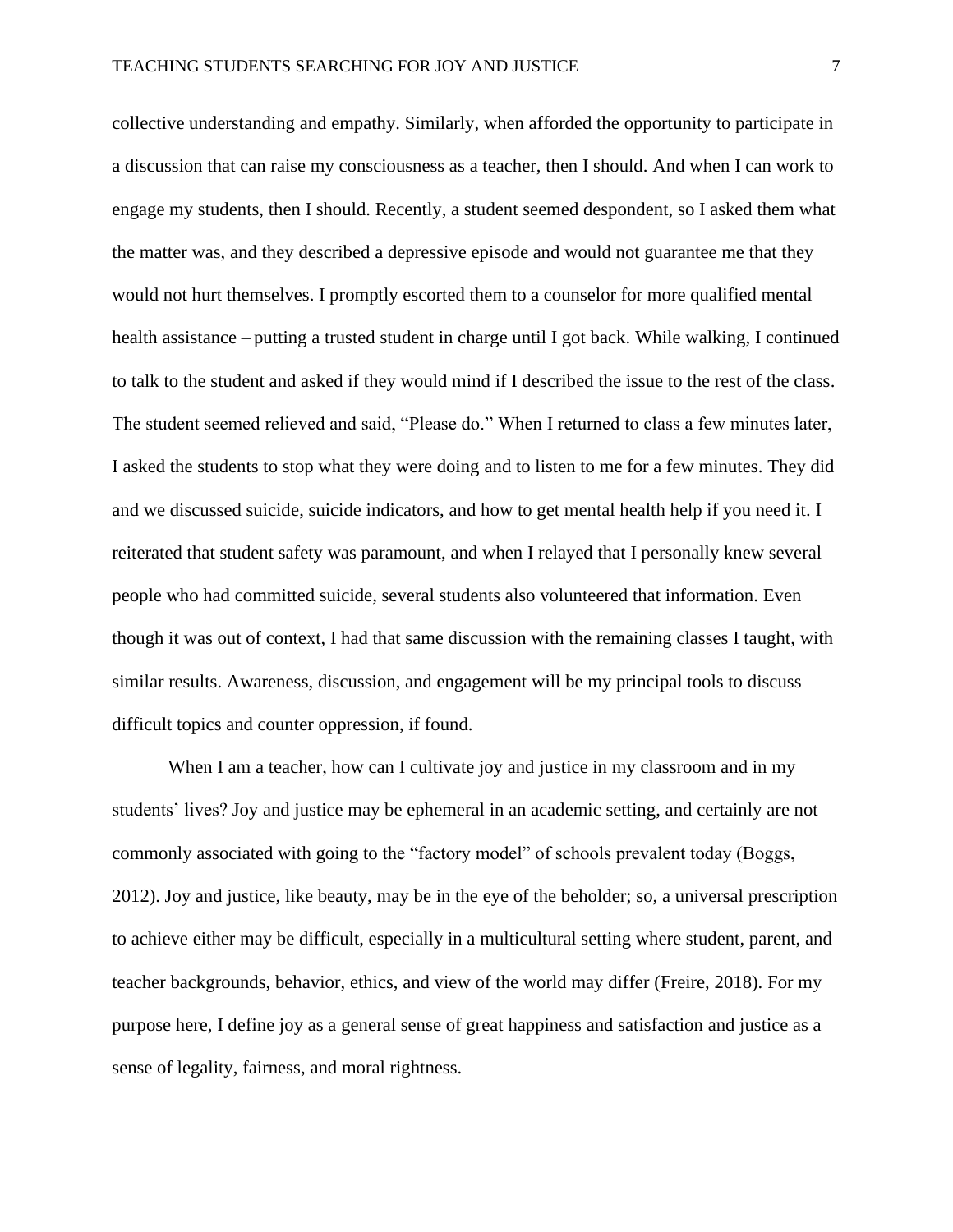When students can succeed and see a link to their future, they are not bored, so while "joy" might be a stretch, at least they can appreciate the connection of what they are learning to their future or community. High expectations, realistic challenges, ties to the community, and collaborative efforts can lead to academic fulfillment, if not joy. Joy is possible, but often requires meeting or exceeding challenging personal goals that may not be controllable, especially in a competitive environment (e.g., winning the State Science Fair is not up to the student or teacher, but perhaps a student can experience joy through the effort they put into their project and presentation, even if they did not win). So how to bring joy to my students? Treat them with respect, work with them to learn topics that are germane to our personal and collective requirements, challenge them academically but treat them compassionately, and make genuine connections between the subject matter and their lives.

To cultivate justice, every class needs to be a chance to solve problems and discuss current events and topics of the day. Multi-cultural resources need to be used to ensure a larger worldview but need to contain a local/community focus. The classroom needs to be a place of non-retribution and non-attribution, where students can say whatever they want, provided they are respectful and adhere to classroom norms, and no one will hold it against them or blab it all over school. Collaborative discussion groups could be a useful tool to get students to open up and discuss topics that interest them – and while not every class topic lends itself to discussing current events (say, art), there are current events topics connected to any class (take the recent Russian invasion of Ukraine, or the ongoing war on drugs, for example, both of which could be used to highlight topics or media related to a class, including art). My view is not that justice means that we all agree on a course of action (except for the strict legal interpretation of guilty or not guilty which some might still call a miscarriage of justice– OJ Simpson's acquittal, for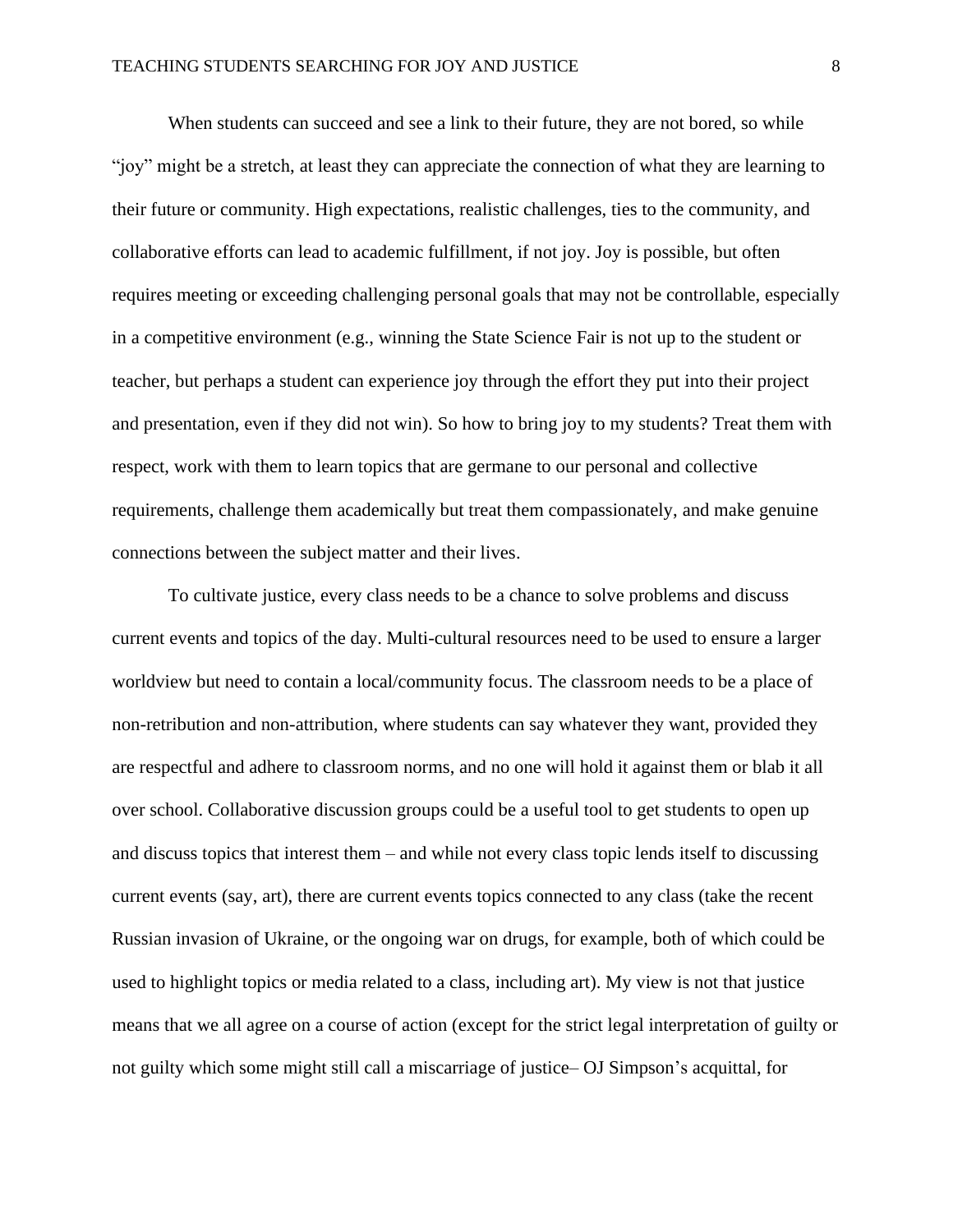instance), but that we can respectfully discuss all sides of an issue, identify problems (not victims), and then work together towards a solution and connect content to students' lives in a meaningful way (Boggs, 2012).

Is there a role for me as a teacher to work with the community to create not just successful learners, but also more *human* human beings? I hope so, if not, then why am I pursuing teaching – just so I can hear myself talk or feel like, in Boggs' words, I am in command or control (2012)? First, what does it mean to be more human? I agree with Wildcat that our knowledge of humanity, of who we are, comes from our relationships– physical, psychological, and even spiritual (Deloria, Jr. & Wildcat, 2001), so to be more human we need to understand our relationships better and understand the way that we live and how it affects those around us. Discussion of an individual student's religion or their spirituality in public school is often omitted, even though students can discuss their beliefs and teachers can discuss religion in general, so we are left to examine their physical and psychological relationships. The point is in the examination – students already examine physical relationships in science (e.g., physics class), but they need to connect what they learn in class to what they see in the world– they need to connect the theory that they learned to the experience that they (or others) have had to give it greater meaning and understanding– again connecting content to students' lives in a meaningful way. Similarly, they should be able to take experiences that they have had and work back to a theory that supports their observation (hooks, 1994). Students simply cannot just be observers, recipients, or victims, they must be participants and need to "accept the responsibility to be a contributing member of society" (Deloria, Jr. & Wildcat, 2001). In my limited recent exposure to public education in my local area, I am encouraged by the communities of interest I have found that are working collaboratively to support students across all bureaucratic boundaries, and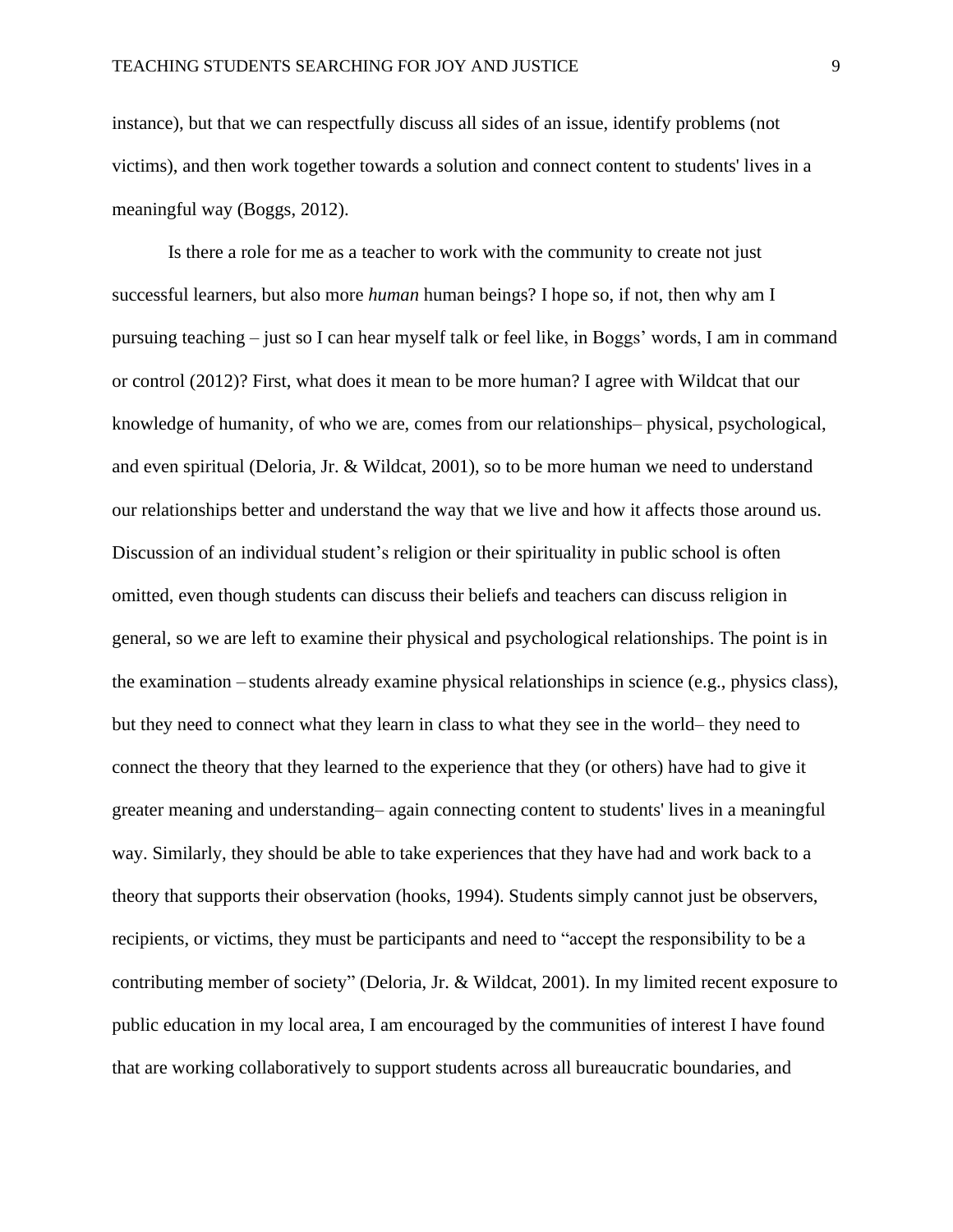disappointed when I run into roadblocks that claim that we cannot change because they have always done it this way- at least in the mind of the bureaucrat that said "no". One of the entities I have seen working well is a cross-curricular and cross District and multi-grade level action group of environmental educators that meets quarterly (even through the pandemic) to discuss topics, share ideas, and look for opportunities to support their programs and improve others. One way that I have not seen public education excel in is anything that challenges the status quo, with the most poignant recent example when the veteran foods teacher at a school where I was working could not use the charge card to buy food for class because there was a change in the process/ change in approval chain, because the bureaucrat did not have a sense of urgency and was buttressed by the well-intentioned fiscal policies, that were ultimately not supportive of the school or the academic requirements. The net result was that the teacher used their own funds to procure food supplies, at the direction of school administration, and was reimbursed. Schools working with social support organizations like shelters and food banks or with businesses to increase support and opportunities are great collaborative examples, while an administrator or public official that denies opportunity or support to students because of some outdated policy, like when COVID stay-at-home orders were issued and schools scrambled to get access to learning management systems that should have already been in place to support differentiated learning requirements or adaptive education supports that are not available until the Individual Education Plan or 504 is signed, are disappointing.

Boggs describes bottom-up change occurring when we "discover the power within each of us to change the world by changing ourselves" (2012). So, to lead from the "bottom", a teacher would need to help students make their own conclusions rather than telling them specifics and providing conclusions for them. I come to teaching from a "top-down" leadership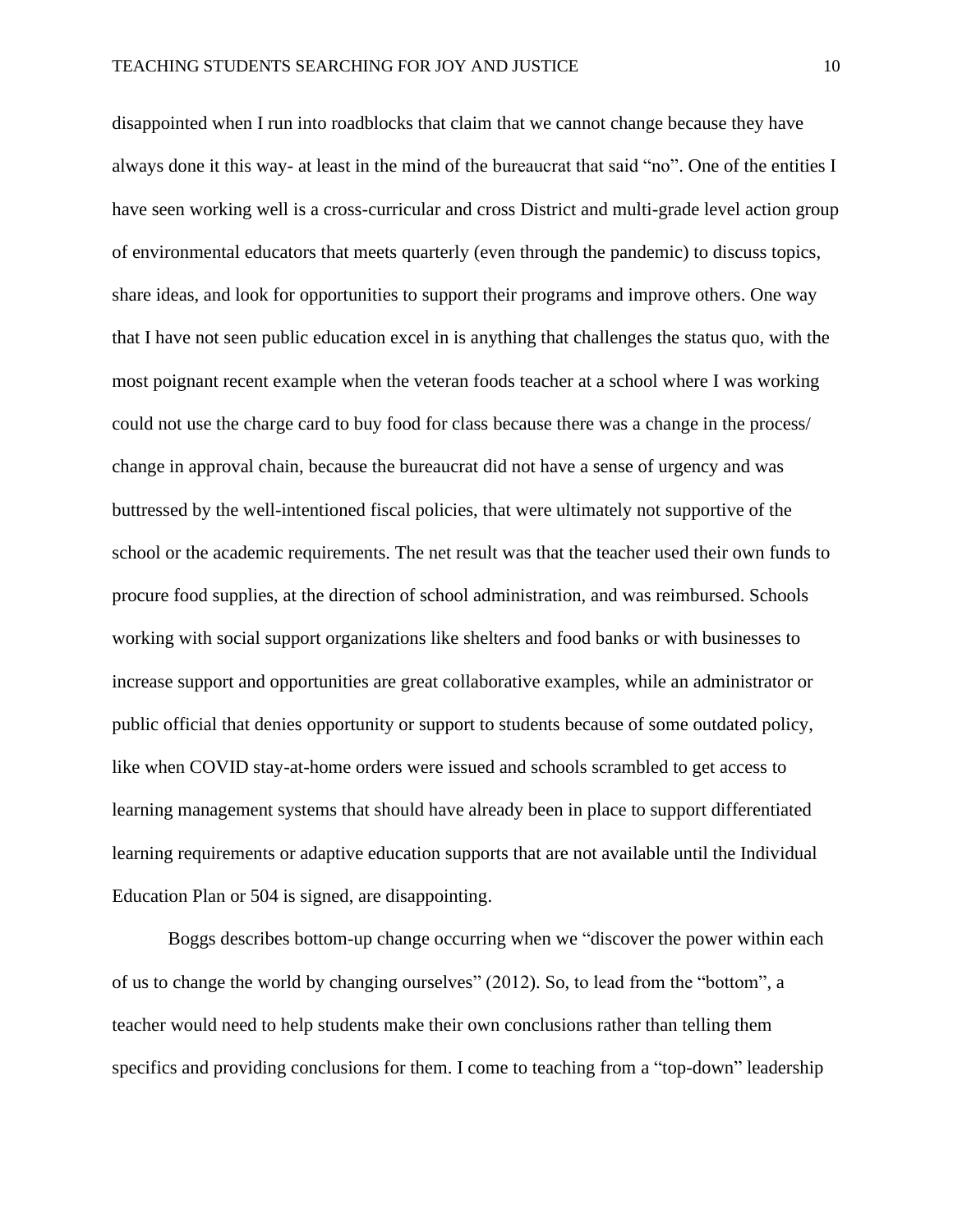background in the military, where I was often the one providing guidance and making decisions, but I've always welcomed "bottom-up" refinements. As a teacher I can set the stage for the students by providing information that they can synthesize in a collaborative way, and then allow them to make assertions or conclusions based on the information, the discussion, and their individual culture and background. The interesting aspect of this type of learning is that there may not be a "right or wrong" solution, as the true value is in the analysis and discussion. To be a "bottom up" teacher means that your students are looking for opportunities to address problems that they identify within themselves and their community.

Speaking of community, I have worked for change within the [government] system for most of my adult life, and I still believe that small changes, made locally, can have profound impact, and further influence state and federal policy makers. Boggs writes of community activism based on a matriarchal family model; I disagree. I believe that love and caring are more important than discipline and militarism in developing caring [education] communities and this is not based on gender, but on personal aptitude and philosophy. Similarly, if our government does not support the social responsibility, creativity, and global citizenship that the local education community desires, then we are obligated to try and change it. Part of the community effort needs to work together to change local, state, and federal education policy and administration issues, so the education community is free to be creative, caring, cooperative, and compassionate, without losing sight of the standards, technology, economics, and operating environment they, and the students, are in.

As I work to become a teacher, I am revising my role and method, but my purpose has remained steadfast– to work with students so they learn answers to questions they have about problems they are facing, have faced, or will face. They will make connections between what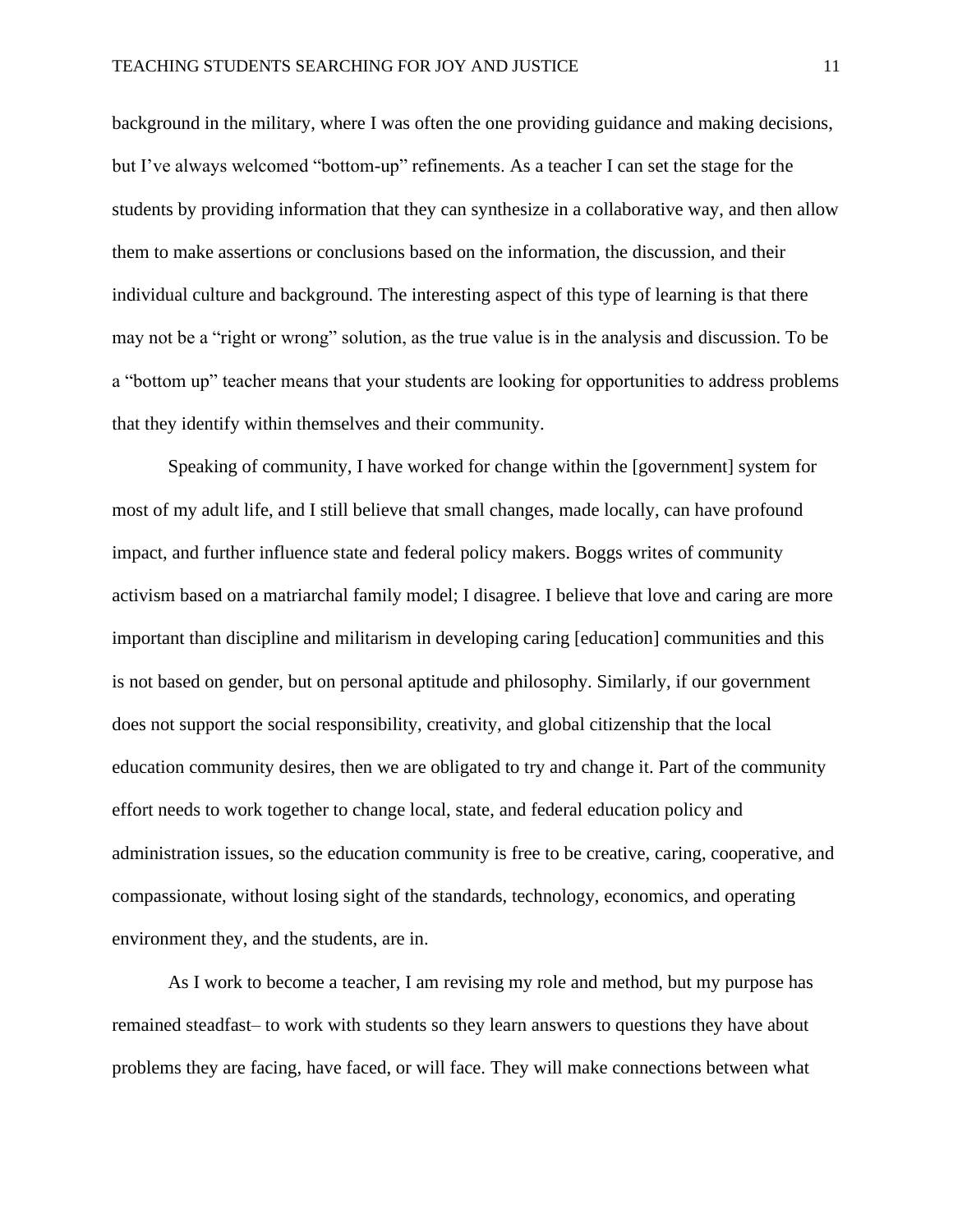they are learning and the community that they are living in. And they will be better equipped to operate in the future that they envision for themselves and our community. Their success is our success, and their failure is my failure.

In my personal K-12 experience there are a handful of teachers that I recall fondly, either for their interest, their compassion, their high expectations of me, or for their support of me. I recall almost none of my teachers from over seven years of college, but that does not mean that they did not make an impact, it just means that while they were important, we did not establish a personal relationship. My goal is to make a personal connection with my students.

I come from a strict authoritarian training background, firmly grounded in the factory education model that Deloria, Jr., Wildcat, and Boggs all describe as failing. As I step into this challenging arena at the start of a potential second career, I expect that while teaching I will have to frequently choose a side in the dichotomy of perpetuating the failing system (that produced me) or teaching in the system, and in the way that I wish I would have been taught, and that I now know is possible. For the exciting classes, even a mediocre teacher can usually keep students engaged, but what of the rest of the material that is important to learn? Some of my favorite teachers when I was growing up, or mentors that were particularly effective when I was in college or in the military, seem to have had several things in common. Despite a mundane topic, they were able to generate interest through a relationship we had developed, they had adequately convinced me that they cared about the topic and that I should too, or they were able to convince me that the topic was of sufficient value that I needed to retain the information presented. One college professor in African Studies, for instance, was speaking about beekeeping in Sudan so passionately that he awakened a nascent interest that I was completely unaware of and made an otherwise pedestrian discussion about post-colonial Africa interesting. Another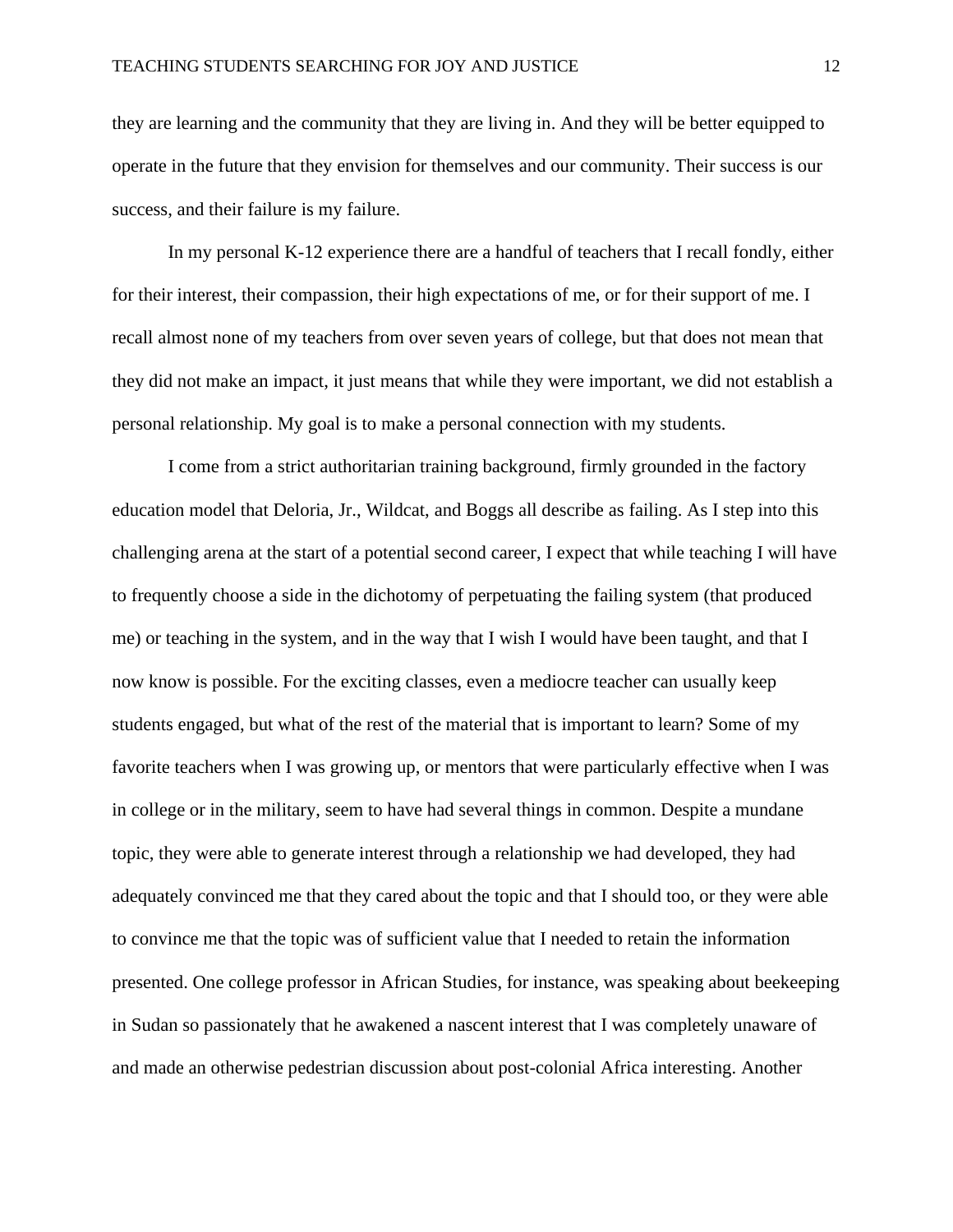long-time high school teacher, who was infamous for her lengthy slide shows, knew so much and was able to transfer it to her students, that I recalled some of the material when I visited Europe over twenty years later. Finally, an officer I used to work with had this knack where he could get students to relive an experience through a debrief and highlight all of the points where decisions were made to have the students evaluate their choices, examine alternatives, and see opportunities from where they had failed, or to see additional paths that could have led to even greater success, despite the physical facts of their situation (they were usually hot, hungry, fatigued, and sleep deprived). In short, I have seen great examples of factory education in the military (a straightforward, occasionally unimaginative task, purpose, method, and endstate), as well as involved community education in the local outdoor education programs (where educators partner with students, businesses, government, and citizens to generate a collaborative inquirybased approach). I hope to take examples from both and apply them to meet the needs of my students. I have also seen teachers that were ineffective, and I hope to avoid their pitfalls- long periods of direct instruction, lack of engaging teaching strategies, lack of connection to student's life or future, lack of technology integration.

If I was to express my philosophy of education to my students, here is what I would say: The student is the focus of everything that I do as a teacher. I am proud and humbled that I can spend time with you as a teacher. As we work to learn together, we will need to remain agile, flexible, cooperative, and compassionate – our currency is not just the knowledge that you gain, but also the time that we spend working together. As you have high expectations for me, I also have high expectations for you – I expect you to participate in every activity, every day, and do all your assignments; if you cannot, I expect you to tell me.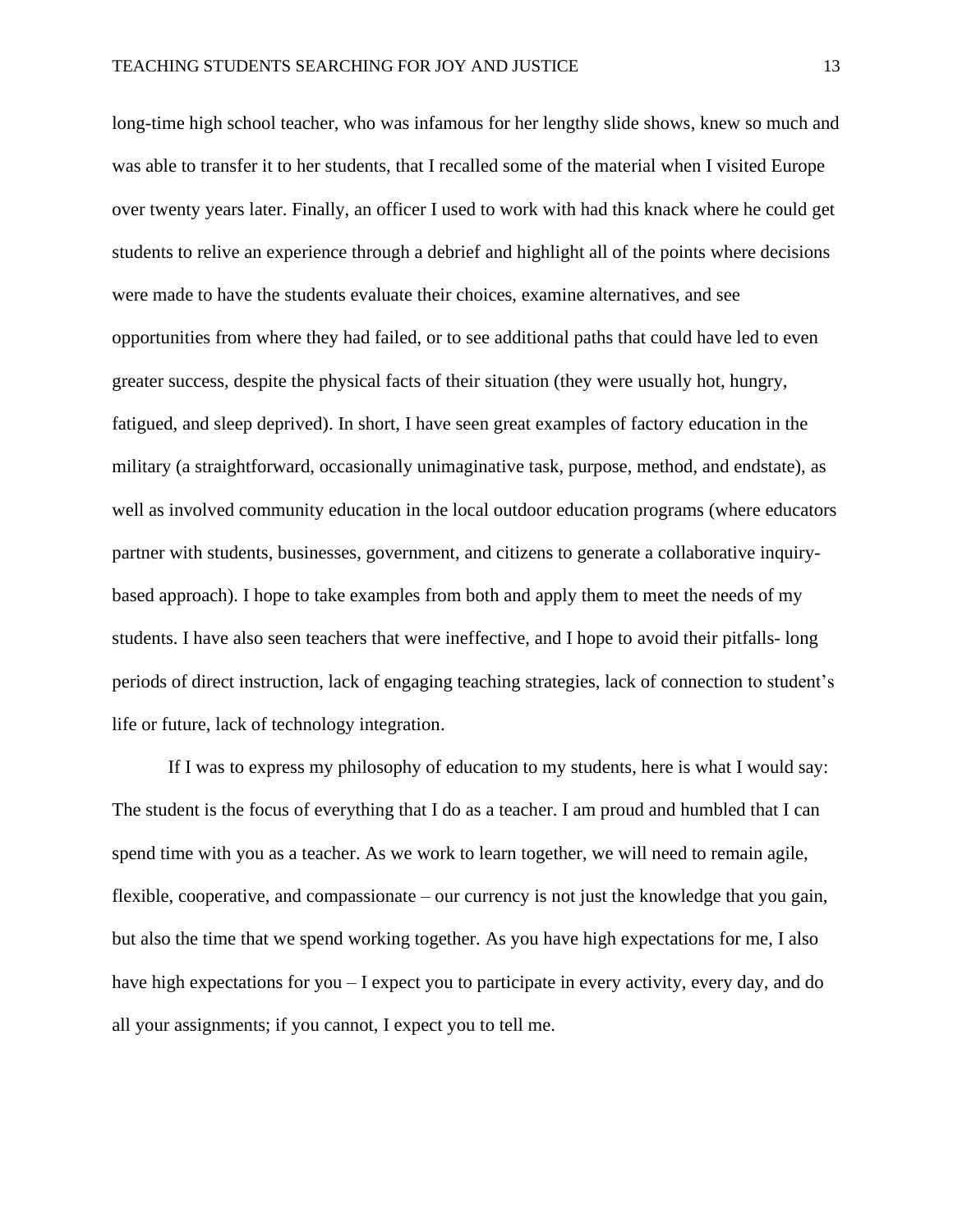In our learning environment we will treat each other with dignity and respect. We cannot accept abusive behavior in words or deeds. Our discussions may be non-attribution, and I expect you to abide by that ideal which allows us academic freedom to explore concepts and ideas that may be difficult. We will welcome differing viewpoints, as we welcome different cultures and backgrounds.

We are in this class together and our relationship is based on trust and open communication. What do you want to learn? How do you want this class to help you later in life? How is this class important to you? Take pride in what we do in this class and take pride in what we achieve together.

You are the future. The future of your family, of our community, of our nation, and of our world. What do you want the future to be, and how can we work together in this class to make your future a reality?

But how to get from where I am as a teacher, to where I want to be? How to turn my vision into reality? There are innumerable educational opportunities to examine and improve upon, but to advance I need to define the problem I am trying to solve, beyond just being the teacher that I want to be. I need to research, identify, and study the problem of me; look for educational research that might lend itself to a better understanding of where I am as a teacher, where I want to be, and possible ways to get there. That is the subject of the following literature review.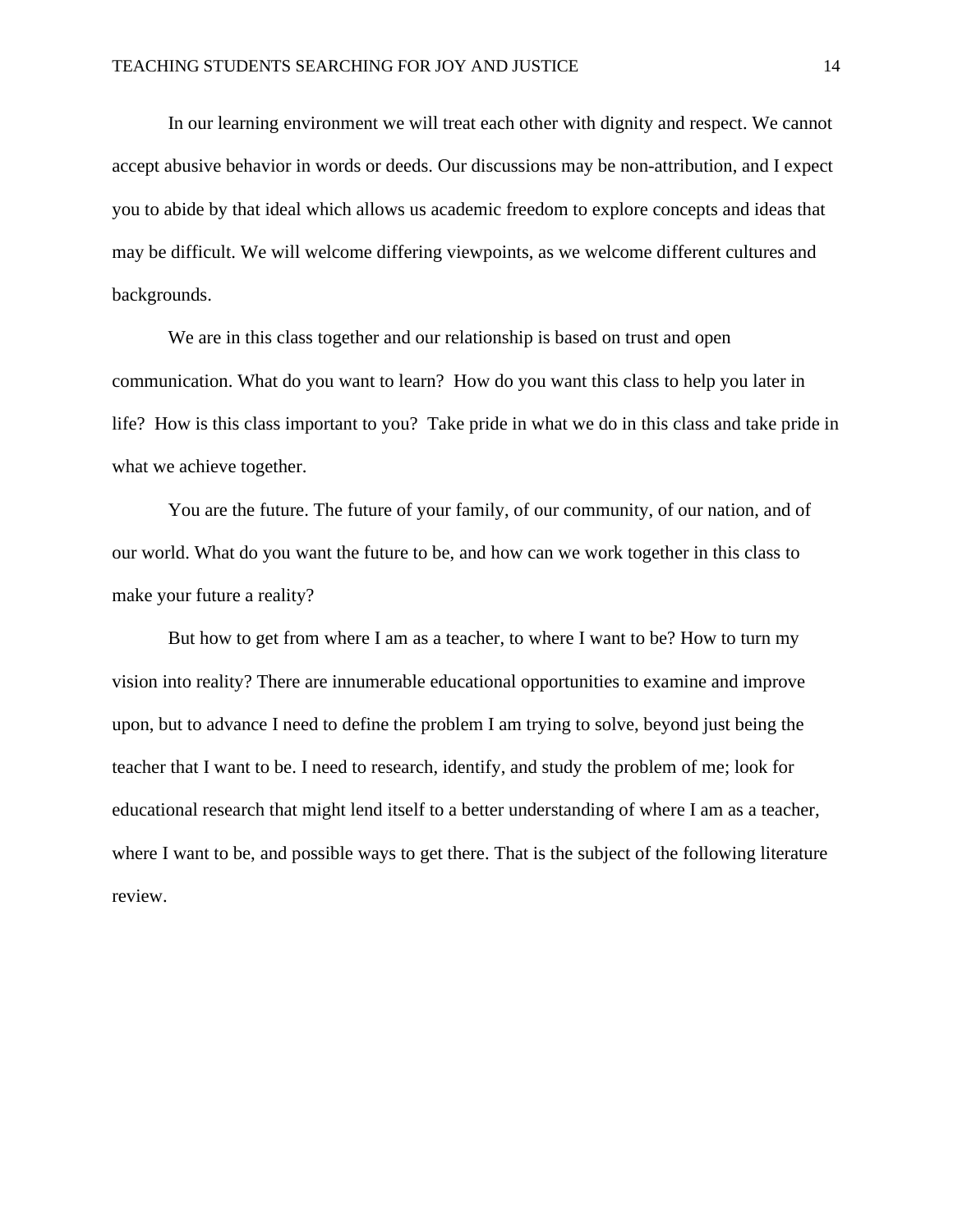#### **Chapter 2**

#### **Literature Review**

#### **Purposes and Objectives for the Literature Review**

My purpose in this review of the research was to discover how teachers and researchers have looked at effective teaching and teacher growth in their discipline. In an effort to improve my own teaching and make it align better with the way I wanted to teach, and less in the way that I was shown how to teach, I examined the deliberate ways of instruction where I felt I was the most challenged. First, I searched for research on differentiation (Theme 1) because I wanted to make informed decisions on strategies to provide effective learning opportunities for all my students, not just the ones that talk, think, and act like me. Next, I searched for studies on strategies for effective instruction (Theme 2) because varied instructional techniques may be required to support increased learning and access to education– both for the students, and for me as the teacher. Lastly, because I would be studying my own practice and focusing on these ideas in my endorsement areas, I looked for studies that indicated several methods of technology inclusion that may be effective for me as a teacher of social studies and science (Theme 3)*.*

This literature review addresses my knowledge of these concepts as a foundation for my understanding to set goals and grow in my own teaching. I especially looked for research that described effective strategies for each area and gave examples of how it might work in a classroom. The application of this research was an essential part in building my own knowledge base for this project.

#### **Procedures for the Literature Review**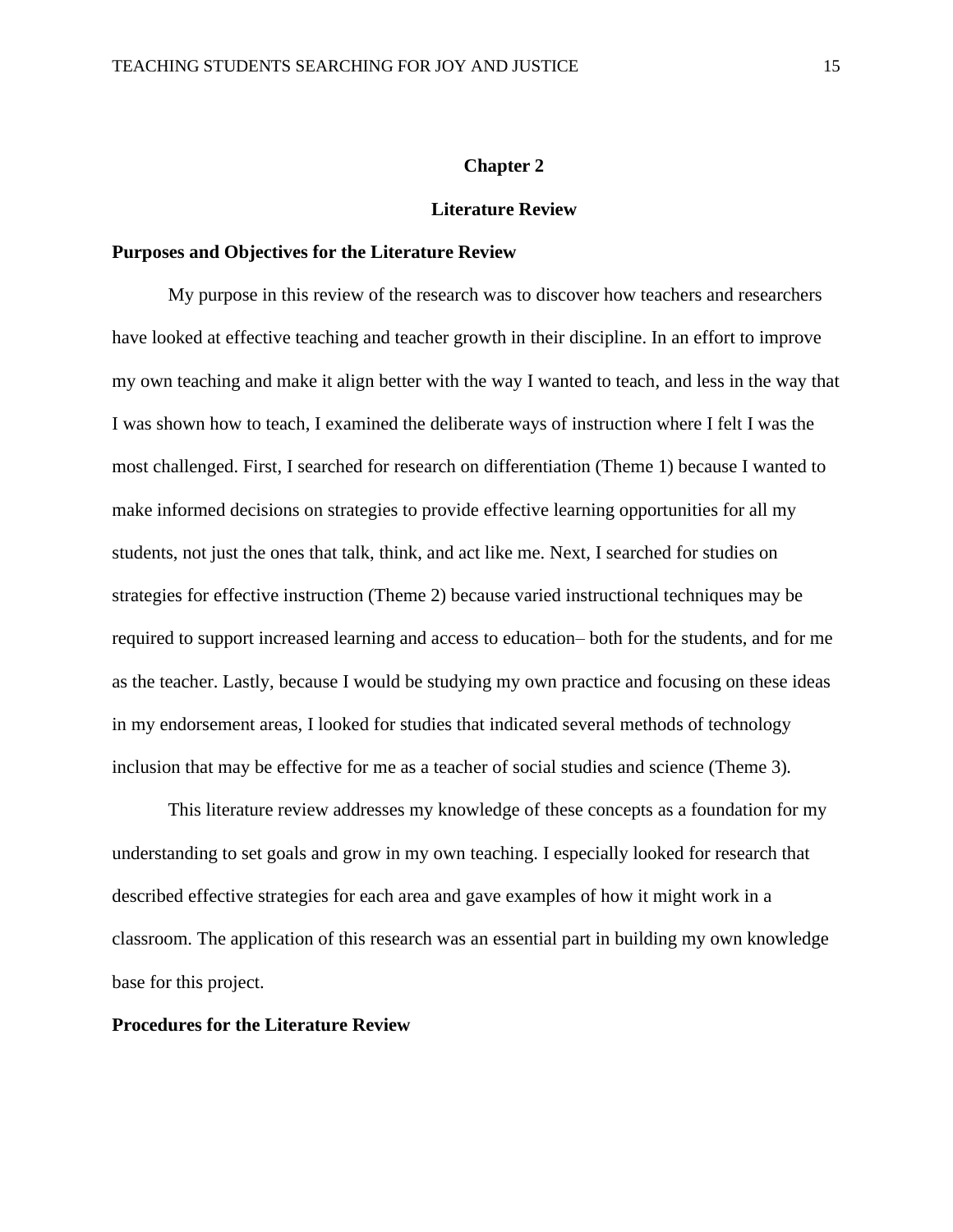I selected literature for this review based on several specific criteria. Research on effective instruction was included if it contained the following descriptors: differentiation technology, secondary school, high school, equity, and discrimination. This search yielded hundreds of relevant articles. To narrow my findings and make them more specific to this research project, I then focused my review efforts on articles that discussed effective teaching and adult learning. From there, I looked for articles that supported sub-themes that emerged from the major articles in my literature review. These sub-themes are: 1) differentiation, 2) effective instruction strategies and 3) technology use and inclusion for effective teaching in social studies and science. For these sub-sections, I initially searched the EBSCO database for articles that met the keyword criteria listed above, a review of the curricula materials of the Western Oregon University Master of Arts in Teaching program, along with conducting a search for books in the database of the Hamersly Library at Western Oregon University. After finding these books and articles, I hand-searched their reference lists as sources to find additional related articles and books.

To integrate the literature review, I developed a coding protocol and corresponding separation of research into the major themes: differentiation, effective instructional strategies, and effective technology inclusion into social studies and science instruction. I read each article to determine how it fit within these broad thematic categories, and then, through a process of reading and rereading for salient features of each study, I determined the subheadings in the literature review. My intent was to start with a broad treatment of each theme and then to systematically reduce broad understandings of elements to a specific understanding of how these themes are present in research leading to applicable effective instruction techniques that I think I can successfully execute.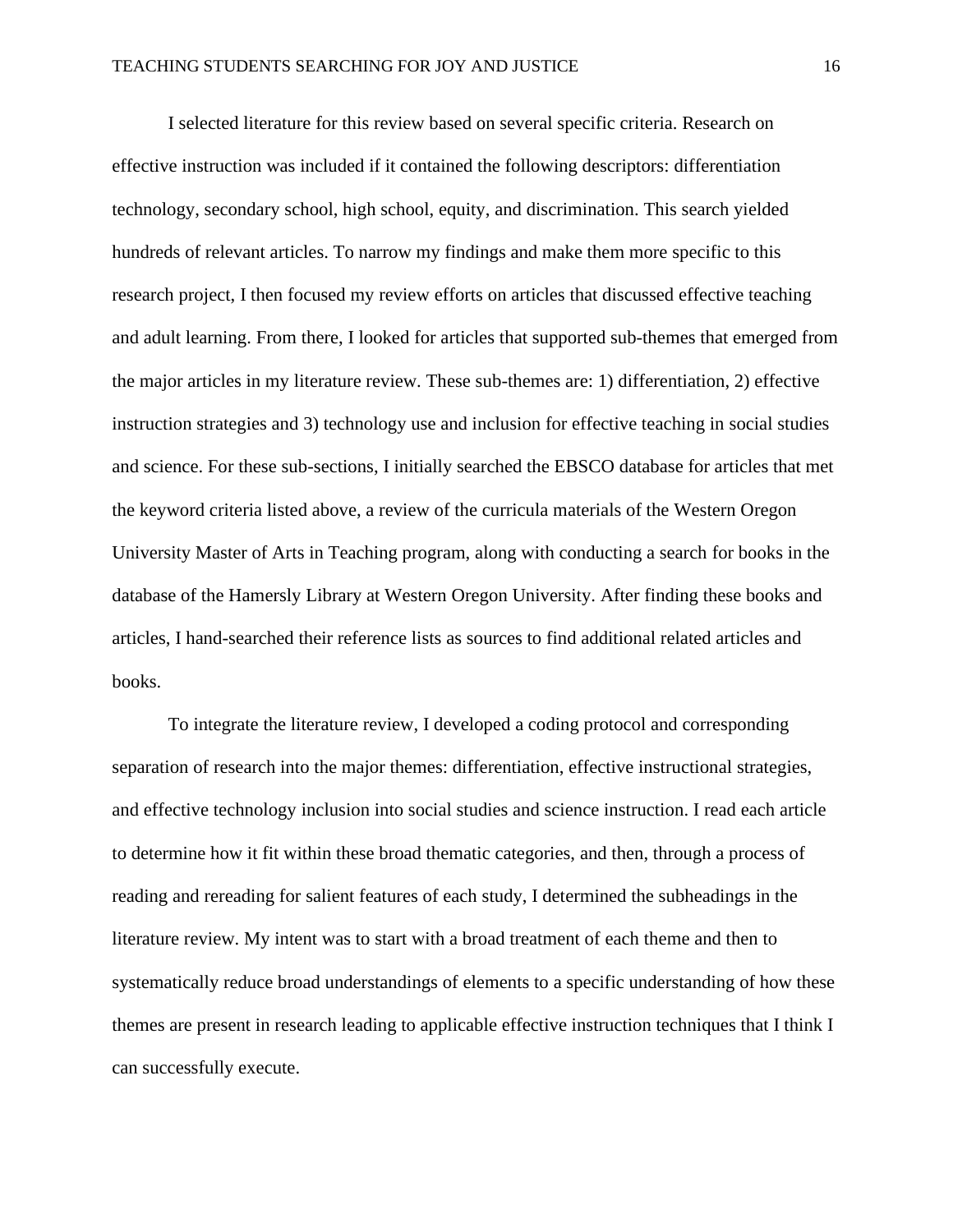#### **Literacy is Core to Learning**

Reading and writing are important to all learning for secondary students and should not be excluded because of content area. They should, in fact, be included in most content areas, in various forms, to support the differentiated learning requirements of a diverse student population and the multiple levels of ability amongst the teachers that are working together to teach the students. Through this review effort, I hope to provide insight across populations and content areas to highlight that if the concepts identified apply across varied content areas, literacy applies to students and teachers in all aspects of their time together. This hypothesis is an area that could be studied in greater detail, with an eye toward identifying useful strategies for demographic groups, or with topics, in all areas.

#### **Research Studies**

This research study combined strands of complementary research literature, centered on three sub-themes. First, I discuss research on differentiation strategies because each student learns differently and as I strive for equity in education, I need to be able to recognize each student's needs and provide an educational path that they can follow to their success. Second, I consider research on effective instruction strategies because differentiation alone is insufficient, the lessons and instruction need to be provided to the students in an accessible and effective manner by a "village" of teachers. Finally, I looked at research on effective technology inclusion in social studies and/or science because not all technology tools are effective based on the tools, training, and equipment of the teacher and the student, there needs to be a harmony developed so that student and teacher can succeed because of their technology literacy, not in spite of it.

#### **A Review of Research On Differentiation Strategies**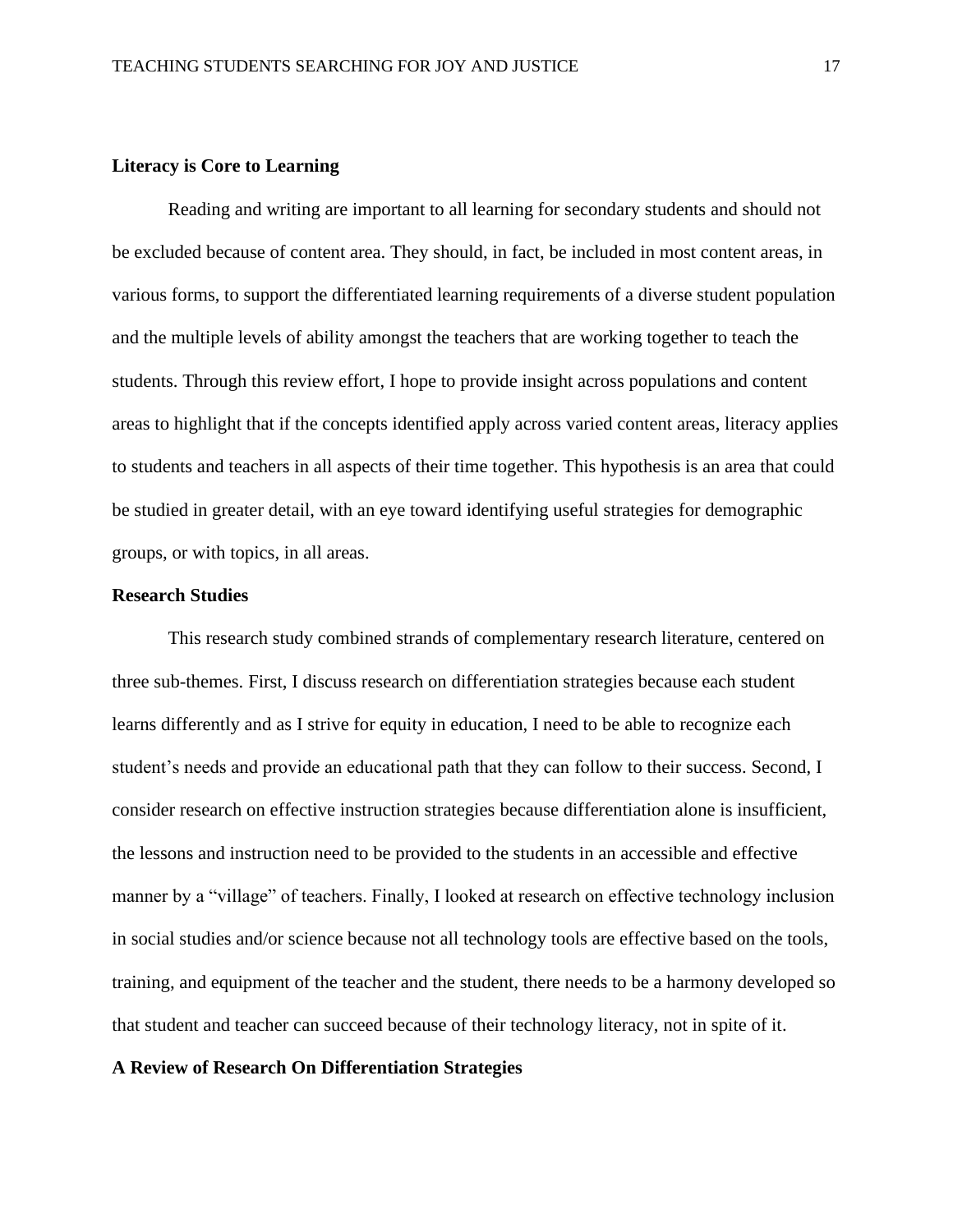Why differentiation? There are many justifications for differentiation as a means to improve student learning, but none struck me as more poignant than a data point from New York highlighted by Kozol where there are over 100,00 minority students that do not make it to graduation, from 9<sup>th</sup> to 12<sup>th</sup> grade, largely because of an inability to read and write (2005). McIntosh (1988) and Yosso (2005) highlight the struggles that female and/or minority students face due to racism and sexism. Noguera (2003) states that differentiation is not just for minorities; it is for all students. There are innumerable differentiation strategies available for consideration, but one that seems particularly pertinent to the nature of this review is a writing model called IMSCI (inquiry, model, shared activity, collaboration, and independent work). IMSCI is a process that focuses on writing with a gradual release of responsibility with scaffolding throughout. Teachers using IMSCI can focus less on how to write and focus more instructional time on content: "the IMSCI model makes it much more manageable to *teach* a specific type of writing" and "research has demonstrated that many teachers do not teach writing directly and focus more on product than process" (Read, Landon-Hayes, & Martin-Rivas, 2014). While IMSCI was designed for writing, it can be adapted to any content area that supports inquiry, model, shared activity, collaboration, and independent work – which should be all of them.

For separate content areas and for different teachers, differentiation strategies and emphasis will differ. While applied to a particular content area (in this case, engineering), Meneske, Stump, Krause, and Chi (2013) determined that interactive activities were more effective than constructive, constructive was more effective than active, and active was more effective than passive techniques for effective instruction. The results of this study are called the Interactive, Constructive, Active, and Passive (ICAP) hypothesis using the Differentiated Overt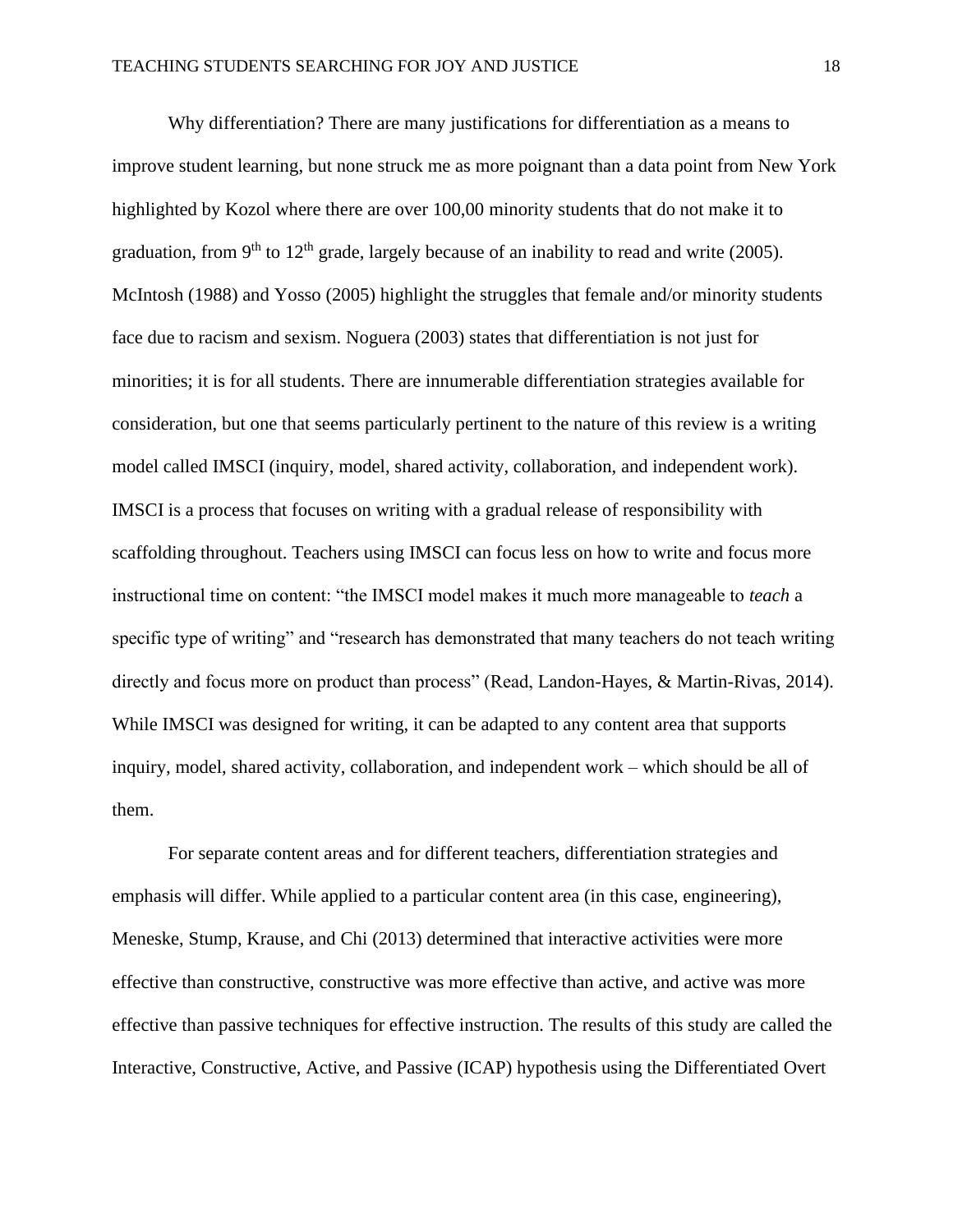Learning Activities (DOLA) framework, and indicate that the ICAP hypothesis is an effective instructional differentiation strategy "results suggest that when implemented properly, interactive modes are most effective...for student learning." (Menekse, et al., 2013). Westheimer & Kahne (2004) indicate that differentiation by content is variable, based on the educational goal and focus of the teacher.

When examining differentiation strategies, one must consider alternate demographic populations, to better support an equity view where each student can succeed not in spite of their demographics, but because of them. Differentiation supports a student where they are, with the goal of bringing them along to where the teacher (and the student) wants to be with regards to their education. Similarly, like Lee (2011) claimed, the demographics of the educators [and administrators] cannot be ignored as we examine differentiation for we must "first begin with sustained critical reflection on how we, as teacher educators, situate ourselves as a part of the problems" (Berchini, 2014). So, the educational community includes everyone- school staff, parents, students, volunteers, supporters, and local businesses and residents. Can there really be something for everyone in a student's education? I think so.

#### **A Review of Research On Effective Instruction Strategy**

My research interest has revealed that there are innumerable tools and techniques for effective instruction, but there are fewer actual strategies. I postulate that content area literacy, a multidisciplinary approach, and a student-focused effort are important areas for any effective instruction strategy.

Common Core State Standards have gone a long way towards supporting incorporating content area literacy into classes where they apply as an effective instructional strategy through an emphasis on listening, speaking, and writing. Emphasis on academic language serves as a tool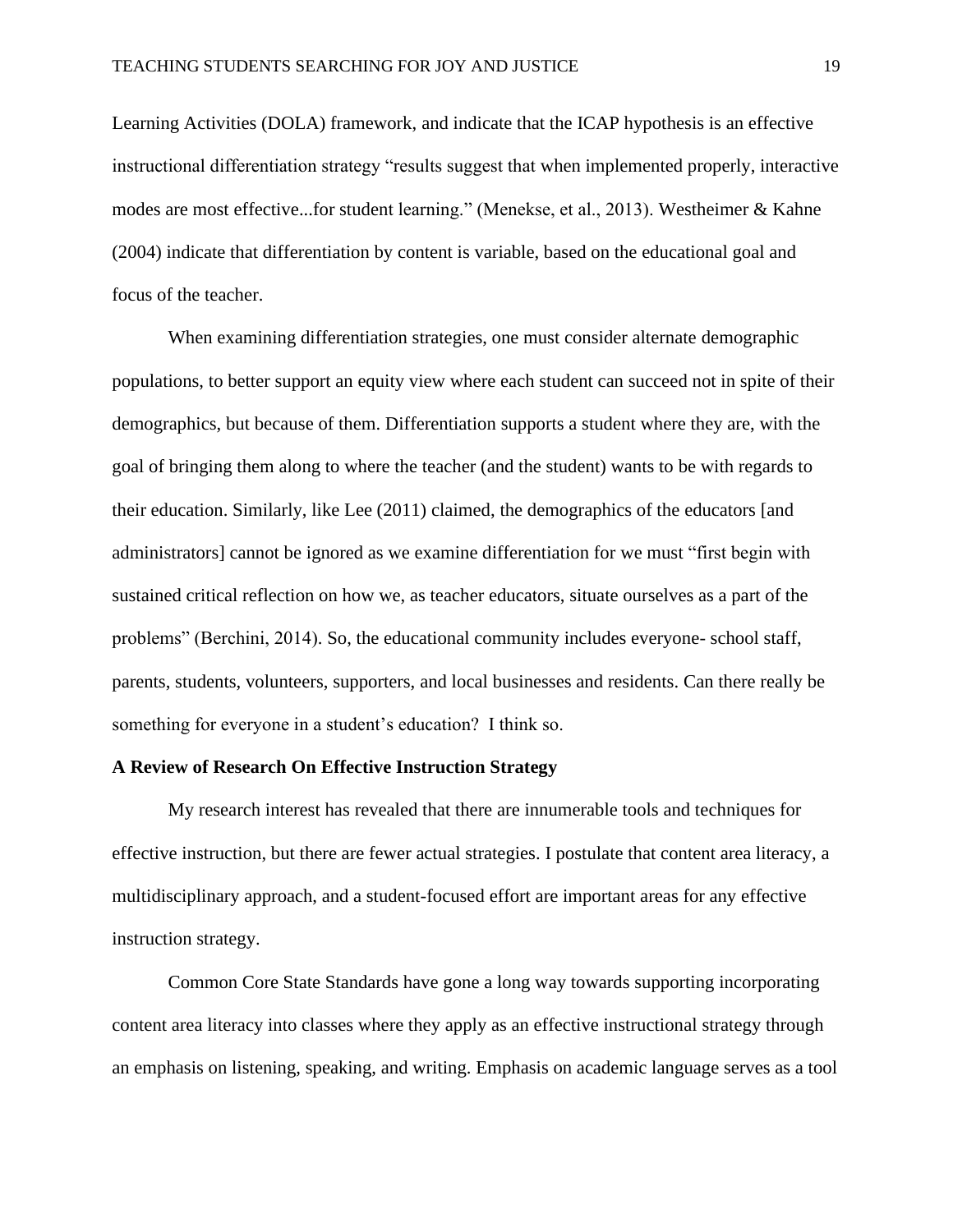to encourage high expectations in content area literacy. Gottlieb and Ernst-Slavitt state that, "As a result [of inclusion of listening and speaking in Common Core State Standards], dialog and conversation within content area instruction have become venues for elaborating and practicing academic language" (2014). Interesting that literacy extends beyond spoken and written to include digital and visual literacy– which seems to expand the notion of content area literacy. Marker (2001) goes further to state that the social studies curriculum should be infused with a science, technology, and social perspective, thus broadening our understanding of literacy. So, literacy extends beyond reading and writing to understanding.

As a teacher, I often consider classes in isolation, but what if we reversed our thinking and viewed education from the student's perspective? If, as Tomlinson & Moon (2013) claim, teachers met the student where they are– not in their third period class, but the classes they have on Tuesday? Rutledge, Cohen-Vogel, Osborne-Lampkin and Roberts describe effective high schools as ones that seek to be more effective with a student-centered multidisciplinary/ integrated/ and supported approach that addresses academic and social emotional requirements of students (2015).

One research effort highlights how a writing strategy proved successful in a heavily bilingual math class, and the researchers noted how the teacher held high expectations for her students, modeled effective reading strategies for mathematics, used vocabulary in context and "created a culture that valued writing in mathematics." (Chval & Khisty, 2009). This broad effort approach proved effective in an extremely difficult environment with what is often classified as a challenging student demographic and is echoed by Buehl (2011) and Kirschner, Sweller, and Clark (2006). If we are seeking academic honesty in education, then, in addition to content, controversial issues should be discussed, and often in a cross-disciplinary way, to wit, students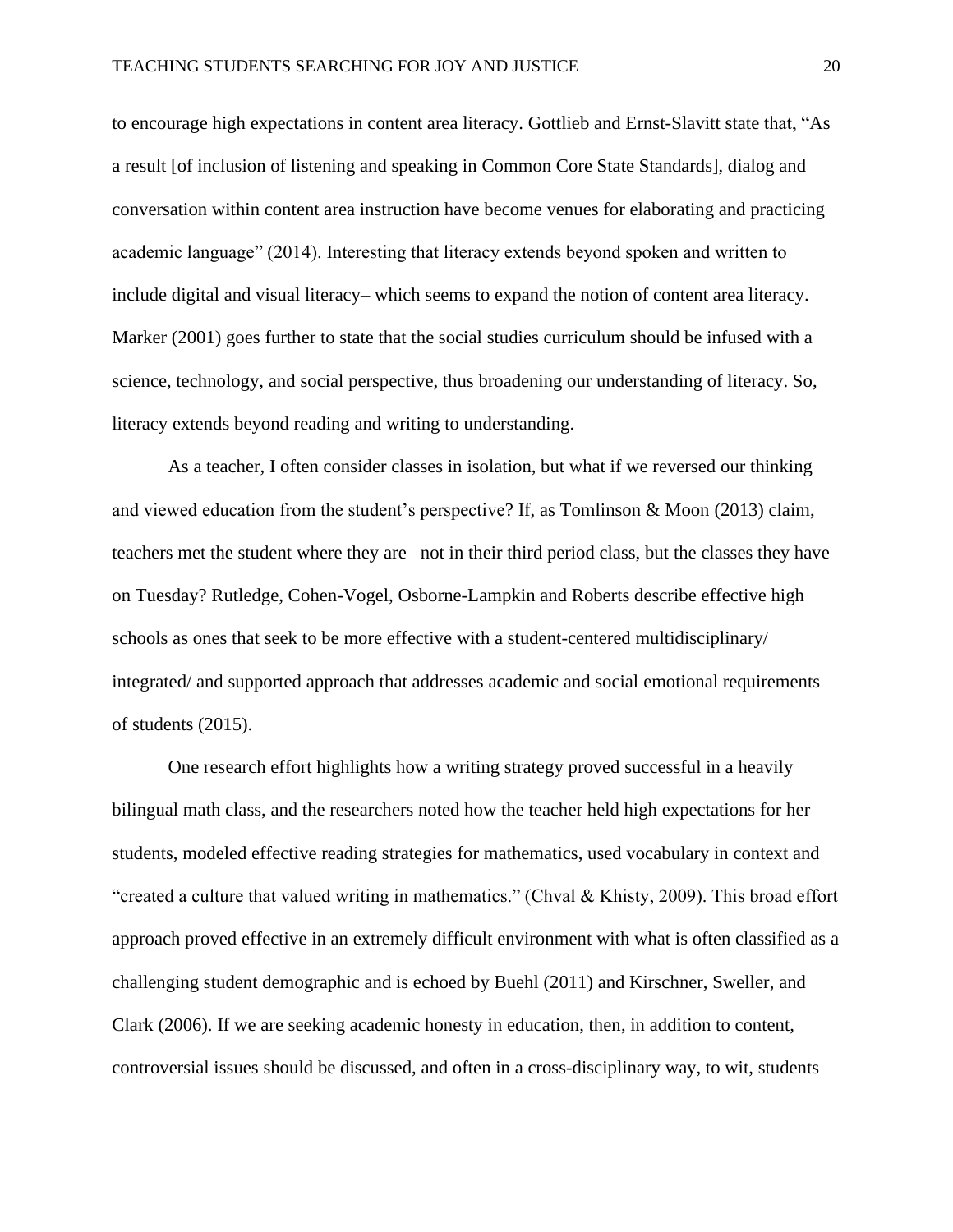should discuss religion in social studies, art, language arts, and science. According to Hess (2005), teachers will choose a way to address controversial topics, based on their political views (either by denial– deny the issue is controversial, because the teacher believes there is a right answer , with a privileged view– agree the issue is controversial, but there is a right answer, by avoidance– agree the issue is controversial, but refuse to discuss, or with balance–agree the issue is controversial and try to fairly present all sides) and should consider a varied and multidisciplinary approach that extend beyond academia. Non-academic articles or sources often provide great fodder for discussion in an array of classrooms or activities, especially if timely and interesting. While such articles may not be peer-reviewed, they retain value as a multidisciplinary tool (or even cross-disciplinary tool) if of broad interest like a discussion on Critical Race Theory rather than a discussion about Black history (King, 2021).

#### **A Review of Research On Effective Technology Inclusion in Social Studies and/or Science**

Technology should only increase the efficacy of educational efforts in the classroom, but with their great power comes great responsibility. The students and the teachers must learn how to use the tools of technology to support their learning journey. But it is not the technology itself that leads this journey for they are "used in a social environment and are, therefore, mediated by the dialogues that students have with each other and the teacher." (National Research Council, 2000). One way to increase this dialogue, is for teachers to incorporate game-based learning or game-based instruction. Numerous studies from Becker (2007), Huizinga, Admiraal, and Akkerman (2009), and Yu, Yu, Fan, & Wang (2014) indicate that students maintain interest and improve learning through gamed-based instruction, and it is suited to engineering, science, and social studies, but may need to be augmented or tempered if using a commercial-off-the-shelf product.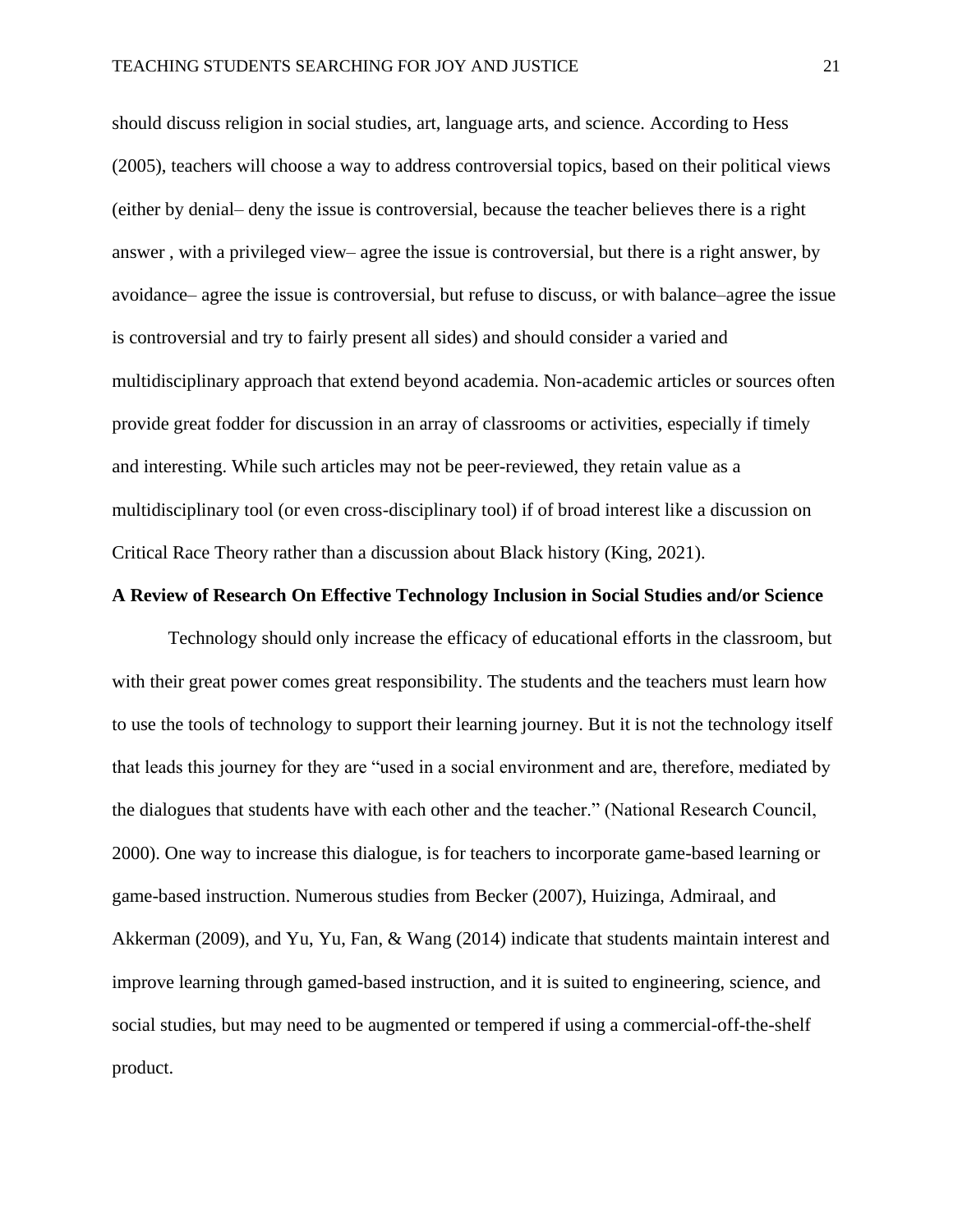Cell phones are an example of pervasive technology in America and around the world, and while numerous studies indicate that they provide an excellent capability to augment and improve instruction, there are also many that highlight the common problems they pose for teachers and students– that of distraction and interference. How to change the use of these powerful tools to enhance education, rather than hinder it?

Finally, the thread across all technology research seemed to coalesce around the ideas that for technology to be successfully integrated into classes for education, then the teacher needs to be proficient in its use, and the technology needs to serve a specific purpose, not just be brought in; in short the technology should not fit "the same instructional strategies, educators should be thinking critically about they will deliver instruction differently using the opportunities afforded by...[the] technologies"(Fritschi & Wolf, 2012).

#### **Summary**

The literature reviewed here indicates that differentiation, instructional strategies, and technology use can be used harmonically by educators in furtherance of the educational goals of their students. Many aspects of student learning hold that literacy is core to success, and the integration of literacy across disciplines and differentiation techniques have been studied in a variety of ways, the integration across schools, from a students' perspective, have not been extensively studied, particularly in terms of how teachers and schools incorporate effective instruction across their content, at the student level. Teachers could be working with other teachers, in other content areas, on teaching the students holistically, but they are often focused only on their class. Professional learning communities are focused on content areas, but shouldn't they also cross-connect with functional pillars of differentiation, learning strategies and technology, by student?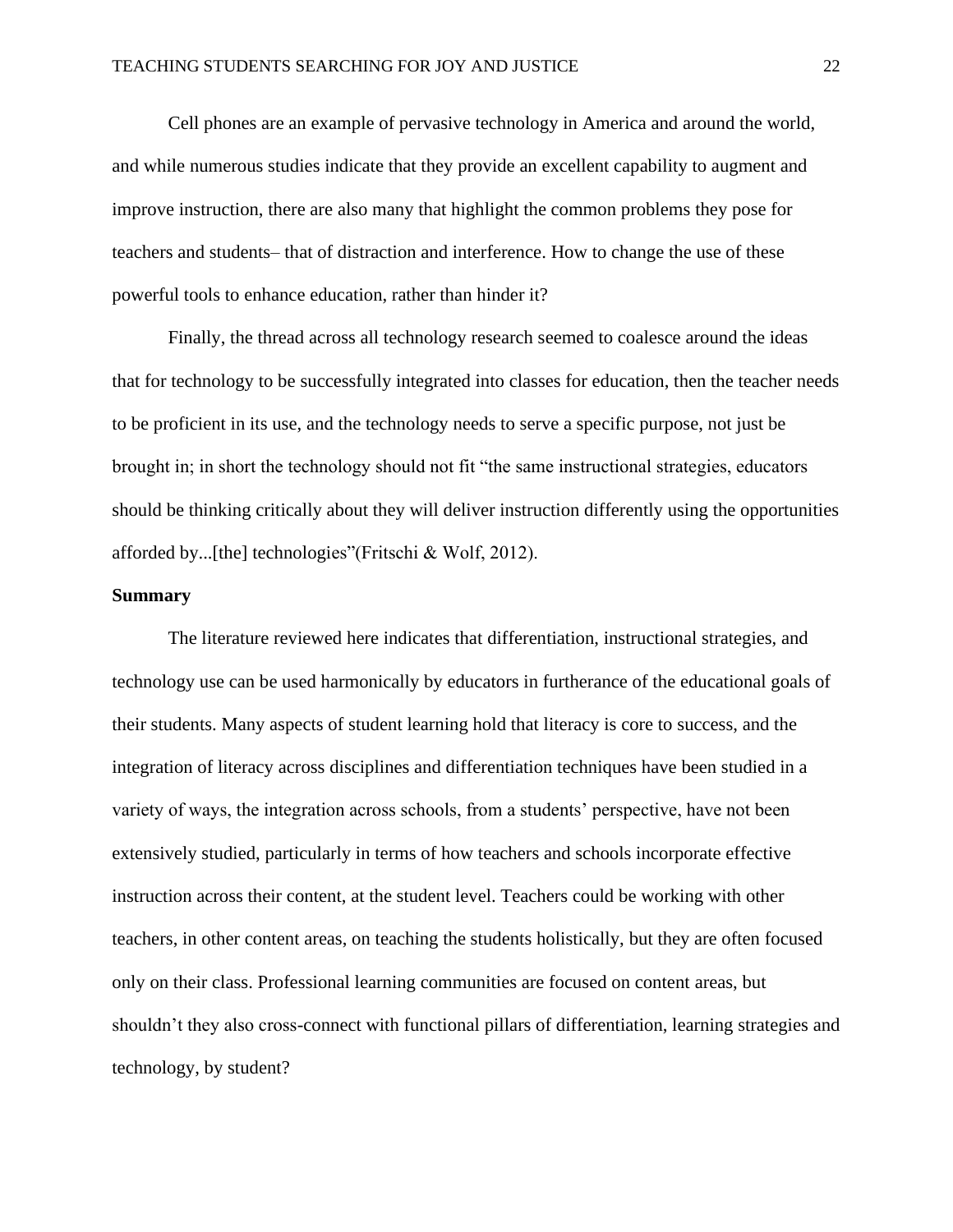#### **Chapter 3**

### **Research Methods**

#### **Research Methods**

The methods of inquiry for this study focused on the principles and practices of action research, using self-study aligned with professional teacher standards, teacher artifacts, external observations from supervisors, and anonymous feedback from students as a means of data collection. I will begin with a review of action research principles to establish the foundation for this study's method of inquiry. Second, I will review the choices and purposes of data collection that helped to highlight my instruction and means for searching for improvement. Third, I will detail my context for the study, methods of data collection protocols, maintaining credibility and trustworthiness of the data, and acknowledge my limitations as a researcher. Finally, I will present the procedures used for studying my practice, while providing data and analysis that speaks to adaptations and adjustments made to my instruction as I implanted this study.

#### **Research Questions**

My focus for this research was improving my use of effective differentiation strategies and integrating technologies into my engineering, science, and social studies classes. Specifically, I examined the existing strategies and techniques employed by my cooperating teachers in their original course content, compared them to my recollection, research, and study, developed and planned solutions that felt authentic for me, and tested them in the milieu of the classrooms in which I was assigned. This focus aligned with the following Interstate New Teachers Assessment and Support Consortium (InTASC) Standards for teacher professional development, including InTASC Standards 2 (Learner Differences), 7 (Planning for Instruction), 8 (Instructional Strategies), and 10 (Leadership and Collaboration). Additionally, I considered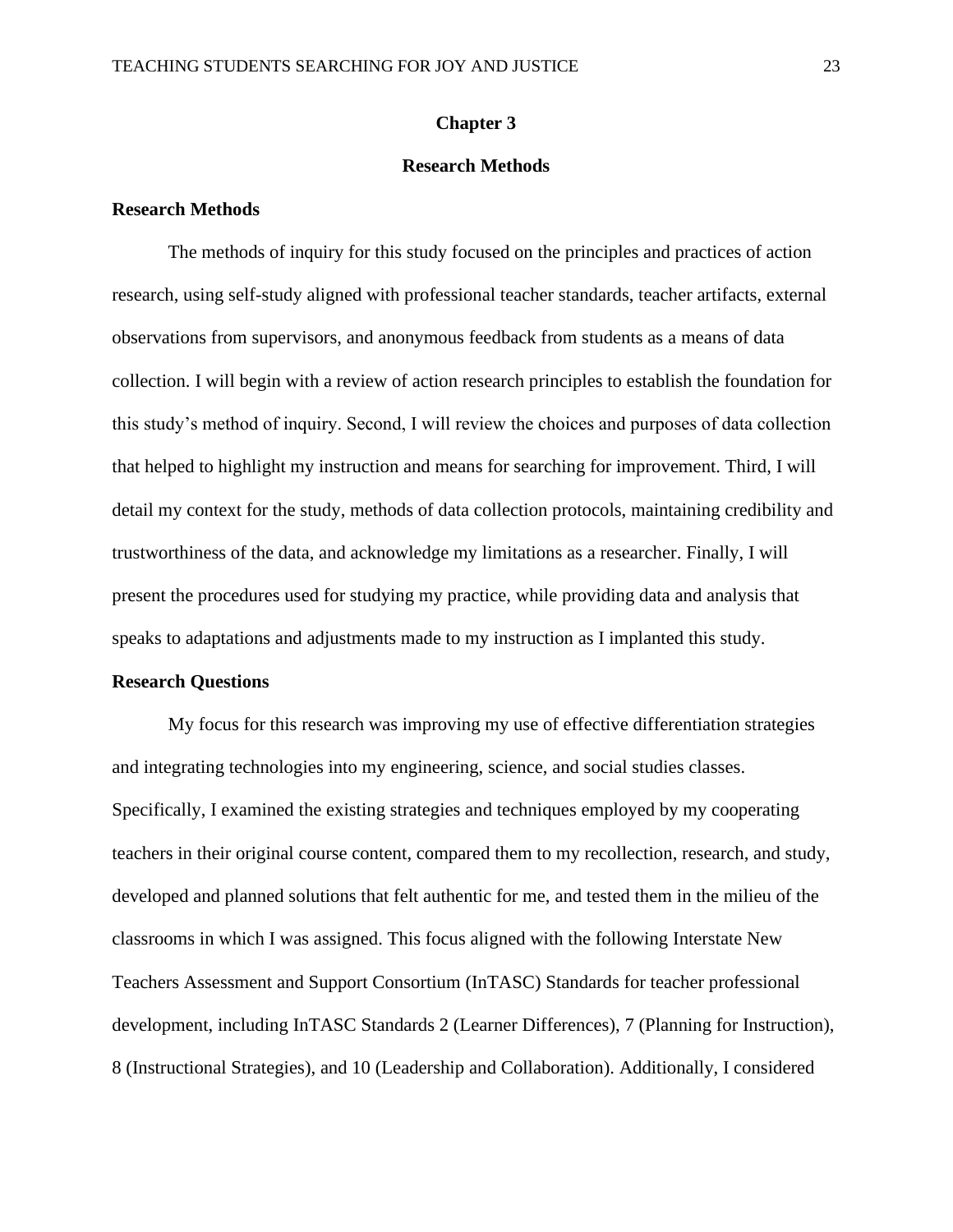how studying my own practice in line with InTASC Standards could improve my own instruction and therefore, student learning. My purpose of this study was to be an effective and engaging teacher, focused on student success and preparing them for life. The research question (s) for this study were:

1. How and why has my incorporation of differentiation strategies changed since I started teaching last school year? By examining this question, I hope to learn to recognize effective differentiation strategies and apply them correctly for each student, with the understanding that there will not be a single correct answer every time, but more likely a range of applicable tools that students can access as they need additional scaffolding*.* Examining the utility of the various differentiation and scaffolding strategies employed should help me to develop more universally available learning materials and lesson plans. Data gathered from a focus on this question was used to test how effective my scaffolding and differentiation strategies were initially and how they were modified to become more effective.

2. How and why has my use of instructional strategies changed since I started teaching last school year? By examining this question, I hope to learn to recognize effective crosscurricular and authentic instructional strategies for me. By examining the various instructional strategies I employed, I should be able to reflect and identify those that felt the best given the students and the content. Data gathered from a focus on this question was used to test how effective my instructional strategies were initially and how they were modified to become more effective.

3. How and why has my incorporation of technology changed since I started teaching engineering last school year and social studies and science this year? By examining this question, I hope to learn to recognize effective inclusions of technology across the three content areas.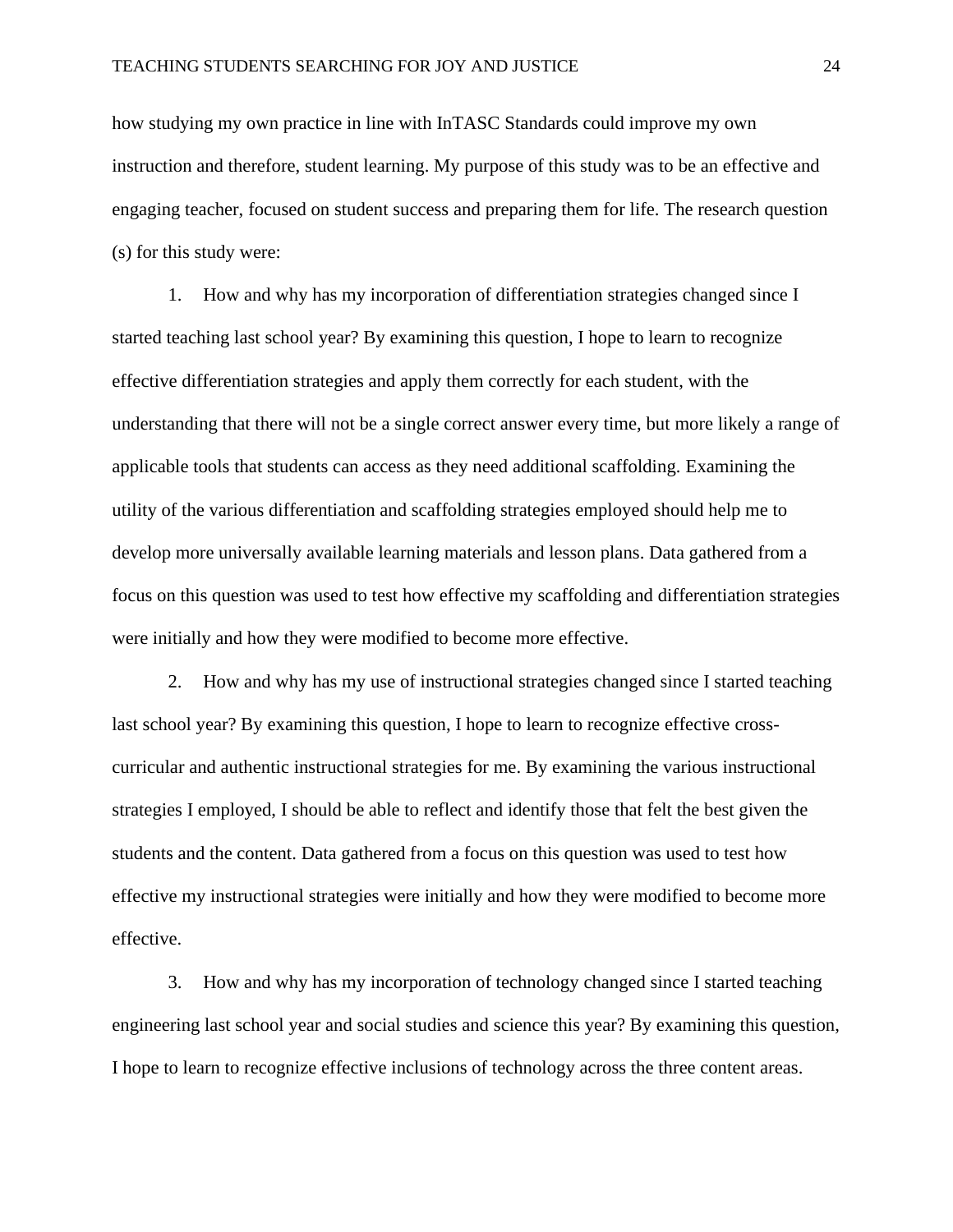Examining the utility of the various technologies employed should help me to identify more universally applicable technologies, types of students that benefit from certain technologies, and be able to integrate technology more effectively into learning materials and lesson plans. Data gathered from a focus on this question was used to test how effectively I integrated technology into my classes initially and how I made changes to become more effective.

#### **InTASC Standards**

InTASC Standards are instructional support tools to aid new teachers (and guide teacher preparation/ professional development programs) and increase the level of student learning in U.S. classrooms. There are ten standards, each requiring teachers to be proficient in techniques and demonstrate essential knowledge to meet the goals of the standards. The InTASC Standards relate to the following topics: subject matter, student learning, diverse learners, instructional strategies, student and group motivation and behavior, communication, planning instruction, assessment, reflection and professional development, and finally collaboration, ethics, and relationships. Standards, particularly these InTASC standards, are important to education because they apply to all teachers, all content areas, and all grade levels. These standards help ensure resourcing (time, people, and money) for education requirements and help ensure accuracy, relevancy, and effectiveness of the teaching for the students. These standards form the basis for external observations I have received as a teacher and a student teacher. For this action research project, I have decided to focus on the following InTASC standards: 2 (Learner Differences- The teacher uses understanding of individual differences and diverse cultures and communities to ensure inclusive learning environments that enable each learner to meet high standards.), 7 (Planning for Instruction- The teacher plans instruction that supports every student in meeting rigorous learning goals by drawing upon knowledge of content areas, curriculum,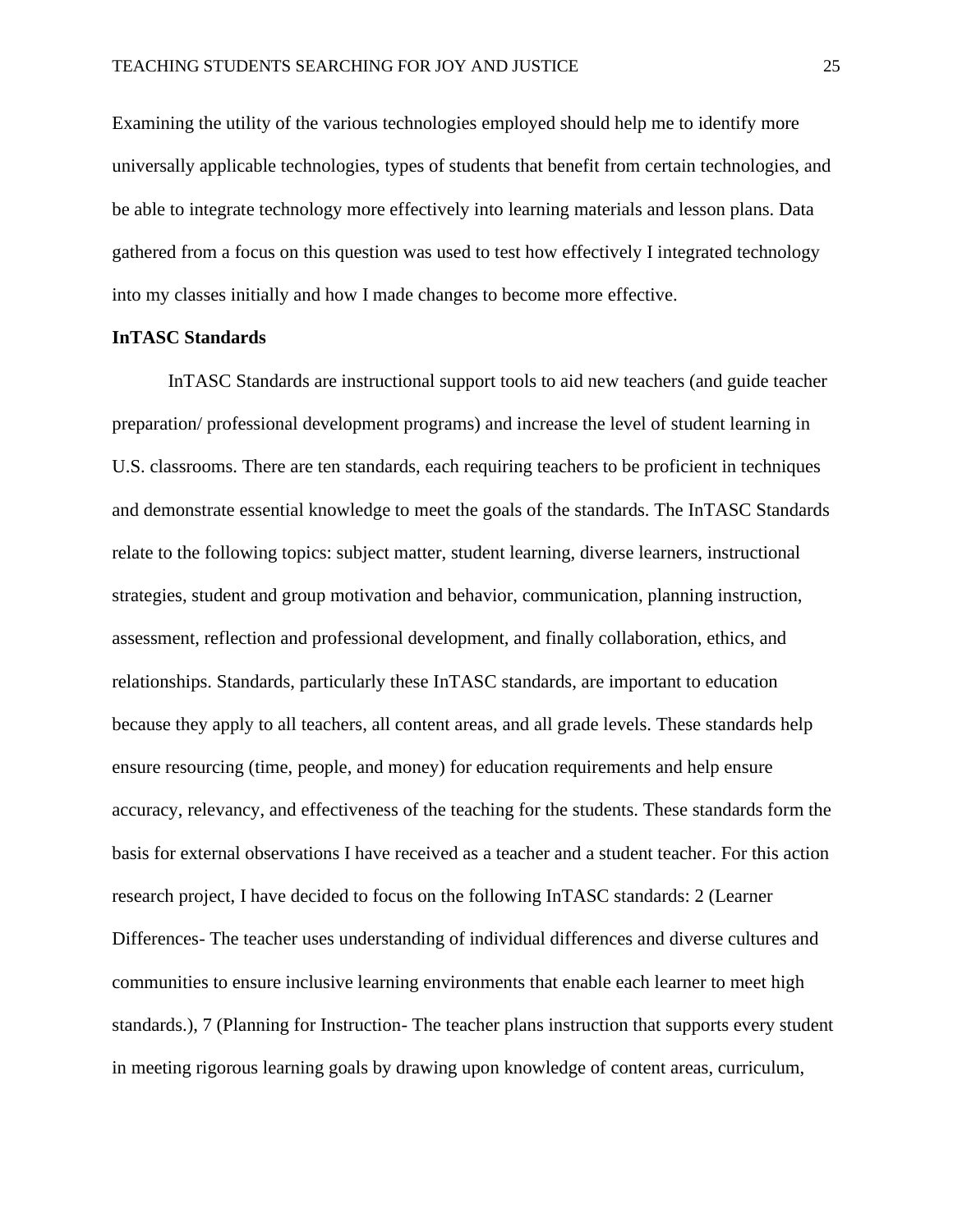cross-disciplinary skills, and pedagogy, as well as knowledge of learners and the community context.), 8 (Instructional Strategies- The teacher understands and uses a variety of instructional strategies to encourage learners to develop deep understanding of content areas and their connections, and to build skills to apply knowledge in meaningful ways.), and 10 (Leadership and Collaboration- - The teacher seeks appropriate leadership roles and opportunities to take responsibility for student learning, to collaborate with learners, families, colleagues, other school professionals, and community members to ensure learner growth, and to advance the profession.).

#### **Methods and Procedures**

Because my purpose was to describe my own teaching practice as well as how I use data to improve my own practice in line with the InTASC professional standards, it was important to choose a method that could account for both what the standards are for teachers and how I was paying attention to my own practice through data collection to improve it. Accordingly, this study was designed as an action research study*.* 

Action research in education is simply a process for examining problems, identifying potential solutions, testing those solutions, and evaluating the results. In this case, the problem I am trying to solve is me, my teaching, my inculcation of effective instructional strategies, and my effective use of technology. This research is based on inquiry, follows a common procedure, and follows predetermined steps to complete the research. This will eventually lead to the evaluation and identification of actionable steps that I can incorporate into my teaching and in the classroom. These steps, in general, are: (1) identify and ask a specific question or problem, (2) plan ways to answer that question, (3) test the plan that developed (4) collect data on the test that you conducted to answer the question/ solve the problem, and (5) determine if your methods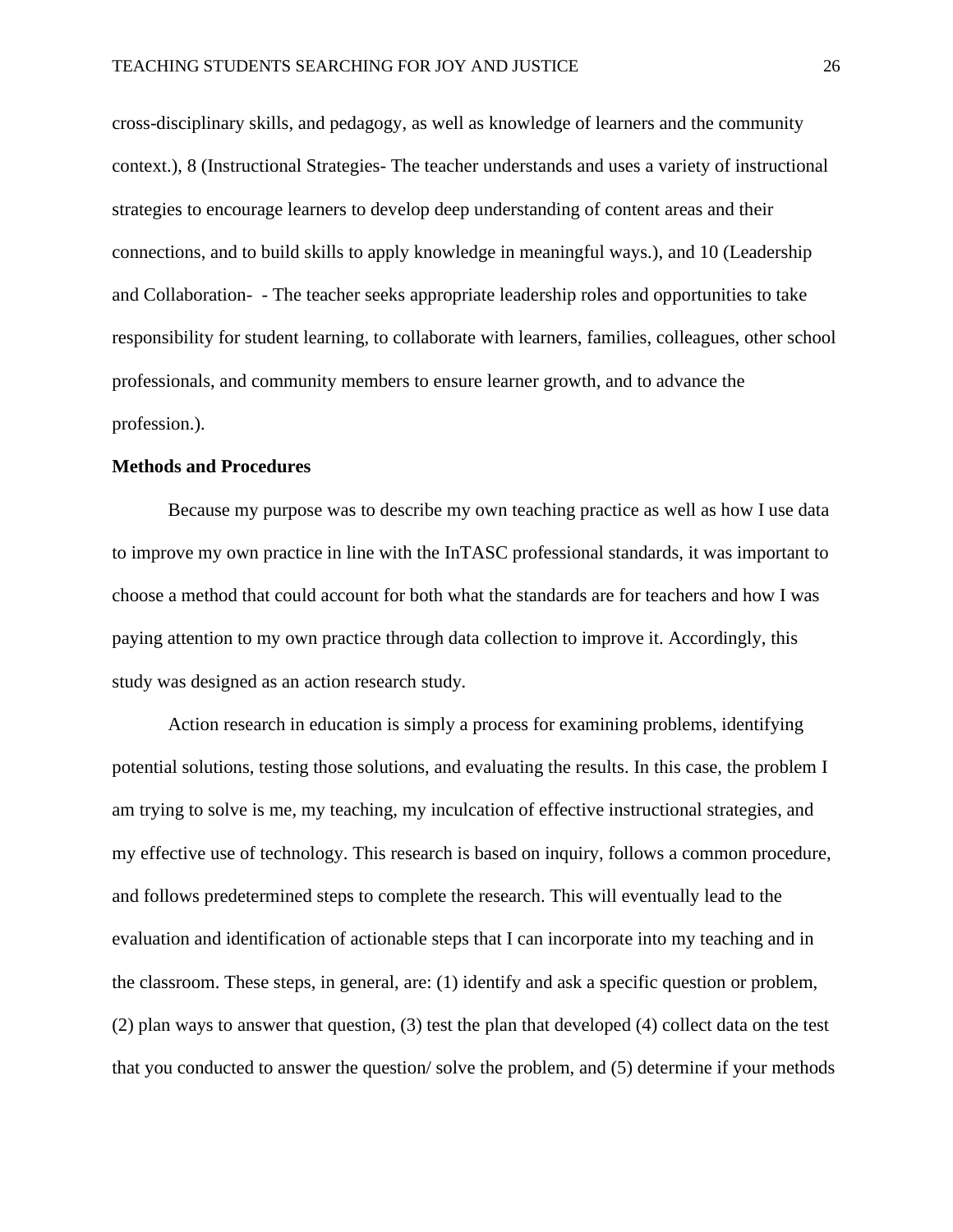and strategies solved the problem and answered the question. By doing this type of research, I will engage in the process myself and gather data as I go along.

Action research begins with a question, a problem statement. The main inquiry begins with me as I look at my own teaching methods, strategies, and techniques and ask how I can improve on my practice as a teacher. And what does "improve" mean? What are the indicators of a success and are they student-focused or teacher-focused? How do you determine where you want to improve, where you're being effective? It continues through research and data collection of elements designed to answer the central question of my research, and as I am the subject of the research, the focus remains how to personally improve my teaching. What is the data that supports this analysis, how do I get it, how do I evaluate it, and what does it all mean? Once I have the data, did I address the problem, solve the question, or do additional opportunities or questions need to be answered?

As a teacher candidate, this cyclical and iterative process adds value as it will improve how I think about my teaching and how I am incorporating what I have learned into the classroom to benefit students.

# **Data Collection**

The basic steps in action research are 1) identify a topic or issue to study, 2) collect data related to the chosen topic or issue, 3) analyze and interpret the collected data, and 4) carry out action planning, which represents the application of the action research results. Data collection in an action research project typically is related to the topic or issues, and the data sets collected will provide answers pertinent to the research questions. As Padak and Padak observe, "Any information that can help you answer your questions is data" (1994) and so I will consider many different sources. Therefore, I used a variety of data collection tools related to my topic to ensure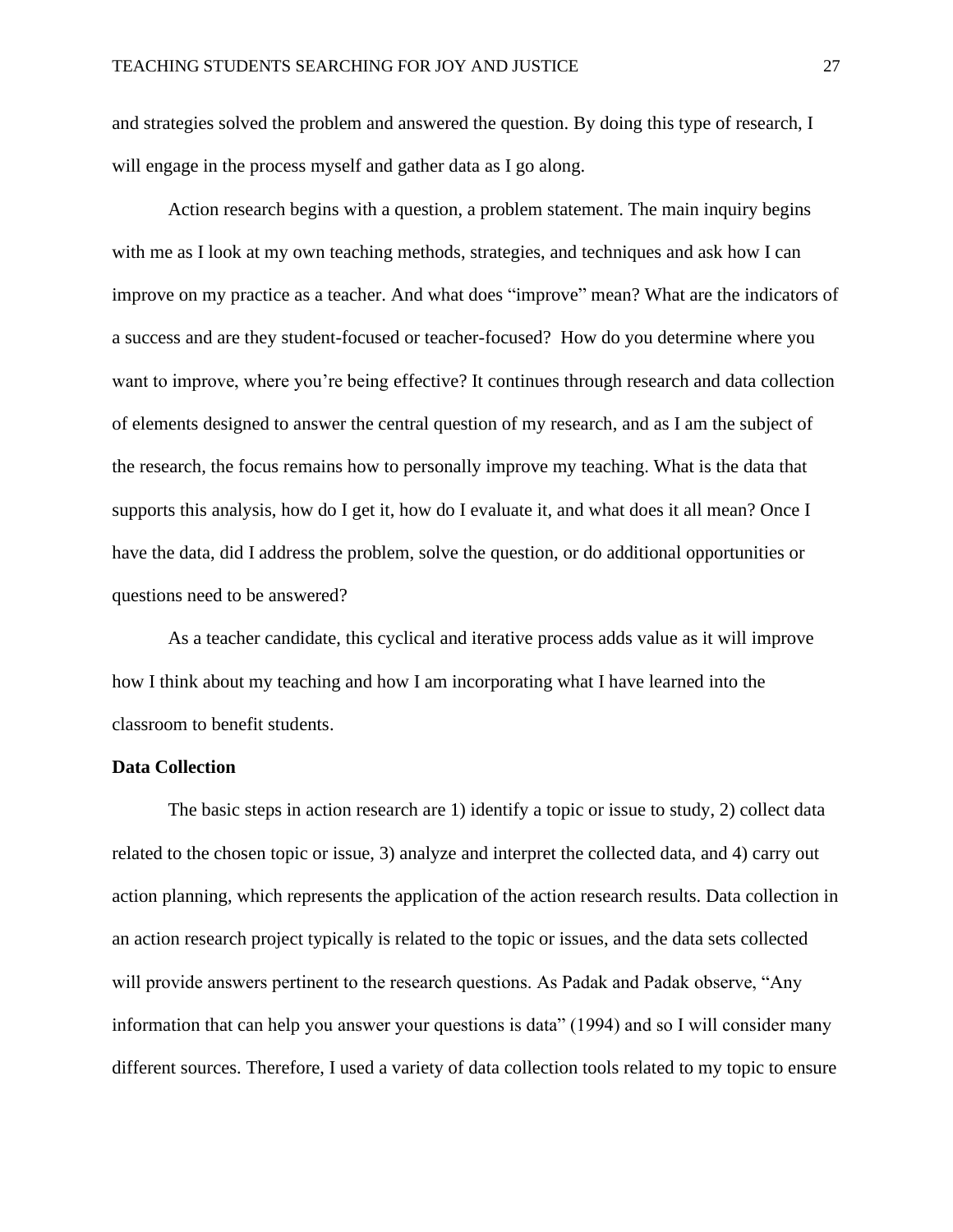the validity of my results. Furthermore, I adhered to the following four characteristics in determining the data I would collect for my study: 1) anonymity of students, 2) comparison in data collection was built in so that the results could be judged against themselves both before and after the intervention period, 3) aspects of performance to be examined were identified prior to data collection so that the information was relevant and connected to the research questions, and 4) a variety of data was collected so that different aspects of the topic could be brought to light (Padak and Padak, 1994). Finally, because I was studying my own practice while I was in the middle of said practice, I acknowledge the "spiraling nature" of data collection in action research (Padak and Padak, 1994). By focusing on data in connection to my research questions, my attention turned to other pieces of data that emerged in relation to my questions. These emergent data pieces were included as part of the study as they had relevance to my research questions.

Because of the focus of my three research questions– differentiation, successful strategies for me, and technology integration– I chose to collect and observe data about how my teaching was in practice was connecting with what I had planned, and what was observed. The types of data I collected are described in greater detail next, but broadly they are self-generated and external.

## **Self-generated data: Formal Lesson Plans, Reflections, Learning Management System**

My first set of data is self-generated. It consists of all the items that are artifacts from my teaching over the last year and specifically includes any lesson plans, or more generically, any lesson planning, current and past course data on the learning management system, and personal reflections and recollections about more effective and less effective strategies employed or observed by me in a classroom.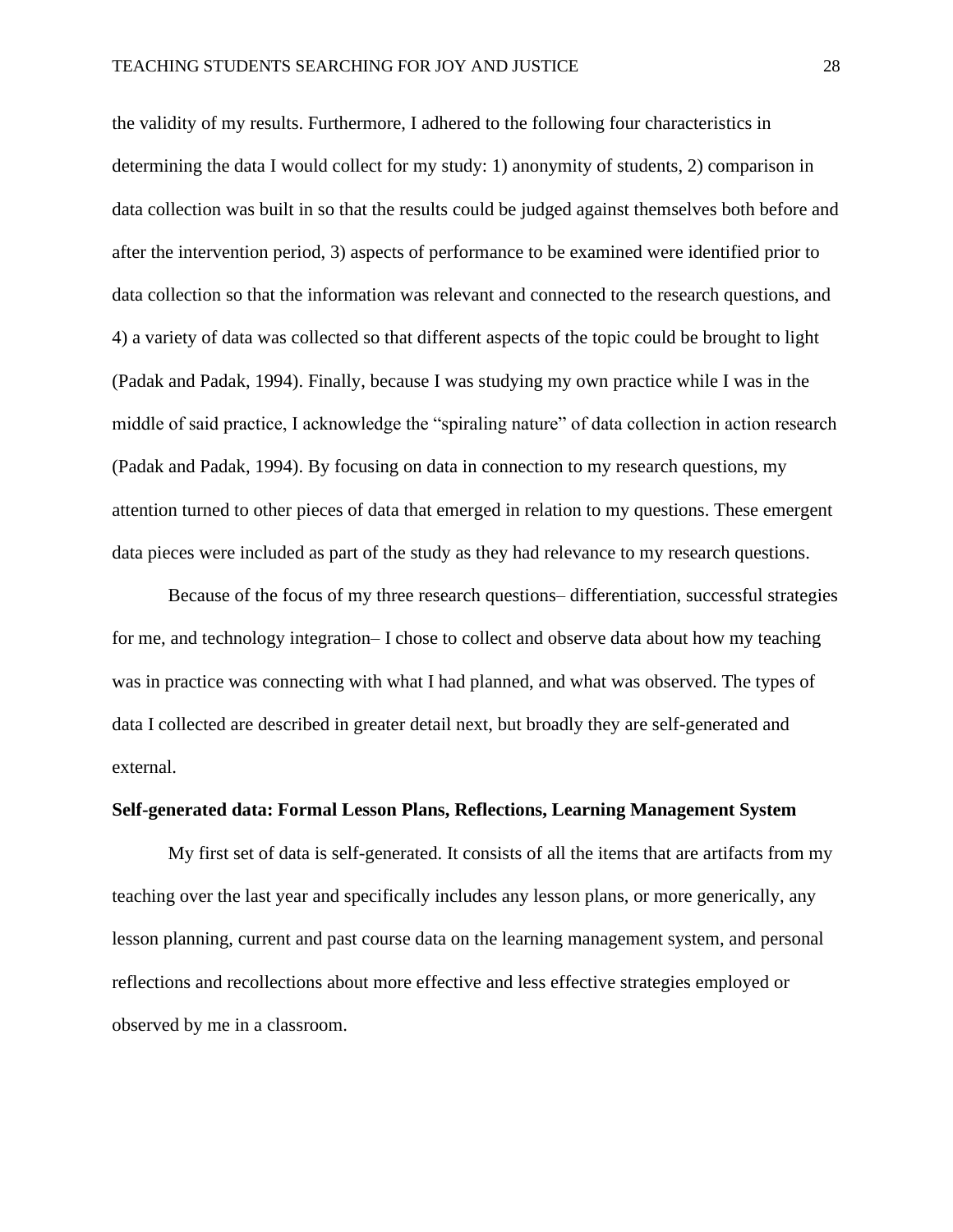Regarding my first research question, lesson planning notes help highlight the maturation and evolution of differentiation strategies employed by me, while reflections help identify individual strategies and activities, and provide insight as to why those strategies might have been particularly successful (or unsuccessful as the case may be). Analysis of learning management system data provides additional information about student engagement and supports trend identification across multiple terms, multiple class sections, and even a deep analysis of a particular student. Through reflection I have found that comparing between iterations of the same class material is particularly useful. An examination of why one period (versus another), while intended to be the same, was quite different in student outcome, and are those differences because of minor changes in planning or execution due to formative assessments I made in earlier classes, or are they because of differences in individual students? Over time, reflection over lesson planning and student activity on the learning management system have proven to be invaluable tools to examine all educational strategies, but this reflection is time sensitive. I have noticed that reasons for successes or failures fade and tend to generalize if I do not capture that reflection quickly– usually that day. Written notes and technology tend to aid in reflection, and that reflection is used in further planning for future lessons and activities.

While not sequential, according to my data, my research questions tend to be related– effective differentiation strategies are often reflective of effective instructional techniques, and may incorporate, or at least encourage the use of integrated technologies. By reviewing external data, I can determine if my reasoning is circular, if it is effective, and if supports student success, joy, and justice.

# **External data: Observation Commentary, Student Formative Feedback**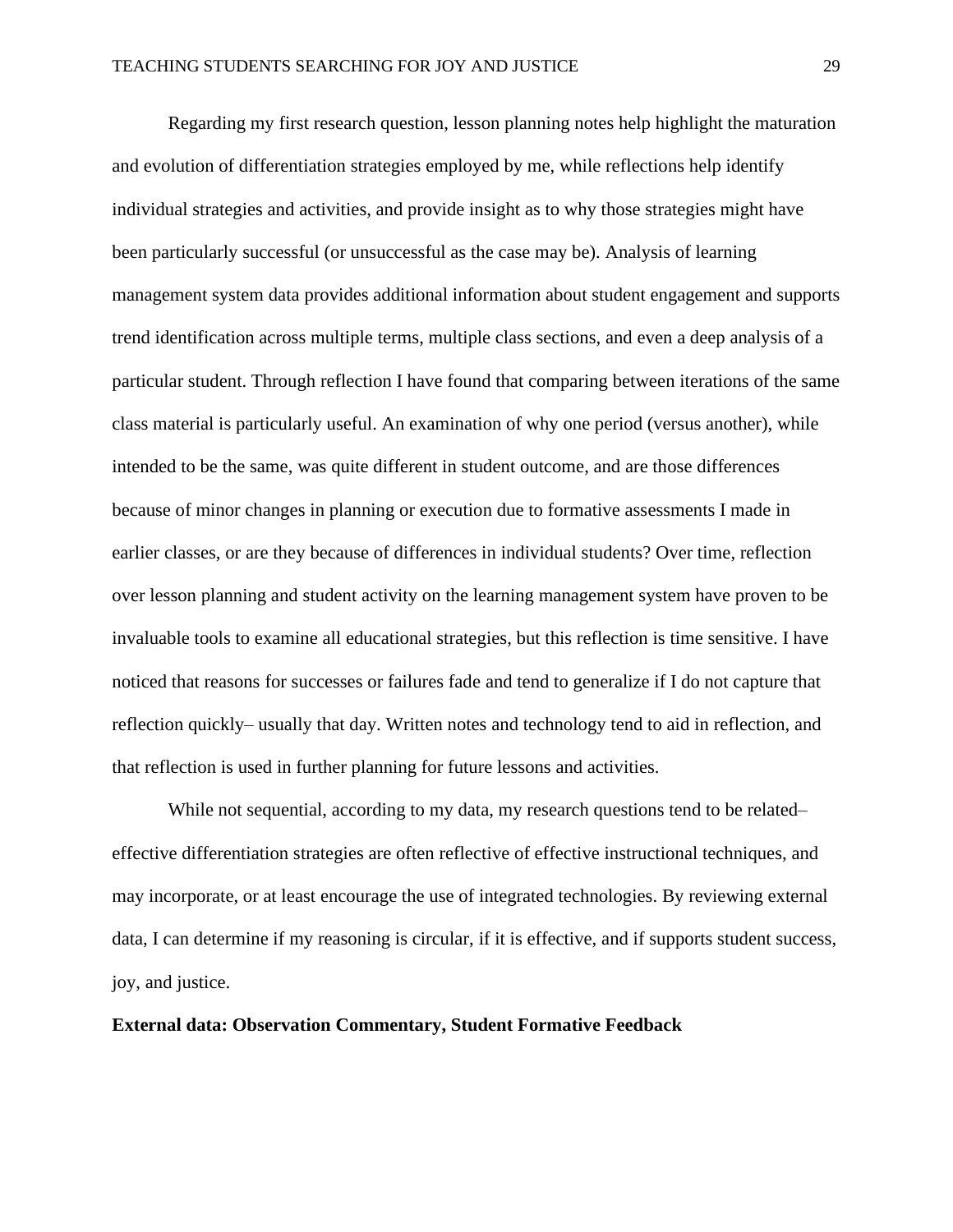I may often be my harshest critic of my own teaching and I may also be operating in an echo-chamber where my interpretations of what I see and hear in the classroom can be uniformly incorrect, so best is to seek and review occasional external feedback. Lesson planning is an excellent example where professional learning communities can collaborate on curriculum development and support lesson plan and specific tool and activity development. I have seen the opportunity for this in social studies where there are many teachers in a content area, but less so in environmental science or engineering where there are few teachers available. This is where working with teacher mentors, supervisors, and cooperating (or co) teachers can provide specific guidance and their observations can help correctly interpret the feedback that is available as it relates to my teaching.

For differentiation and differentiation strategies, I have made and continue to modify lesson planning based on feedback and input I receive from others, additional information that I learned in pedagogy courses, professional development activities that I have been involved in, and formative assessments I have of a students' ability to receive, process, and act on the information that I have curated for them. Not all differentiation strategies are successful every time, for each student; if they were then teaching would be more like a recipe, instead of a process of planning, execution, assessment, and reflection. A teacher, especially a newer teacher, has less experience and may not recognize opportunities to alter strategies when they are no longer working (or are less effective), but a more experienced teacher or supervisor should be able to offer alternate strategies and considerations. This type of exposure and feedback is a gift to a new teacher, and should be received not as a condemnation, but as an expression of support, even though it can feel severe.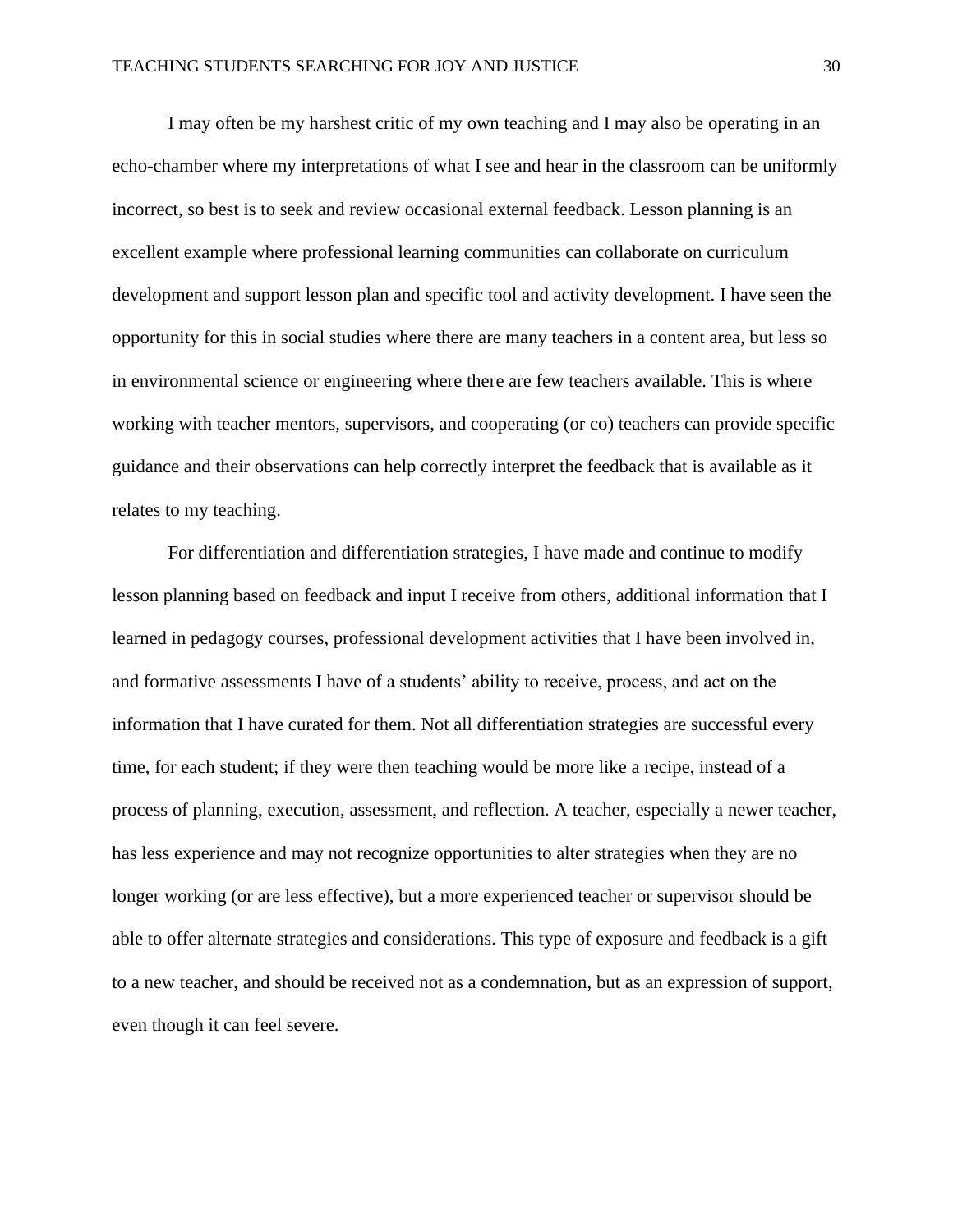Differentiation, strategies, and technologies are all components of instruction, and if student success is the goal, then the student is the customer, and they should have voice in claims of whether my teaching is successful. Not every class may be perfectly synchronized and executed, but the opportunities to help students succeed should be. This is not an example of me advocating for students to give likes or stars to classes or teachers, but rather for a student reflection on the efficacy of that teacher helping them learn and the class for supporting their academic goals and needs. When I have received feedback like this, it has been at least as valuable, and perhaps more so, than any other self-reflection or external feedback that I have received.

This external student feedback is, perhaps, the only way to effectively measure how effective your instructional planning, strategies, and technological integration were. Great planning may not survive past the distraction of the day, the technological glitch, or the strategies that you conceived, and a quick formative assessment can tell you if your efforts are succeeding, or if you need to adjust and reteach a portion of the content that students have not connected with.

#### **Context of the Study**

I have had the opportunity to long-term substitute teach (on an emergency license) and student-teach in a large High School in the Willamette Valley of Oregon. This is also the high school that I graduated from back in 1989. The community is suburban, and the school district hosts six mainstream high schools, with an additional alternative high school and a Career Technical Education (CTE) Center. The school received a huge extension bond to be able to put the student population in permanent facilities, rather than the temporary trailers they had been in for the last ten years and built a new wing and an additional building. Class sizes are large with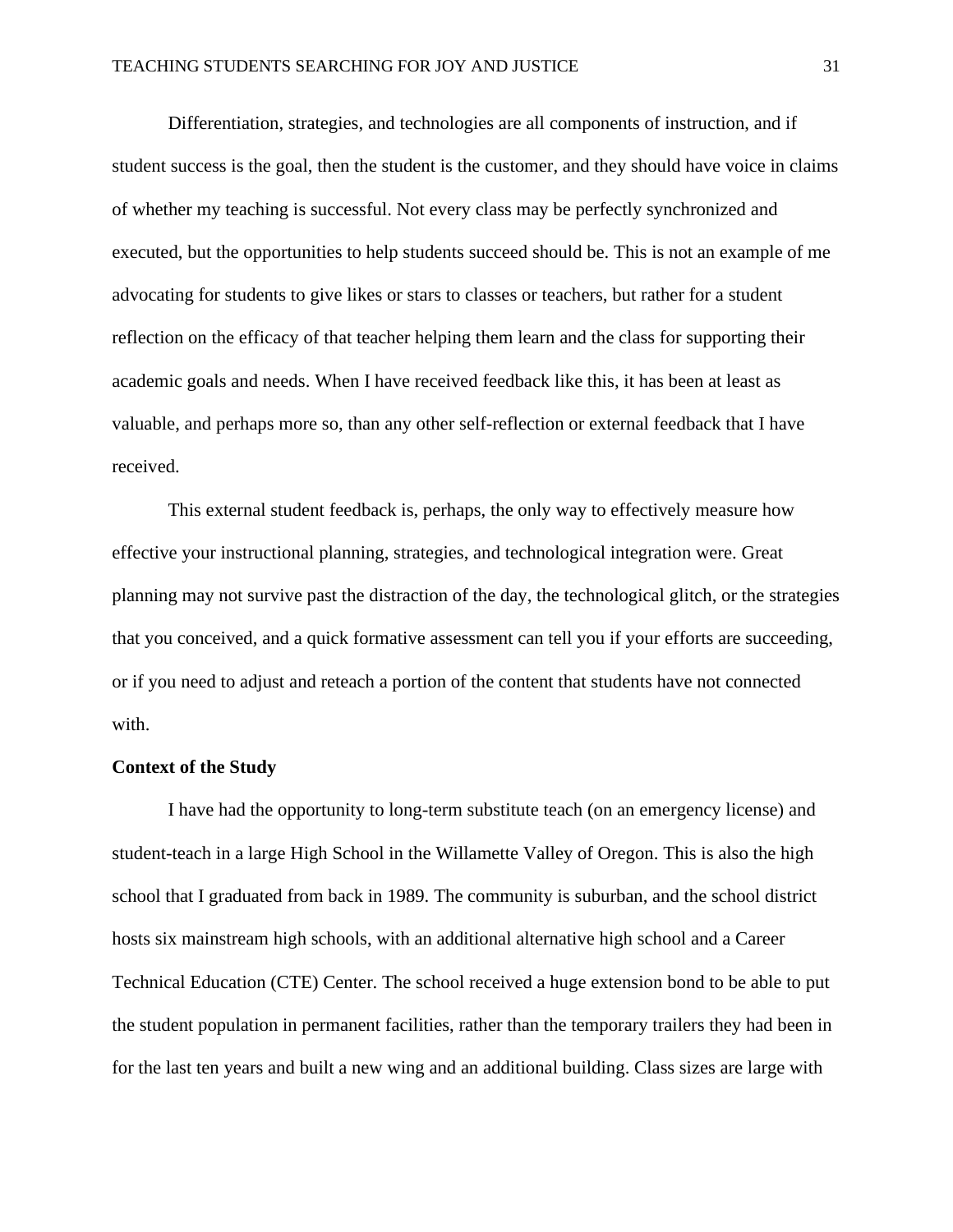30-40 students per class, but attendance rates take that daily number down to about 24-27 students per class. I teach engineering in the new building, science in the new wing, and taught social studies in the old part of the school. I am simultaneously part of the CTE professional learning community (PLC), the social studies PLC, and the science PLC. I teach six sections of engineering, so the CTE PLC is my main one. There is monthly PLC time for our school, with additional time available as required to support integration and training. I student teach during my prep time. Because I am an employee, I also have access to one of the teacher mentors at my school (there are 3) and they have been invaluable in helping with grading, understanding the learning management system (Canvas), and helping with resource development*.*

There are approximately 2,415 total enrolled students in this school. 67% of those students are Hispanic, 21% are White, 5% are Pacific Islander, 3% are multiracial, 2% are Asian, and 1% are Black. 69% of the students are English language learners (ELLs), and 79% of the students qualify for free or reduced lunch. The school has an 84% on-time graduation rate. The median class size in core classes is 25*.* The school has 100 teachers, 39 instructional assistants, 8 counselors, 3 graduation mentors, and 4 behavior specialists, as well as office and custodial staff. The cafeteria is run by a large contractor. There is one principal and five assistant principals (one of whom is my school supervisor). There are quarterly professional development periods, staff meetings, and other regular meetings (I am on the school's leadership team and the security team).

We teach on a block schedule with alternating A and B days- with four periods each day. I have three engineering classes each day and student teach environmental science or social studies on either day. I also have an advisory period on Wednesdays. I have 25-42 students in each engineering class, and 25-35 students in social studies and environmental science. Each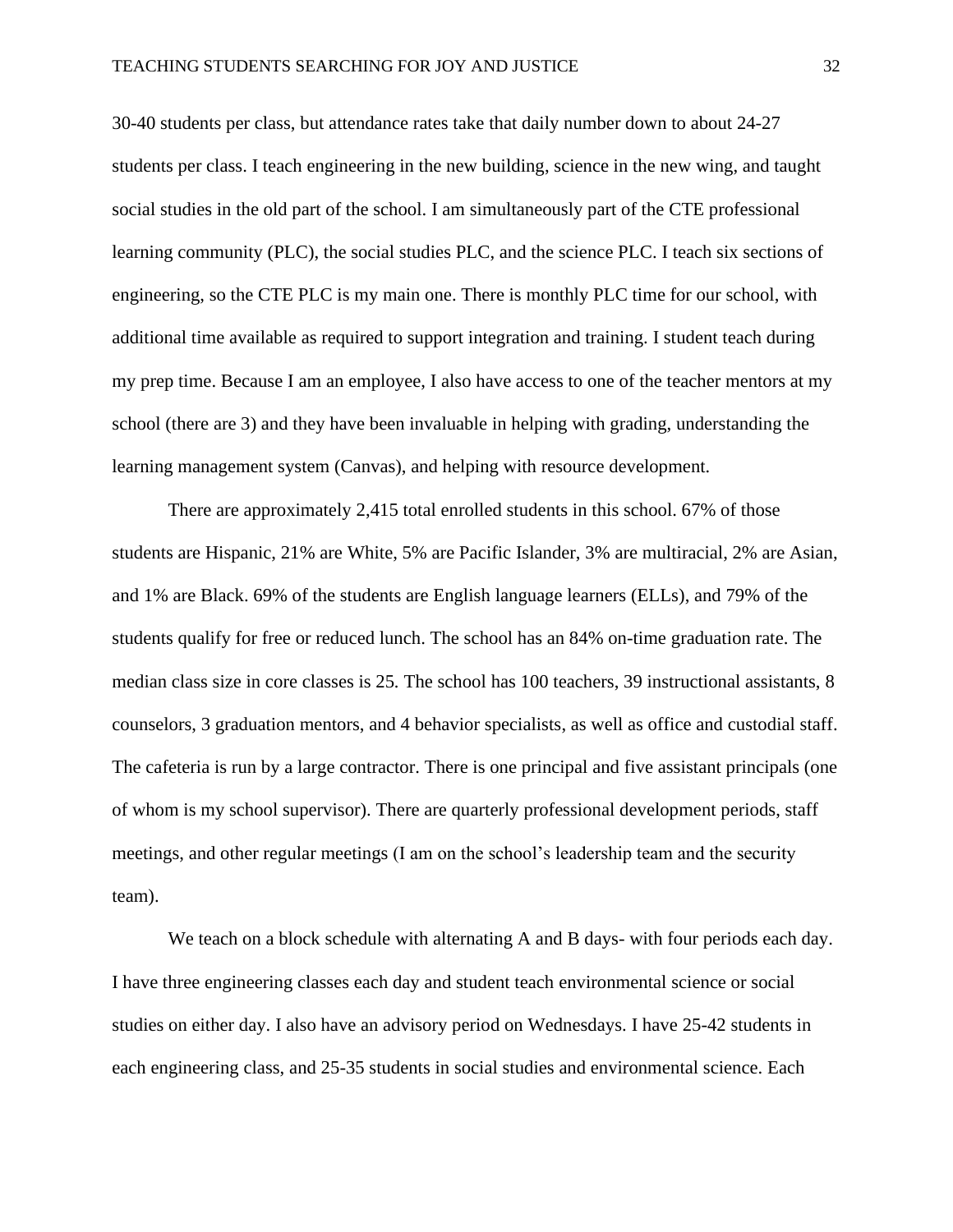period has its own student dynamics and challenges, but overall, the students in my engineering and social studies classes are eager to learn. Students in the environmental science class, however, see the class as a graduation requirement or a credit recovery class and are not very interactive, although they will do the work that is assigned to them. Because of COVID, most of the students are only just now getting to know each other (if they did not attend the same elementary or middle school), even though they may have other classes together.

In my specific classes I have about 15 students on IEPs with specific needs. I have 22 students with 504 plans, some medical. And I have 125 students who are ELLs (including post monitored). I also have 8 students who are TAG students. I have 166 students in my assigned classes, 25 students in my advisory class, 73 in the classes I student teach in, 23 students in the activity period I host, and 10 students in the clubs that I advise.

# **Participants**

Because this study was designed using an action research approach, the main participant in the study is myself, as the teacher. As my learning progressed throughout my teacher education and student teaching program, I became interested in several ideas that would help me to improve my instruction. Ultimately, I decided to focus on the main research areas outlined in my research question. To lend credibility to the results I will share from my self-study of my practice, it is important to describe my role in the classroom where I teach. In this section I will focus on describing my own classroom and my role as the teacher.

For the purposes of this study, I have been long-term substitute teaching in engineering since March of 2021. I started student teaching environmental science and freshman social studies with the beginning of the 2021-2022 school year while simultaneously teaching engineering. While student teaching, I mostly focused on student relationships during the first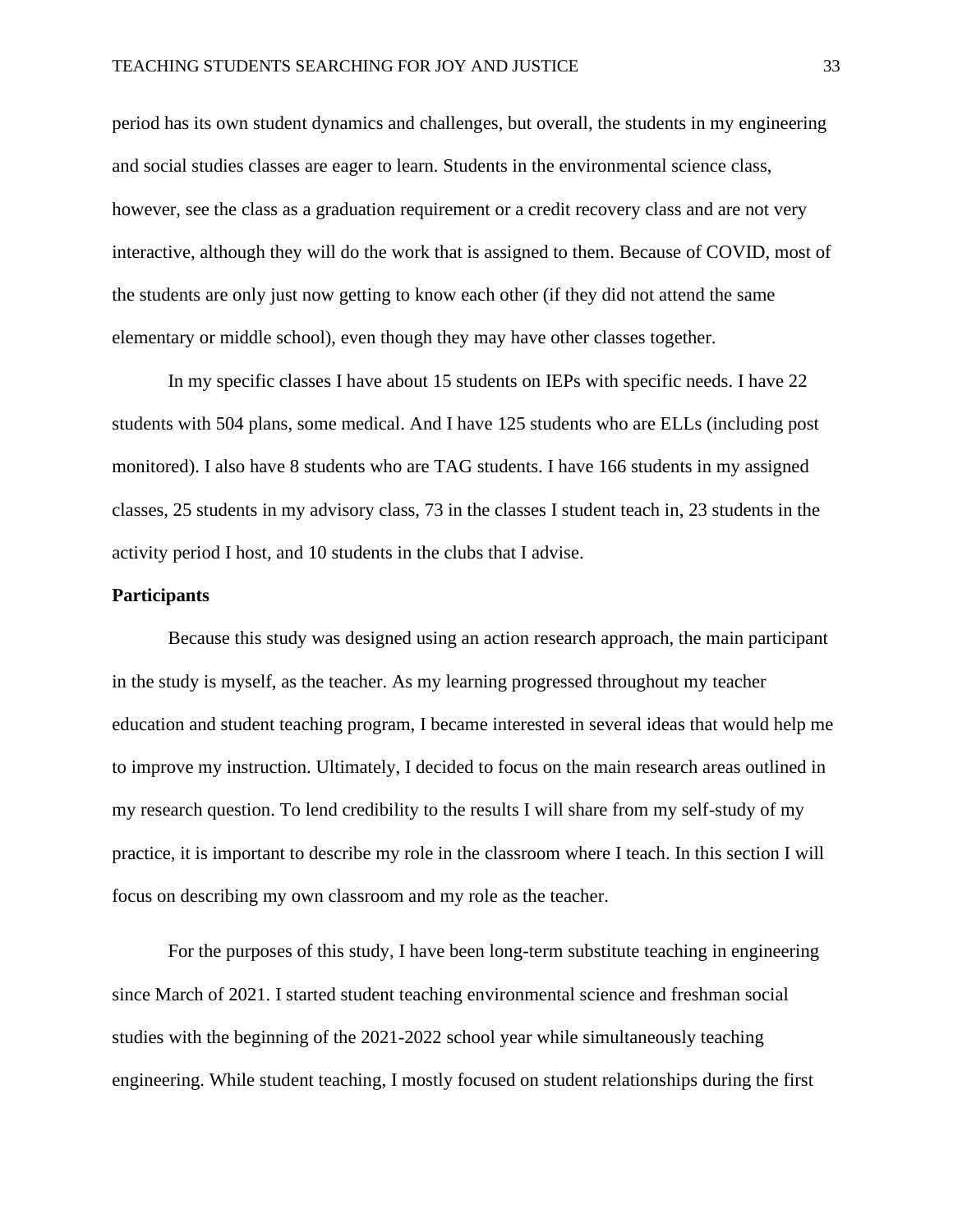term, although several times I taught cooperating teacher content, as well as content that I developed. Because the school also employed me, I had several opportunities to substitute teach in other classes- other social studies classes, a math class, other science classes, and even a Spanish class. I am also the club advisor for two clubs– the Math, Engineering, Science Achievement (MESA) Club and the Model United Nations, and I run an afterschool activity called the Maker Space. As this study focuses on strategies for differentiation, effective instructional strategies, and technology inclusion in lessons, all my time teaching (and advising and activity) is considered for this study, irrespective of whether I was under the auspices of a cooperating teacher or operating on my own.

There was initially an issue with my placement at this school as I was seeking a dual endorsement for social studies and science, with an ESOL endorsement, while I was teaching engineering. Upon further review, however, the WOU MAT program decided that since Oregon's science education standards include engineering under the Next Generation Science Standards, that my teaching time in the engineering classes could be included for consideration under the program. That said, there was an incredible amount of work to be done, in all classes, including my own at WOU.

Coming in to teaching last year, armed only with my own experiences, and the beginnings of my teaching repertoire from WOU, I developed a course schedule and began developing content. I did not develop formal lesson plans; I was simply trying to get the students back in their seats and get them to learn about the systems and techniques they had only seen remotely while in comprehensive distance learning because of COVID. By the end of the year, I had ironed out the online learning management system (Canvas) as a tool and developed several literacy and inquiry tools that I continue to use today but have refined them over the course of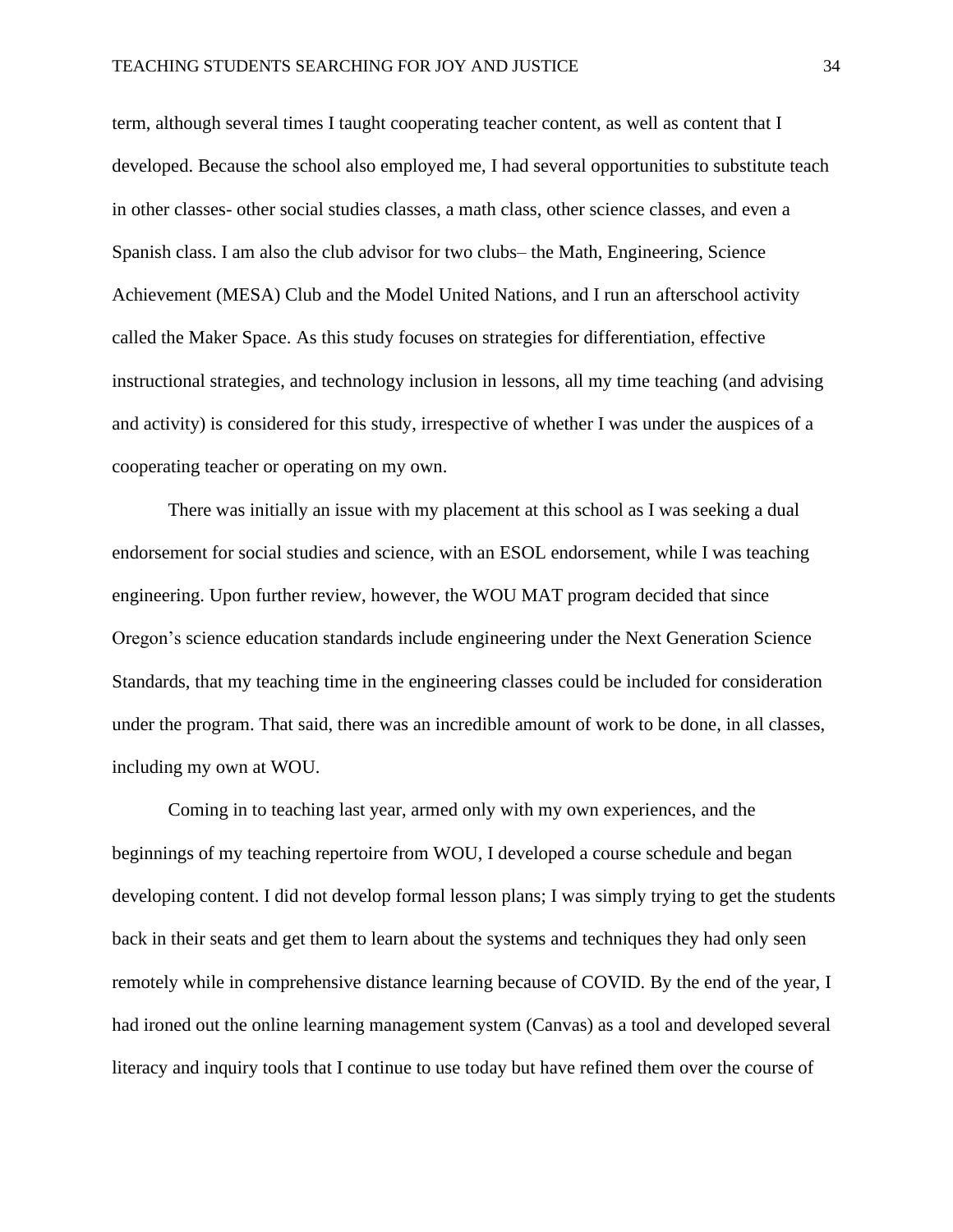the year. At the end of the year, I had to pack up my room so that it could be moved to the new building over the summer. Also, over the summer I continued to have epiphanies during the various WOU classes and ideas that I wanted to try to improve student success and increase their excitement about the course, the content, and their own learning. As school began in the Fall, I had the opportunity to substitute long-term again in engineering, and after consulting with WOU advisors, I accepted through November, and then again for the remainder of the year. Part of this acceptance involved setting up the new, approximately 2500 square foot classroom, and outfitting it with furnishings, unpacking all of the materials from the other room, setting up the Maker Space tools and equipment, ordering \$250,000 worth of new equipment for the room, and planning and spending the annual budget for the subject area.

Student teaching while teaching a full course load has been exciting, exhausting, and frustrating all at the same time. Exciting when I can transfer a skill or activity between students, classes, or courses, or when I can develop rapport with a student in one class and use it to his advantage in another. Exhausting when my life catches up with my studies, my job, and my student teaching and frustrating when the students and I do not seem to connect on material. This term there has been high-highs and low-lows in all areas, but progress continues across all fronts, perhaps especially in the classroom. I continue to identify undiagnosed student needs through observation, formative assessments desk side or during projects, or through discussion.

#### **How I Studied My Teaching**

My self-generated data comes from what I have done or observed. For the engineer classes I tried to schedule and plan weeks in advance, occasionally generating lesson plans, but most commonly just developing unit plans and assignments on the learning management system (Canvas), that I backed up with lecture, discussion, and project time. I actively monitored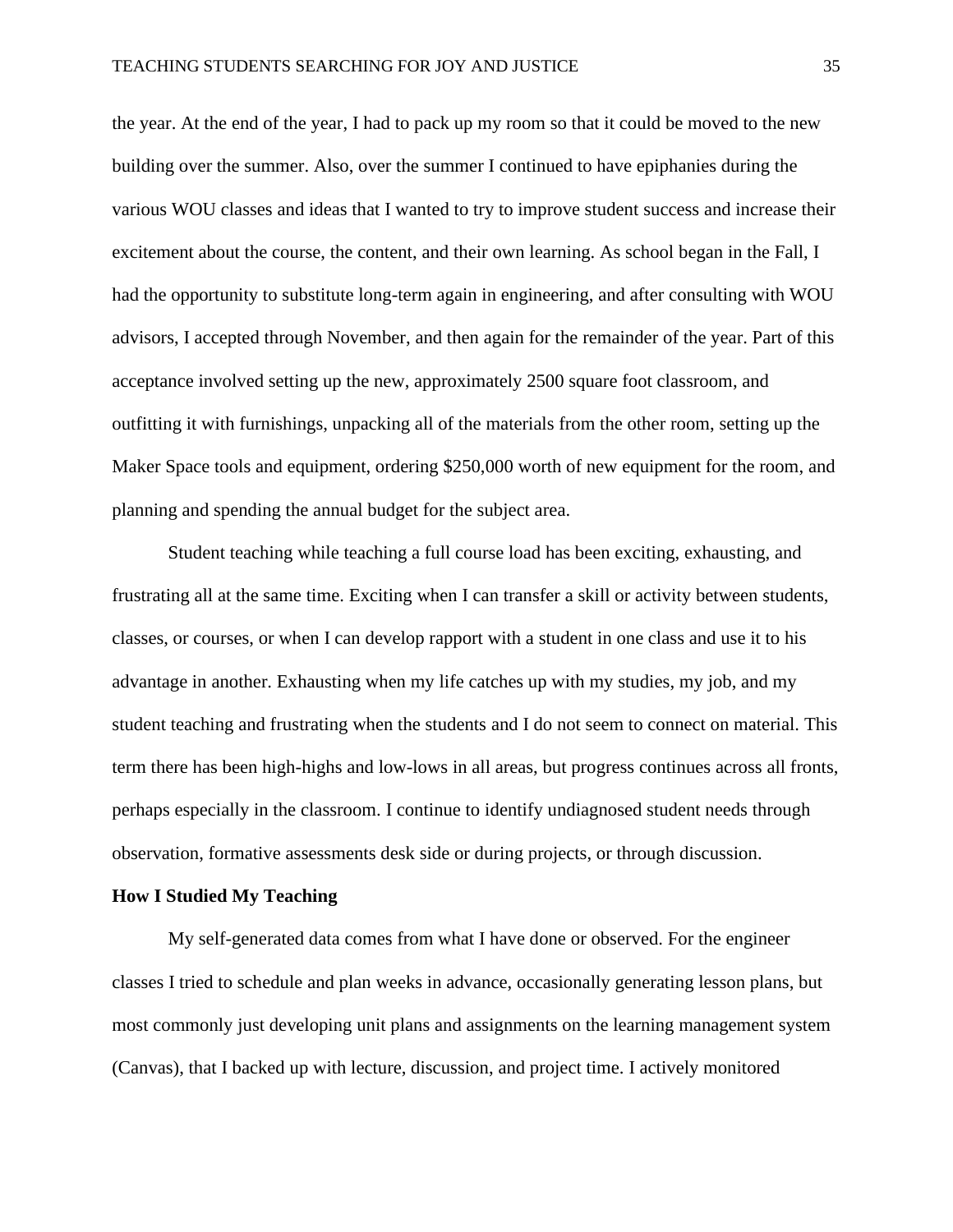progress on projects and often extended them so that students could finish if there was an equipment limitation that prohibited their on-time completion – a technique that also served students in need of differentiation or accommodation. I reviewed files and notes from last year and modified them for this year's classes. I took pictures of effective tools I saw in other classes or something that came up during WOU classes and implemented them in my classroom- if they were effective, I took my own pictures or made notes on the electronic noteboard. I made notes and reviewed them before and after lessons, and if the lesson was repeated in other sections, I would modify the pacing or scaffolding based on response to the presentation of the material, the discussion we had, or something else that required change. After one reflection, I went and had an in-depth discussion with our English language development and Spanish teachers and developed sentence examples and sentence frames for each of the literacy activity submissions and noticed a significant increase in the rate of participation and completion. I recently noticed an issue with a mathematics computation assumption I had made and stopped lesson progress so that we could refresh on a math skill that most students have forgotten (fractions). Student teaching has specifically exposed me to tools that I had heard of, but not really used. My social studies cooperative teacher used Google classroom to good effect (I had never really seen it used before), while the cooperating teacher in science uses Edpuzzles frequently, and the students that have high absenteeism are still able to complete their work. My exposure to these tools, and others, have increased my ability to successfully incorporate technology.

My external data comes from direct observations from my cooperating teachers, WOU supervisor, school supervisor, school department head, other teachers, parents, and students. With varying degrees of fidelity and attention to detail, all have provided useful feedback and guidance. Even a student acting out or falling asleep is telling me something, I just need to listen.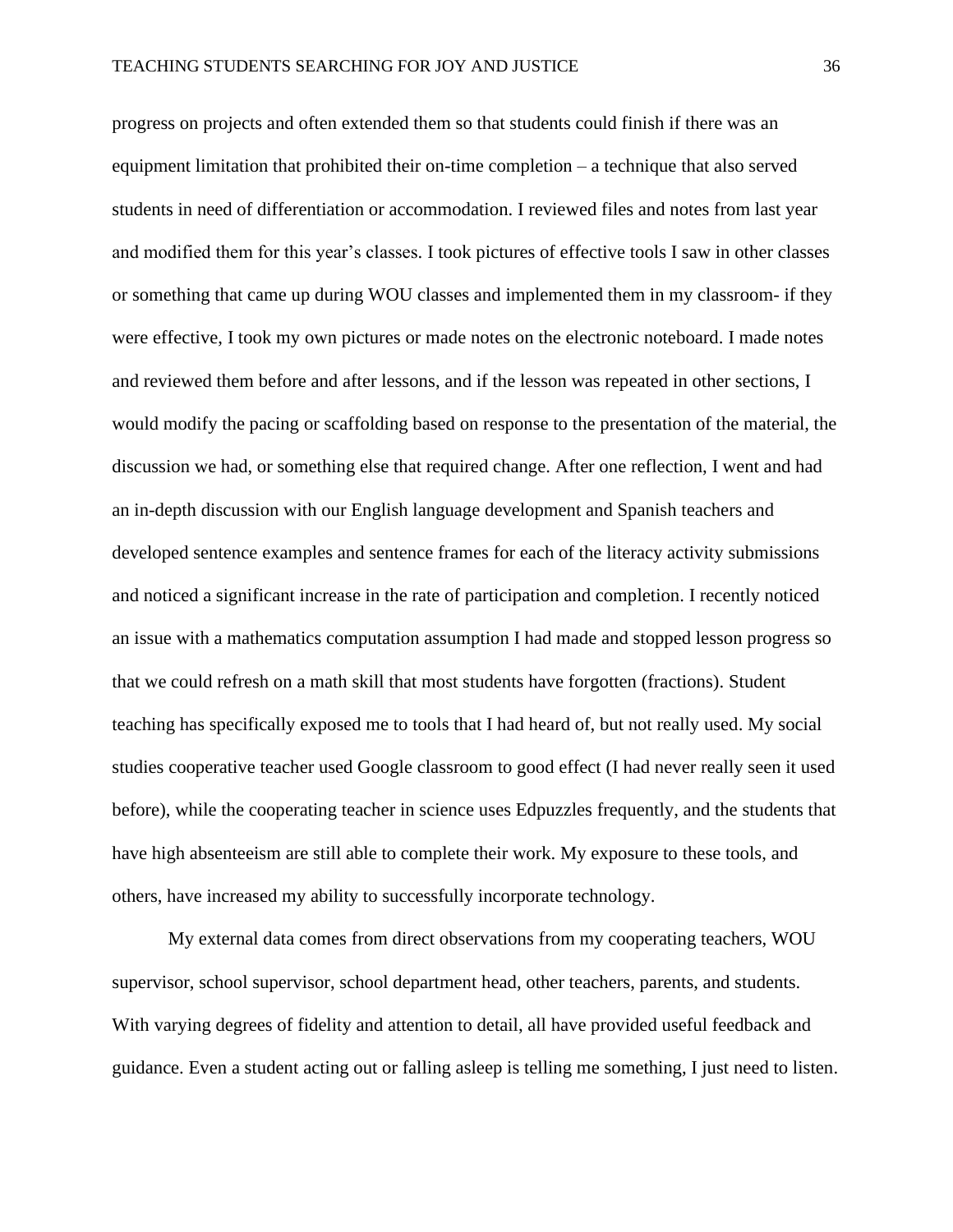Honest feedback from students usually comes only when there is a certain level of rapport and trust. The same can be said for supervisors, cooperating teachers, and parents. The entire community needs to agree that everyone is doing their best, at that time, and work together to find areas where we can work together to achieve student success, with the understanding that not all success looks the same. One student, who is planning to drop out in a few years, has different academic goals and needs than the student who is planning to become a doctor, yet both deserve a chance to achieve success. I may never determine a student's barrier to success if they do not trust me and I may never trust a supervisor that I perceive does not have my best interests at heart. And without trust it is difficult to receive well-intentioned feedback, it may simply be dismissed as critique.

The real challenge with external data is interpreting it if it is not explicit or if it lacks sufficient quantitative elements to make useful rather than simply anecdotal. Does my inability to connect with one student on a lesson constitute a failure on my part, or is that simply a day when the student was not able to learn or preoccupied? So, the formative assessment here could tell me that there is a requirement to reteach them when they are able to receive the information, not necessarily that the lesson was ineffective. Additionally, can I identify trends across days, lessons, or student populations as I consider reteaching? The decisions help determine the ultimate utility of the research. Contradictory observations can be common, based on what criteria the observer is using, so I have explicitly asked observers to comment on desired data elements, to wit, my differentiation strategies, instructional strategies, and integration of technology.

During a recent engineering activity, I discovered that the main impediment to learning had nothing to do with content area, it was due to a fundamental assumption I had made (about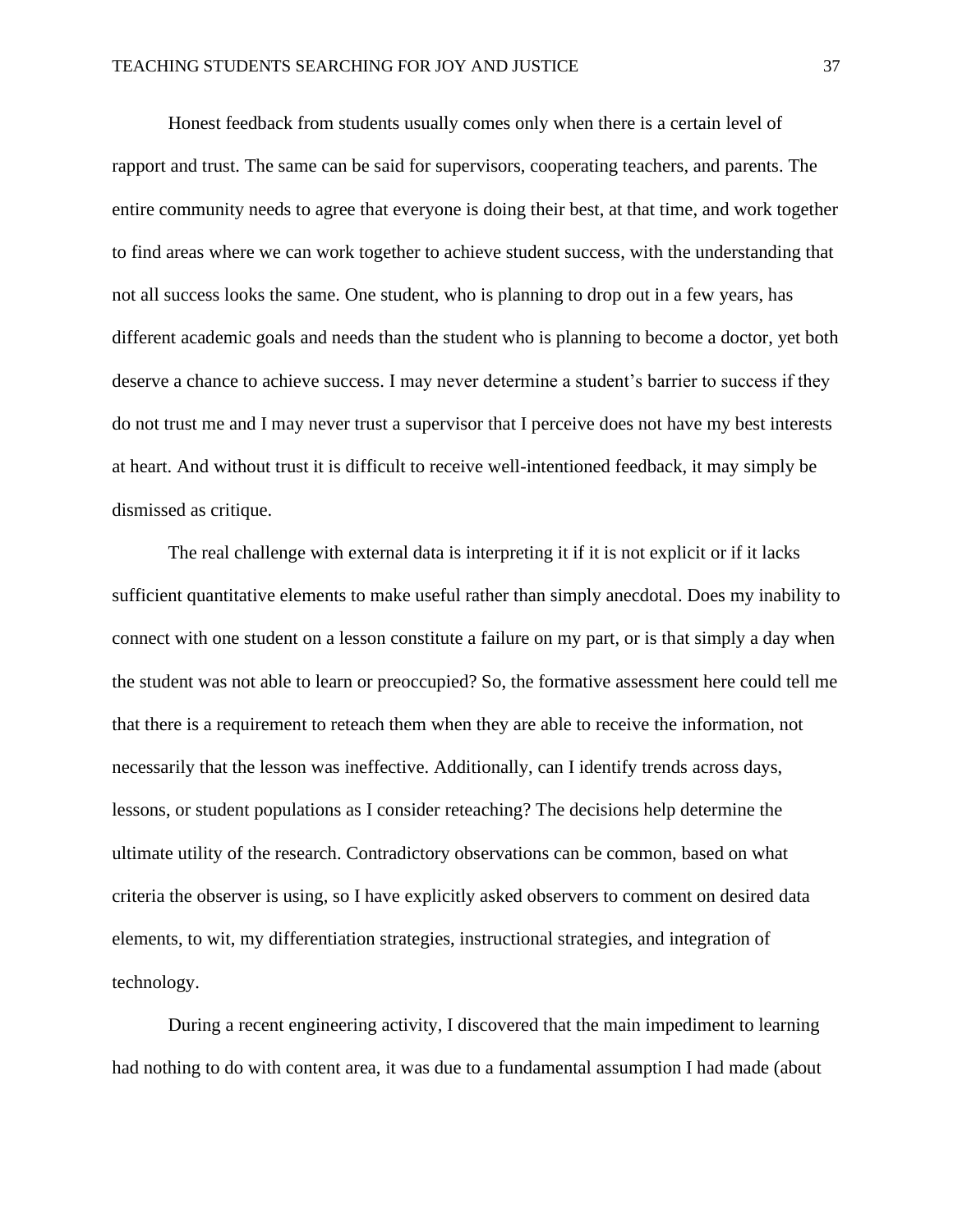pre-existing/ background knowledge in math) that proved to be false. Students could measure, but they did not understand fractions! Recognition dawned on me following a parent teacher conference when the parent told me that the student was having trouble in math, and when I examined his grades and scores in that subject, I saw that he was. I then added a math assessment and saw that students had not made the leap from math theory to math practical application, a problem that I am sure reflects some of the difficulties I have seen in in science and engineering, but now that I know I can more effectively differentiate for and scaffold. It just never occurred to me that the students would not know how to add fractions in high school, and leads me to wonder what else I am assuming that is making it difficult for students to learn (and what else should become a pre-assessment)?

So, what have I learned through examining my teaching for the last year? Are my techniques and procedures effective for most students, or just a few? Am I successfully integrating technology into lessons and activities? Are the snapshots and vignettes of my work from the recent past indicative of where I am now as a teacher, and is that where I want to be? If teaching is a path, is the "you are here" star on that map the place where I want to be, or am I simply on the journey? In this chapter I discussed the research and the methods and in the next I will examine the data and the meaning.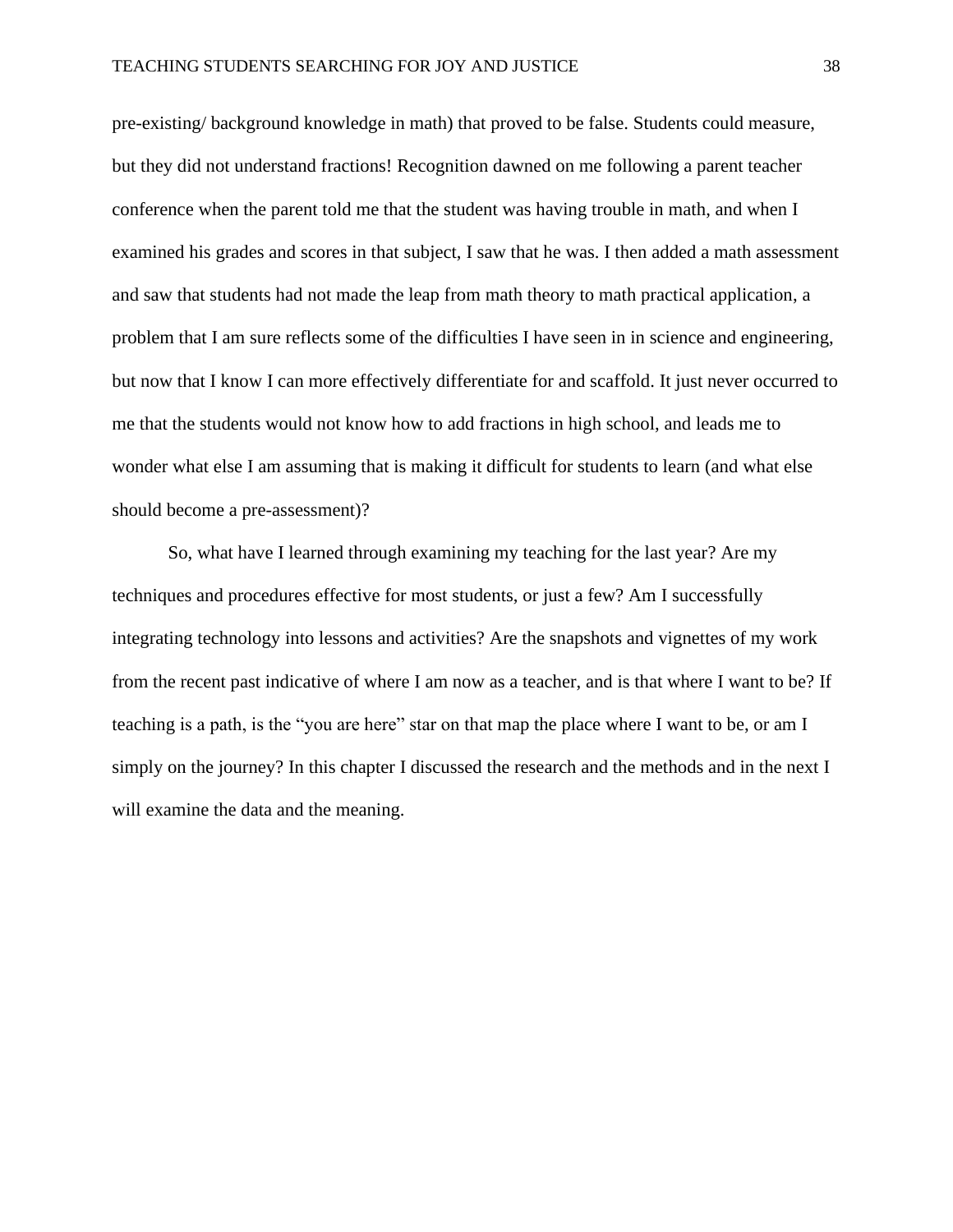# **Chapter 4**

# **Presentation and Discussion of Findings**

# **Preparation**

As discussed previously, my data collection focused on qualitative research conducted on my own teaching practices and the evolution of those practices during the 2020-2022 school years as part of my long-term substitute high school teaching job and my Western Oregon University (WOU) graduate practicum at the same placement.

The research questions I asked were:

1. How and why has my incorporation of differentiation strategies changed since I started teaching last school year?

2*.* How and why has my use of instructional strategies changed since I started teaching last school year?

3*.* How and why has my incorporation of technology changed since I started teaching engineering last school year and social studies and science this year?

I used these research questions as I studied the artifacts of my teaching that were either selfgenerated (including my lesson plans, personal reflections, and learning management system records) or external (based on observation commentary and student formative feedback), and includes official observations conducted by my Western Oregon University supervisor and coordinating teachers whose classrooms in which I was student teaching. Table 1 (Braun and Clarke, 2006) explains how I conducted my research.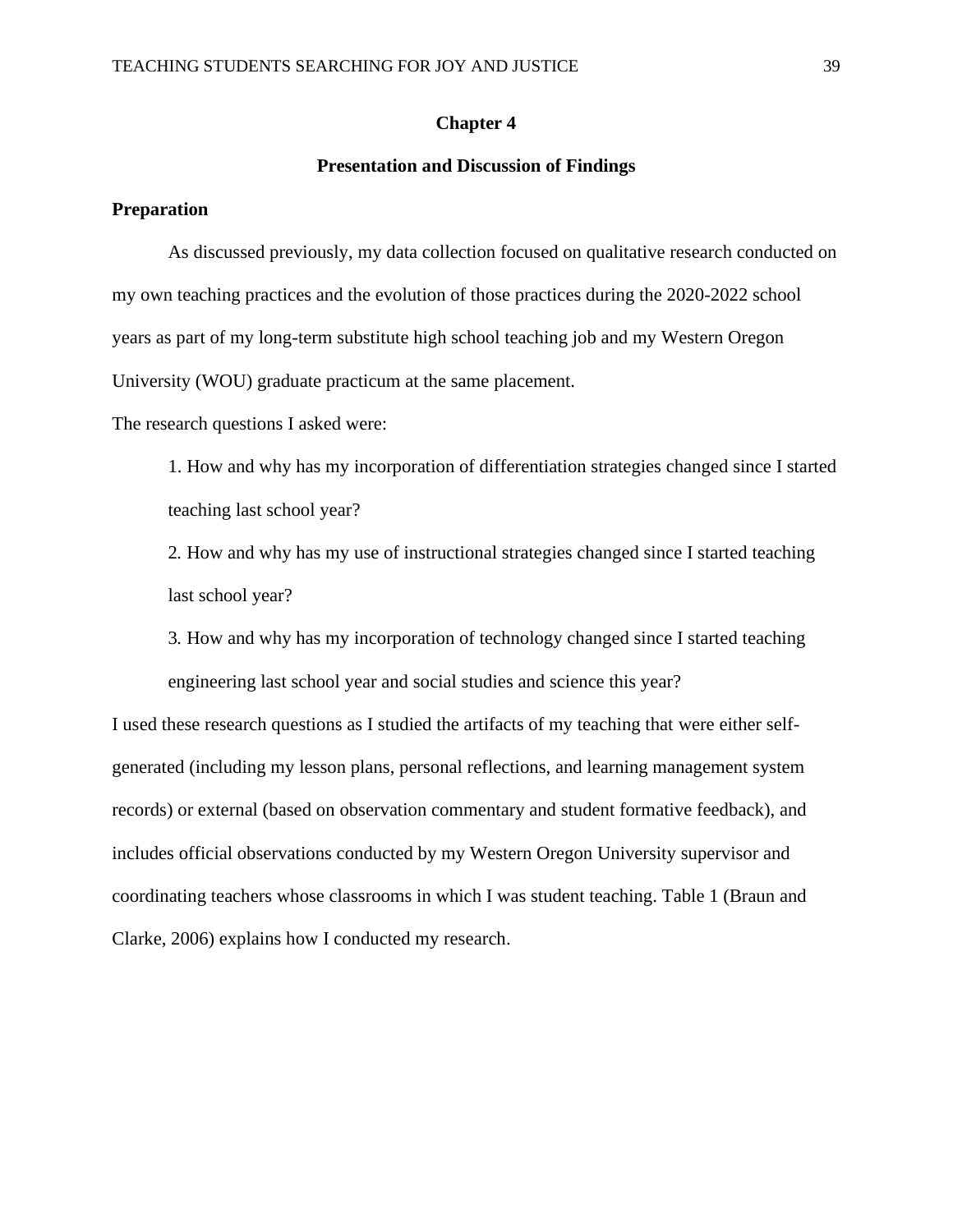# **Table 1**

# *Data Analysis Steps*

| Phase 1.          | Interviews and focus group session transcribed via transcription service      |
|-------------------|-------------------------------------------------------------------------------|
| Familiarize       | Send interviewees individual transcripts for them to check for accuracy and   |
| myself with       | note additional information they desire to add                                |
| data              | Read transcripts against audio recording for orthographic accuracy            |
|                   | Begin digital diary of thoughts concerning themes and any "surprises" of      |
|                   | information                                                                   |
| Phase 2.          | Organize date into meaningful groups with research questions in mind          |
| Generate          | Manually code with notes in transcribed text                                  |
| initial codes     | Begin digital code book, collating data within groups                         |
|                   | Code for all potential themes                                                 |
|                   | Note tensions $\&$ inconsistencies of codes in digital diary                  |
| Phase 3.          | Organize codes into potential themes using digital table                      |
| <b>Search for</b> | Note thoughts on relationships between the emerging themes in digital diary   |
| themes            | Note any potential sub-themes in digital diary                                |
|                   | Add a miscellaneous section in digital code diary for any seemingly unrelated |
|                   | code                                                                          |
| Phase 4.          | Revise table of potential themes, considering internal homogeneity and        |
|                   | external heterogeneity                                                        |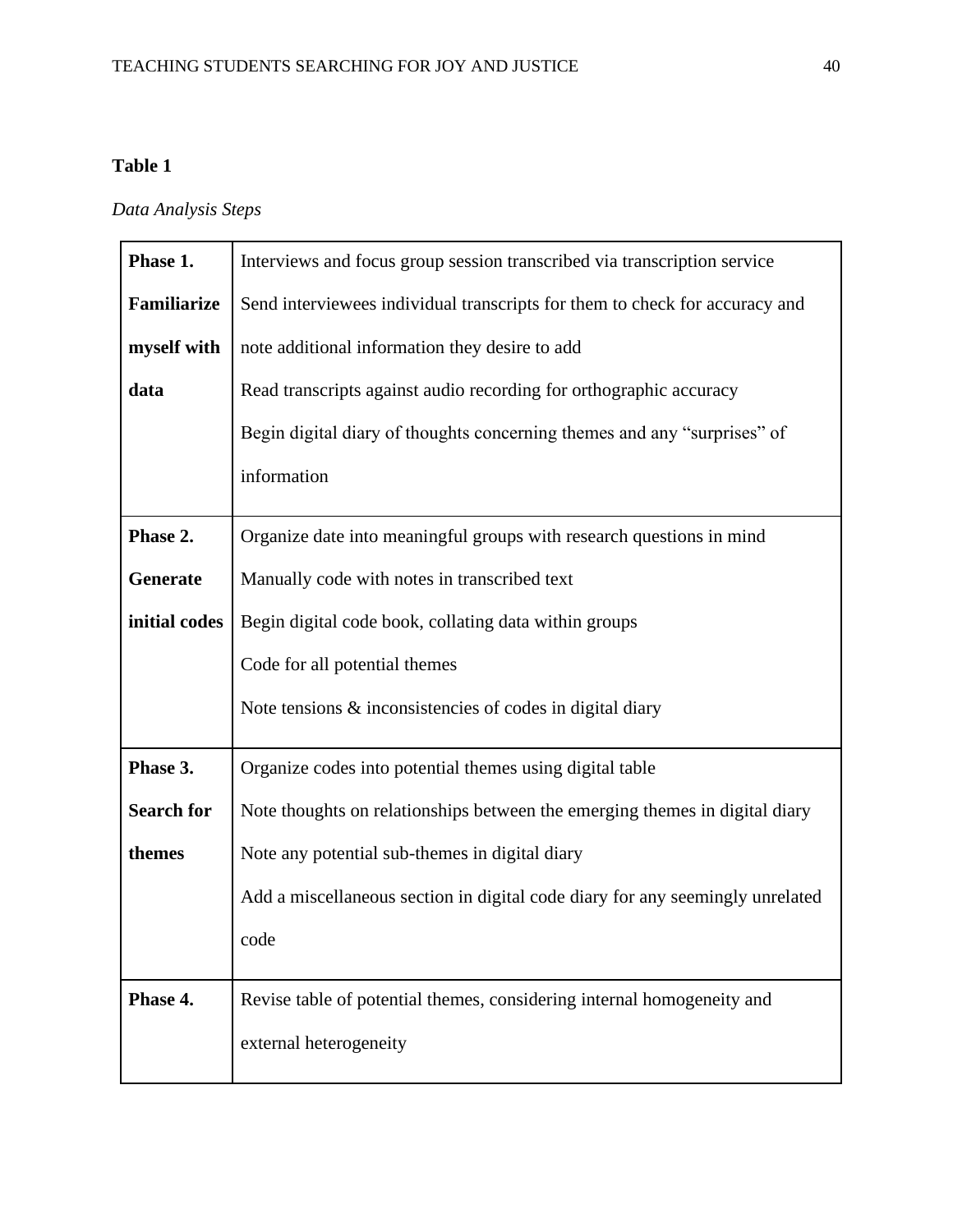| <b>Review</b> | Read collated data extracts for each theme, checking for coherent pattern       |
|---------------|---------------------------------------------------------------------------------|
| themes        | For extracts with no coherent pattern, re-examine theme and related coded data  |
|               | for sub-theme or renaming of theme                                              |
|               | For themes where coherent pattern exists, examine for individual theme          |
|               | validity in relation to entire data.                                            |
|               | Examine transcripts for any missed data extracts needing coded for theme        |
|               | Re-read entire transcripts for any new themes that may have been missed         |
|               | Stop when no more substantial and relevant themes emerge                        |
|               | Examine how themes fit together in relation to research questions and note      |
|               | thoughts and considerations in digital journal                                  |
|               | Create thematic map                                                             |
| Phase 5.      | Adjust digital table of them to organize collated data extracts within each     |
| Define &      | theme for consistency                                                           |
| name          | Identify relative narrative for each theme in the digital diary                 |
| themes        | Write a detailed analysis for each theme, to include individual relevance and   |
|               | how that relates to overall analysis and answers the questions of this research |
|               | Examine written analysis for any excessive overlapping of themes                |
|               | Examine each theme for any sub-themes needing to be identified and              |
|               | explained                                                                       |
|               | For each theme, describe scope and content in no more than two sentences,       |
|               | adding potential names to each theme                                            |
| Phase 6.      | Write an analysis within and across themes                                      |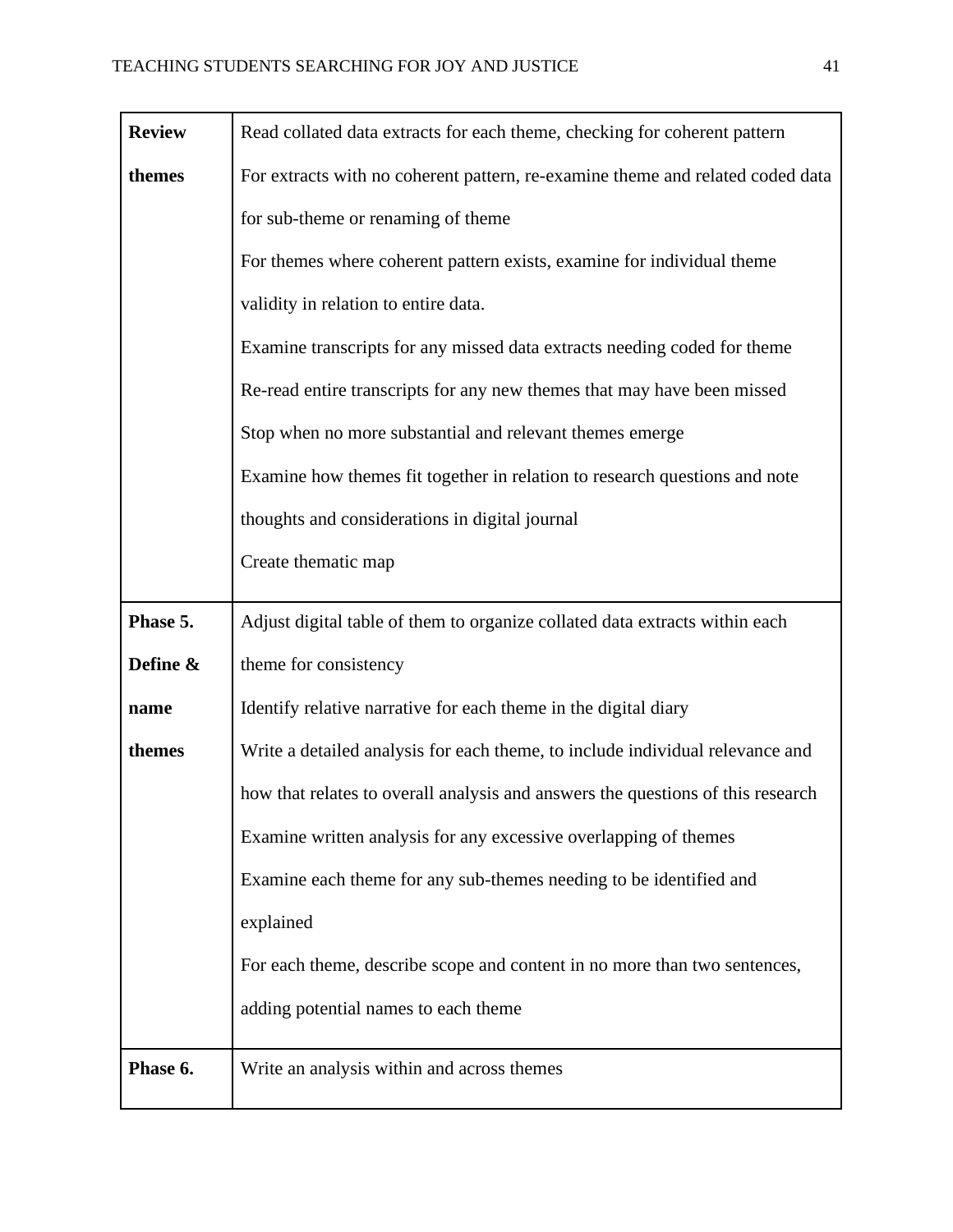| Write the | Assure there is written evidence within each theme with related data extracts   |
|-----------|---------------------------------------------------------------------------------|
| thematic  | Choose vivid and relevant extract examples for each point of evidence in        |
| report    | answering research questions                                                    |
|           | Create analytic narrative that incorporates evidential answers to each research |
|           | question                                                                        |
|           |                                                                                 |

# **Data Analysis of Research Question 1**

*How and why has my incorporation of differentiation strategies changed since I started teaching last school year?* 

To answer this question, I needed to reflect upon the artifacts I generated and review what I had done in order to compare my starting point with my current location with regards to differentiation strategies. I know from my review of my initial learning management materials from the period that differentiation was not specifically included in tasks and assignments, but that certain strategies were mentioned as a part of classroom norms and expectations. In fact, during the early period of the engineering classes back in March 2021 and again in September of 2021, I asked if anyone spoke another language at home, and when most of the students indicated that they did, I related to them that, sadly, I did not. I welcomed their answers in whatever language was most comfortable for them and indicated that I would use the translation features available on our computer workstations. We then went through an example where I translated the welcome note to Spanish (the dominant language in the class) and then back to English. Most students indicated that they knew this tool was available but admitted that they had not used it often. After a few more classes at WOU, I discovered that there was a talk-to-text tool resident on the machines that could aid students in determining meaning of words, if they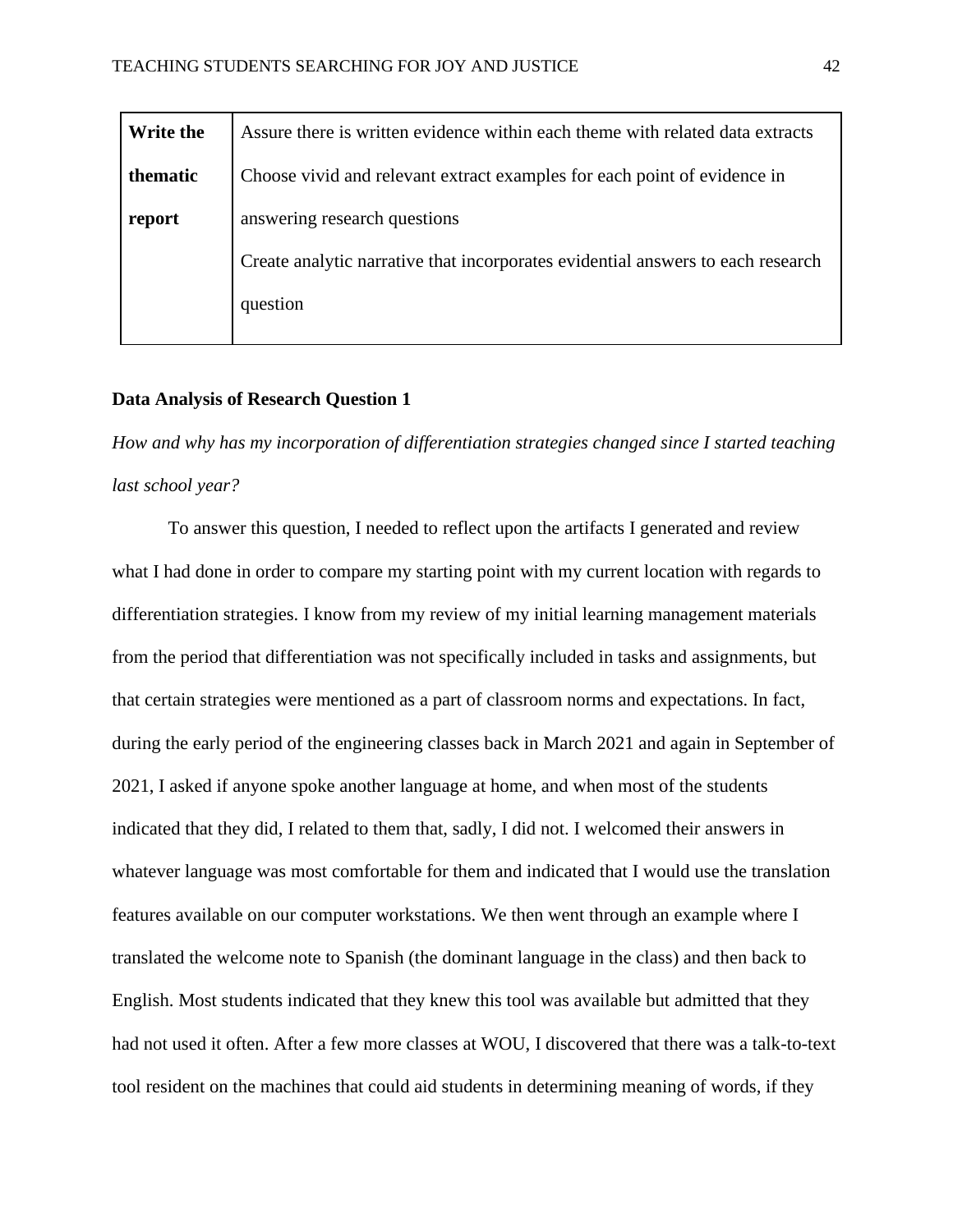were unfamiliar with them, and I added this to lesson planning as well (see Figure 1). While I

still write unfamiliar words on the wall, I remind students that they can check unfamiliar terms as

we move through material together, or if the list is long, I include it on Canvas (See Figures 2

and 3).

# **Figure 1**

*Differentiation within Lesson Plan*

How have you addressed the needs of diverse learners? (Ex: IEPs, 504s, linguistic & cultural diversity, students without prerequisite knowledge, etc.)

For students on IEP/504 electronic notes are provided with any class problems worked out step-by-step and students are offered additional time to submit assignments or documentation. Linguistic learners were presented a short vocabulary list to cover new vocabulary within the class in Lessons 1-2, written submissions will be accepted in a mixture of English and most fluent language depending on the level of language comprehension. ESOL sheltered strategies are highlighted/italicized throughout the lesson. Students without prerequisite knowledge will be given a background sheet or practice problems (as appropriate) to gain that prerequisite knowledge or a differentiated assessment method. TAG students will have the opportunity to challenge problems and for further exploration in the lab setting.

Scaffolded/differentiated instruction included in Lesson 1 on graphic organizer (GO) for slide deck lecture/ incorporation into ISN, slide and GO availability on Canvas, paired reading activities to aid comprehension during lecture and activities. This preparatory lab worksheet and guidance incorporates the use of familiar language and sufficient pictures to support visual learners.

*Note.* Differentiation statement from lesson plan from environmental science class taught by

author.

# **Figure 2**

*Sample Whiteboard Word Wall*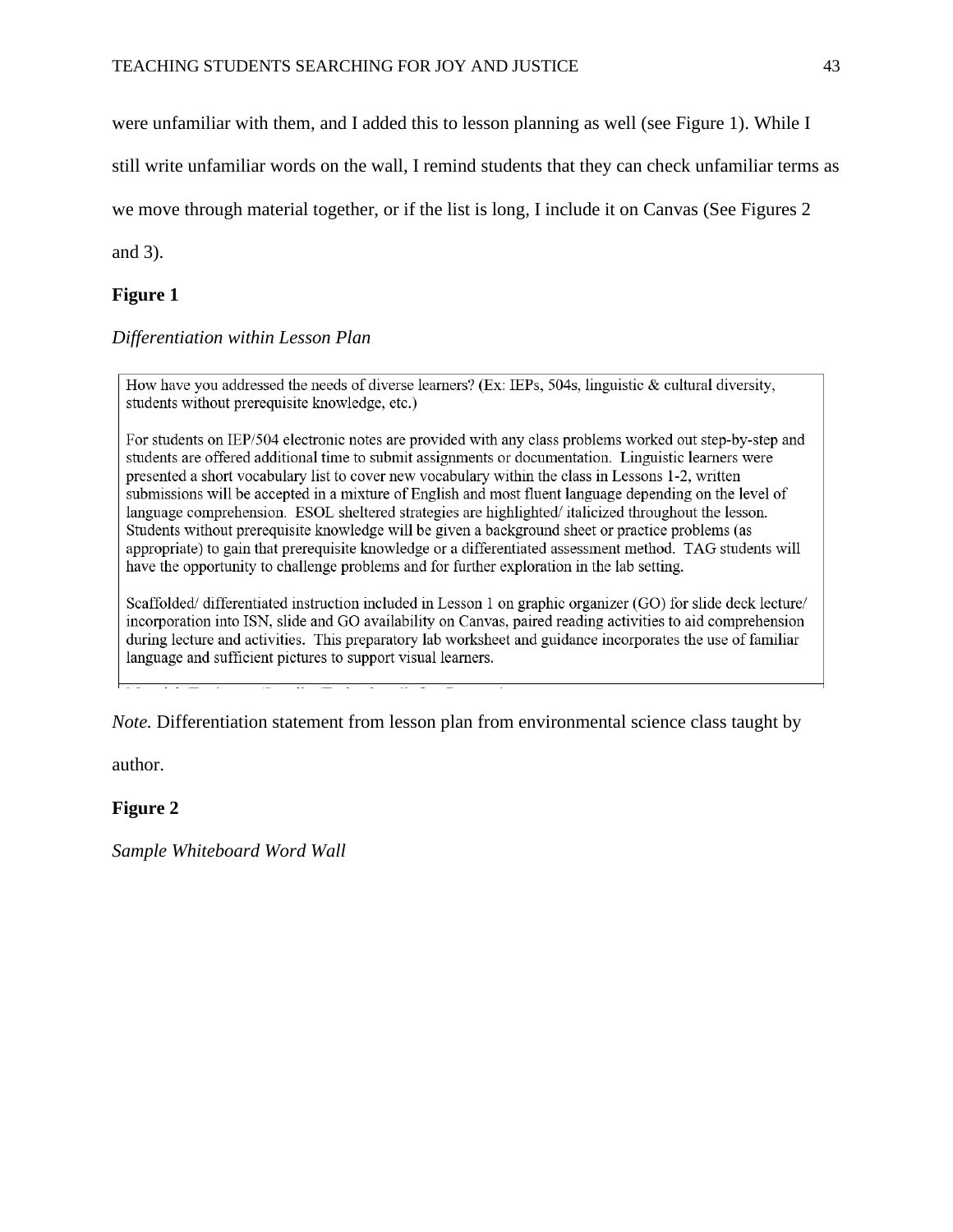

*Note*. Word listing from an engineering class.

# **Figure 3**

# *Electronics Vocabulary Listing in Canvas*

| Term          | Definition |
|---------------|------------|
| Computer      |            |
| Input         |            |
| Processing    |            |
| Storage       |            |
| Output        |            |
| Sensor        |            |
| Code          |            |
| Binary        |            |
| Solder        |            |
| Flux          |            |
| LED           |            |
| Resistor      |            |
| Capacitor     |            |
| Motor         |            |
| Lamp          |            |
| Switch        |            |
| Potentiometer |            |
| Generator     |            |
| Power grid    |            |
| <b>BTU</b>    |            |
| Electrons     |            |
| Neutrons      |            |

*Note.* Students were to record their definition of these words and submit them on Canvas.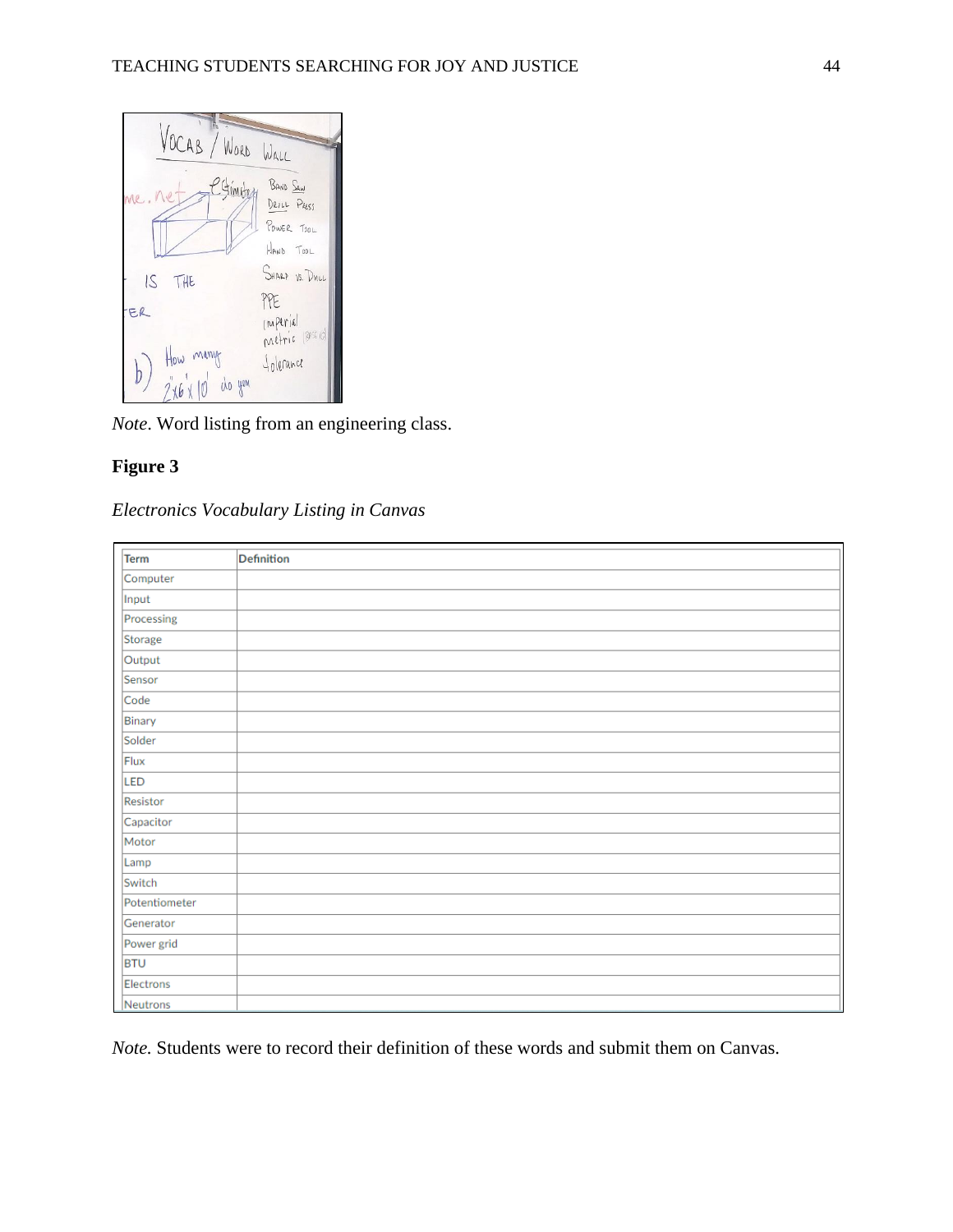My recollection and data are all well and good, but what did my supervisors and students have to say about my efforts at differentiation?

School supervisor indicated that my engagement with individuals and groups was effective in the class he observed (see Figure 4). I was appreciative of his observation but felt that there was a certain population of students that I was not connecting with. I discussed with my first year's instructional mentor and she provided some additional scaffolding tools and ideas.

# **Figure 4**

*Comment from School Supervisor*

• You move about the room and engage every student group with questions about their thinking and their process. This gives them an opportunity to think critically and reflect upon their work in the moment.

*Note.* From an observation on 11/03/2021 in an engineering class.

I also had a discussion with several Spanish language and English language development teachers at my school to see if they had methods that might help me be more effective in connecting with students who are Hispanic. Their simple recommendations included using more handouts, continuing the use of a word wall and sentence frames, and continuing to provide materials on the learning management system so that students could engage when it was best for them to do so.

# **Data Analysis of Research Question 2**

*How and why has my use of instructional strategies changed since I started teaching last school year?*

When I started teaching in high school last year, most of my instructional strategies were direct instruction, with activities in support. Now my strategy is more student-centered, and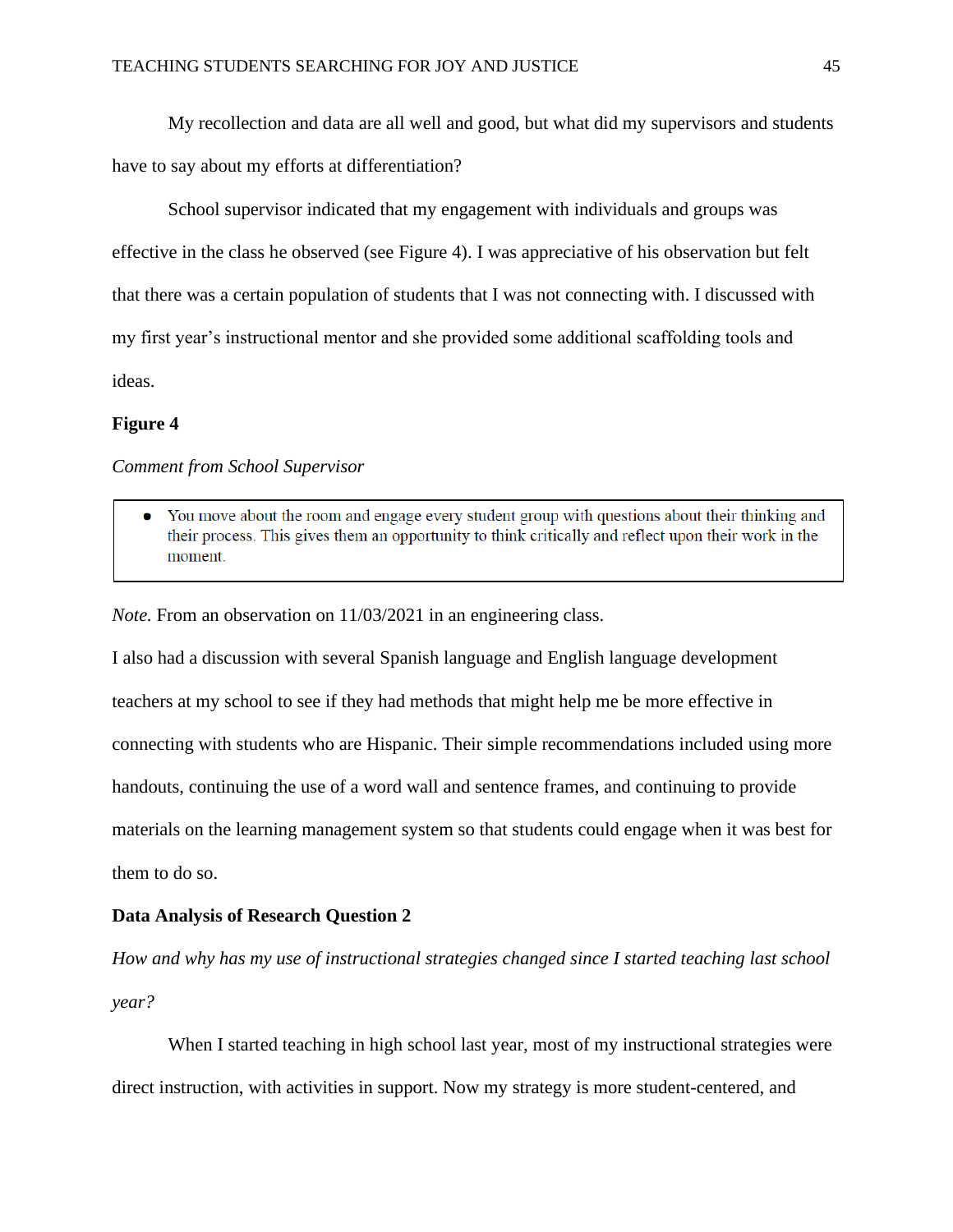inquiry-based. There are still times when direct instruction is used, but those times are less frequent, shorter when they do occur, and more often include discussion, rather than just presentation. This change is reflected in lesson-planning, but also comes from an increasing ability to read and understand the subtle (and not so subtle) cues from students. When Russia invaded Ukraine, students were distracted and unable to focus on the material in the lesson plan, so I stopped the activities I had planned, and, based on my military background (about twentyfive years of commissioned service) we did about a forty-five-minute discussion on tactical, operational, and strategic military considerations, as well as domestic US policy considerations (like financing and reinstating the draft), and "what if" questions. Many students indicated that it was the highlight of the term, as we talked about stuff they did not know, had never considered, and they felt better knowing- so while I considered it just part of my normal daily interaction about the news, they felt it had tremendous value on their social-emotional well-being. My initial reflection was that I had shorted that day's lesson and would need to cover that missed material on another day. The students, on the other hand, responded positively to the question posed in Figure 5, not with a comment on the loss of instructional time due to the discussion, but rather the gain in additional information.

#### **Figure 5**

# *Student Reflection Question in Canvas*

This is a graded discussion: 3 points possible What do you think? Describe an activity or function that you thought was interesting from our Engineering Week discussions or presentations. Why were they interesting? Rubric- Provide a comment and respond to another student's post. Reminder: We watched videos from the Corps of Engineers (civil and mechanical), looked at cyber attacks, talked about Ukraine, and discussed the Ball Run.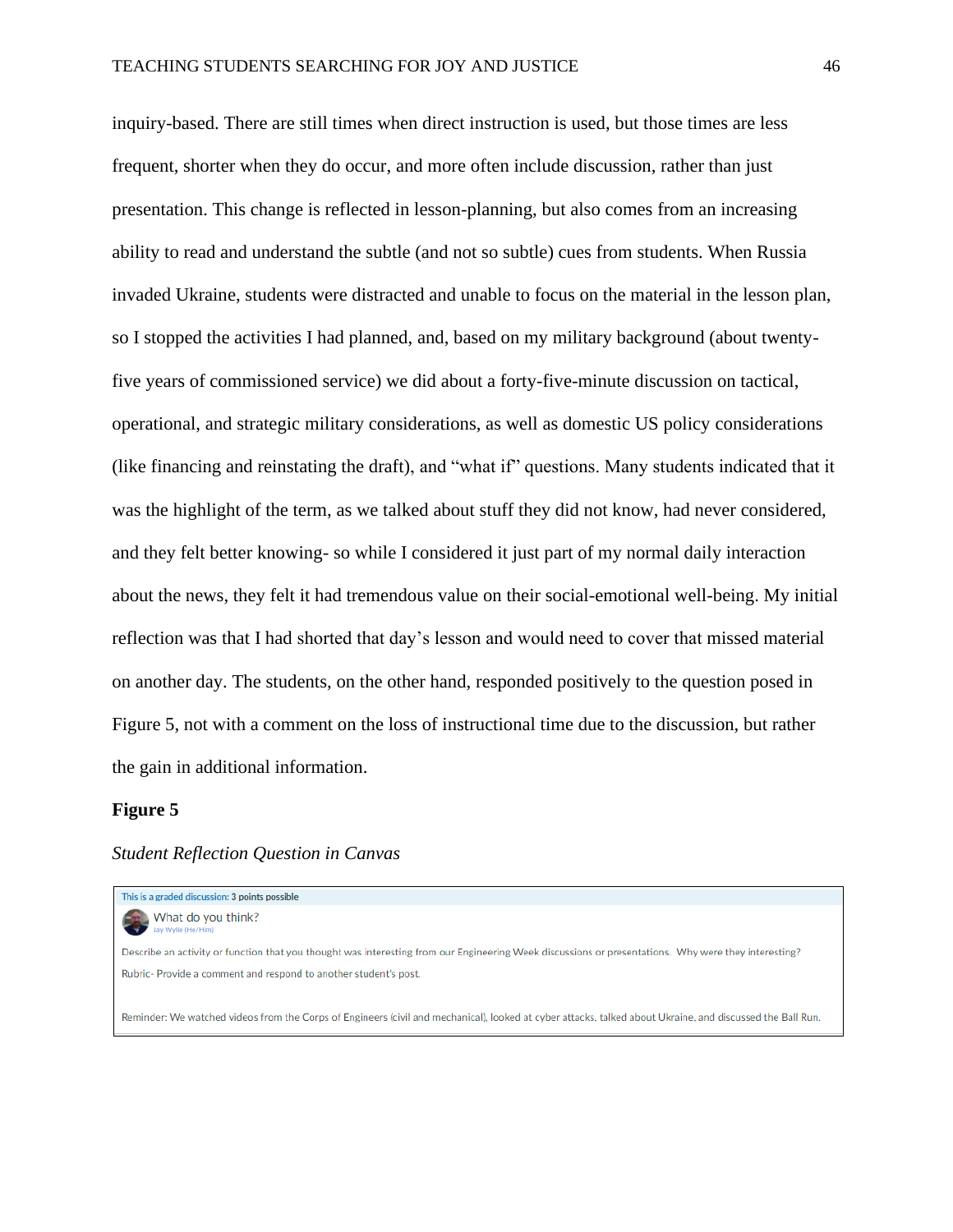*Note.* This reflection was posted in Canvas after students spent the week listening to external briefers discuss their work with Boeing, the Army Corps of Engineers, and other industries.

Based on feedback from my school supervisor, I have modified all grouping activities to include position responsibilities, with visible identification tags and job descriptions (see Figure 6). While a scaffolding strategy, this also helps focus group activities and I have found that it helps keep them on task. Initially, I would allow students to self-select positions of responsibility on teams or groups. Now, I choose the team leader, and let them identify the roles of the members of their team. The team leaders are also responsible for determining work scheduling and restroom use for members of their team.

# **Figure 6**

#### *Comment from School Supervisor*

Do students have assigned roles when working in groups? Do those roles rotate so that each student has an opportunity to get hands on? Or, is each student expected to demonstrate the lab skills individually? • Sometimes students have assigned roles, I have lanyards with job assignments and roles. Team manager, time keeper, recorder.

*Note.* From an observation on 11/03/2021 in an engineering class.

I continue to modify lessons and practices based on what I see and hear and based on reflections on methods I have tried. In observations of my cooperating teacher, or other teachers during learning walks, I have observed techniques and strategies, that may not resonate with me, but work for them, or that seem to work for the students. When faced with such strategies, I examine them for elements that might support my teaching style, or that can be modified or included in my practice. To that end, I have increased group/ combined reading, the explicit use of sentence frames, and modeling/ verbalizing my thinking during inquiry activities. Students appear to be responding positively through increased participation and engagement. Figure 7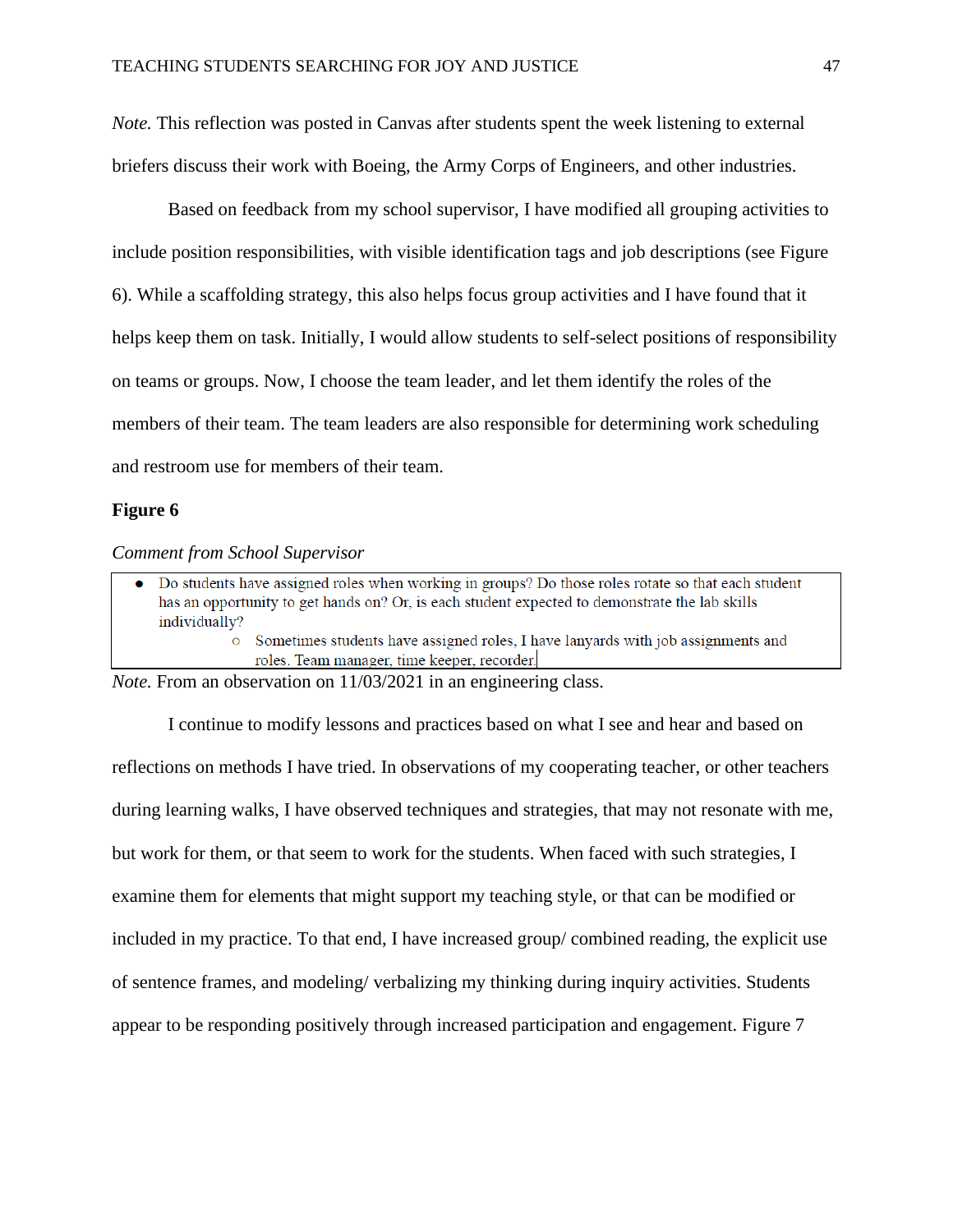demonstrates two recent slides from a science lesson that poses a series of questions that the

students and I developed after watching a film trailer and (chorally) reading a passage together.

# **Figure 7**

*Sample of Group Reading Activity and Graphic Organizer* 



*Note.* From an environmental science class. Presented in class and posted on Canvas.

# **Data Analysis of Research Question 3**

*How and why has my incorporation of technology changed since I started teaching engineering last school year and social studies and science this year?* 

As time progresses in the classroom, I have become more and more comfortable with the technology available, which has enabled me to better integrate it into more interesting and engaging lessons and activities in engineering, social studies, and science. That is to say that I am by no means an expert, but I note in reflections that I am gaining proficiency quicker and with less frustration for the daily tools (internet-based applications on student Chromebooks, the classroom's audiovisual display system, and the school's learning management system). There is still appeal for analog tools like whiteboards and post-it notes (see Figure 8), but there are also tools like the one in Figure 9 that I used at the semester that can more rapidly support the aggregation, grading, or formative assessment of data for lesson development, progression, or modification.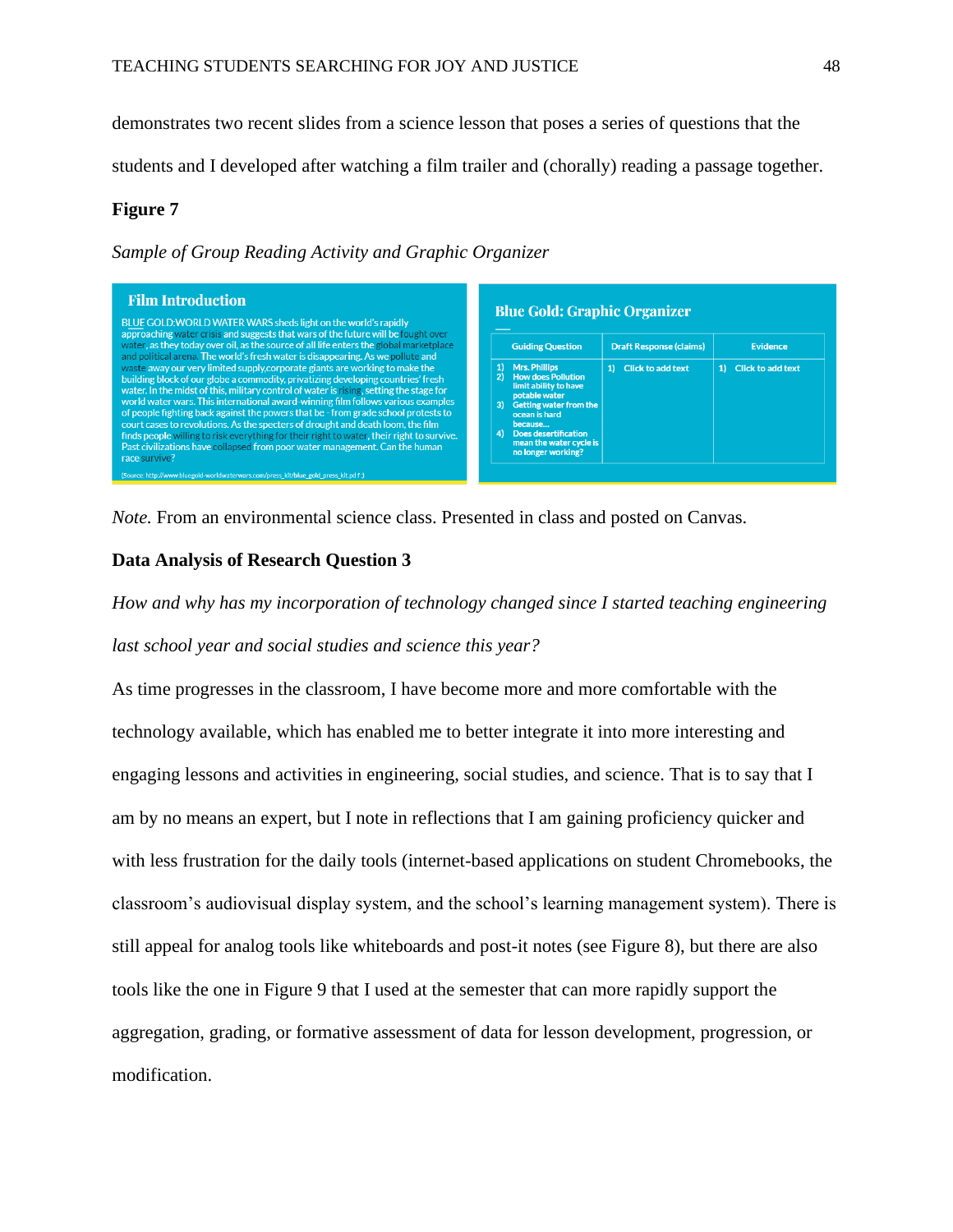# **Figure 8**



*Low Technology Student Feedback Example*

*Note.* Work sample from an engineering classroom whereby students provided commentary and

feedback by filling out three Post-It notes and placing them on the wall in the appropriate area.

# **Figure 9**

*Electronic Feedback Form in Canvas to Elicit Student Input*

|              | Electronics<br>(Incl micro) | Tear<br>Aparts<br>(Group) | <b>Tools (incl</b><br>power) | Sewing | Robotics | Woods |
|--------------|-----------------------------|---------------------------|------------------------------|--------|----------|-------|
| First        |                             |                           |                              |        |          |       |
| Second       |                             |                           | 0                            | ( )    |          |       |
| Third        |                             |                           | C                            | ( )    |          |       |
| Fourth       |                             |                           | ι.                           | ( )    |          |       |
| Fifth        |                             |                           |                              | ()     |          |       |
| <b>Sixth</b> |                             |                           |                              |        |          |       |

*Note.* Made by the author using Google Forms.

The challenge of technology inclusion in a classroom has often less to do with the concept of it, but rather the thoughtful integration of useful technologies- useful for the student,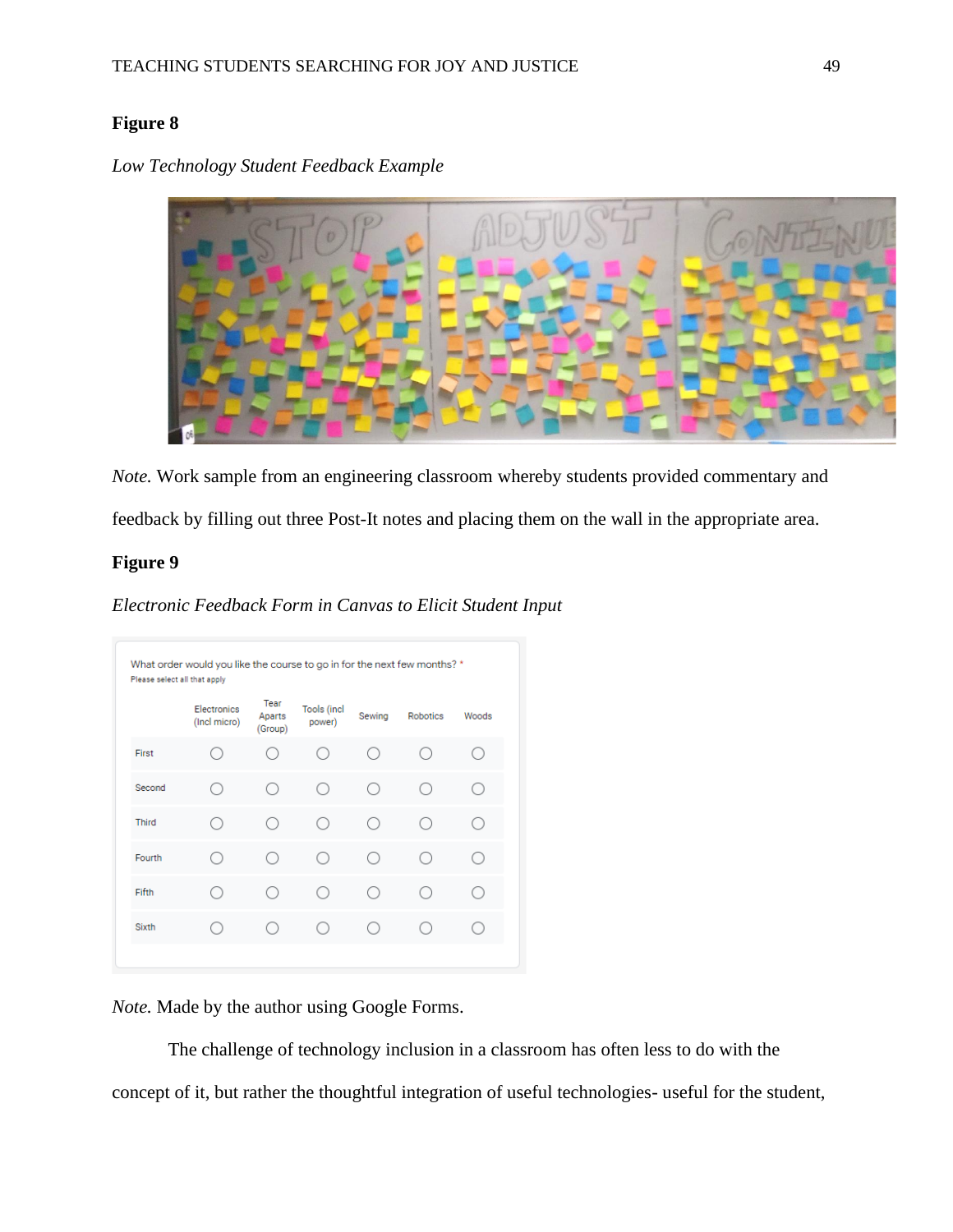for the teacher, and for the content area. Last term I used a game supported activity for engineering to generate interest (Minecraft) and discuss basic electronics circuits, and while there are similar activities available or possible for social studies and science, they are not appropriate for the content area or grade level of the classes I was teaching in (see Figure 10).

#### **Figure 10**

# *Game Supported Interactive Technology*



*Note.* Student assignment built in Canvas. Minecraft Education Edition was available on district supplied Chromebooks, so this assignment was available to all students and was used to help understand circuit design.

There were, however, instances where I was able to connect to background knowledge that several students possessed as it related to biomes- a common Minecraft term that they were familiar with. Technology inclusion in the classroom remains a continual process, not for technology's sake, but for improvement in content, delivery, and student engagement.

During observations by my supervisors and cooperating teachers, they have commented on my effective and appropriate use of technology (see Figure 11), but as a novice teacher, I remain unconvinced of the efficacy of my current practices, as the observed outcomes are different across classes and content areas.

# **Figure 11**

*Supervisory Comment on Technology Usage*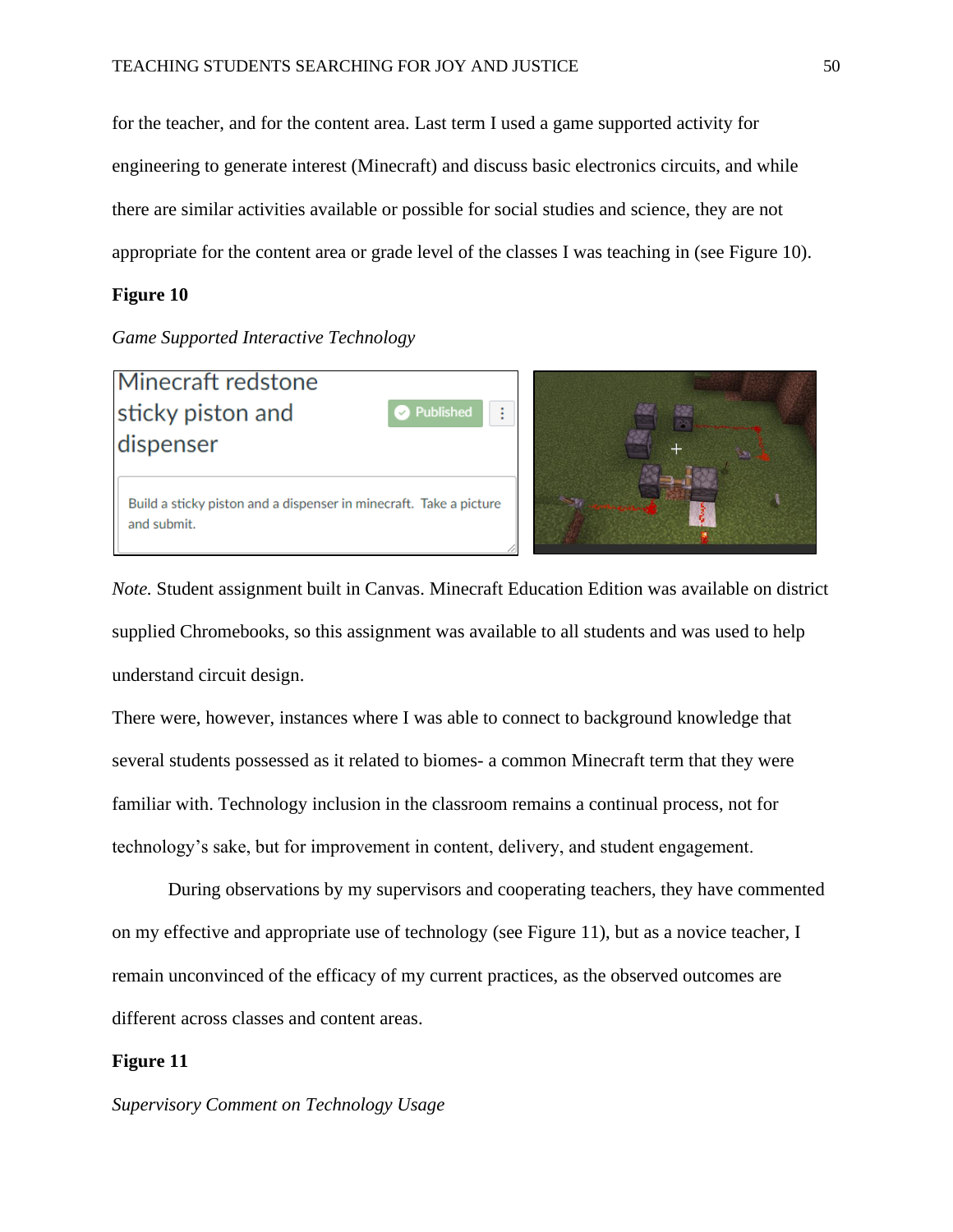#### **Standard 8 - Comments:**

In standard 8, Jay is proficient. This is evidenced by: • Use of varied communication methods for students. Canvas discussion posts, group discussions, presentations, enringeering reports, etc. Use of multipel tools and technoloy. YouTube, Canvas, TinkerCAD, UltimakerCURA, etc. · Inquiry and problem-solving is encouraged and core to student learning. • Students are evidently highly engaged during lesons.

*Note.* Licensed staff evaluation from school supervisor for Standard 8: Instructional Strategies (which includes the use of technology to support instruction).

# **Summary**

Through this research, my goal was to understand my teaching practices and how they integrate across learning strategies as I have learned the importance of doing so through my review of current literature on the subject. To study my own teaching practices, I used the following questions to inform my qualitative research:

1. How and why has my incorporation of differentiation strategies changed since I started

teaching last school year?

*2.* How and why has my use of instructional strategies changed since I started teaching last school year?

*3.* How and why has my incorporation of technology changed since I started teaching engineering last school year and social studies and science this year?

I used these research questions as I studied my self-generated data in lesson plans, reflections, and artifacts, as well as external information provided by unofficial and official observations conducted by my supervisors and coordinating teachers, and feedback from colleagues and students. Using all available sources for studying my teaching practice was useful in getting a complete picture of who I am as a teacher today, who I am becoming, and how I am helping my students achieve joy and justice in their education.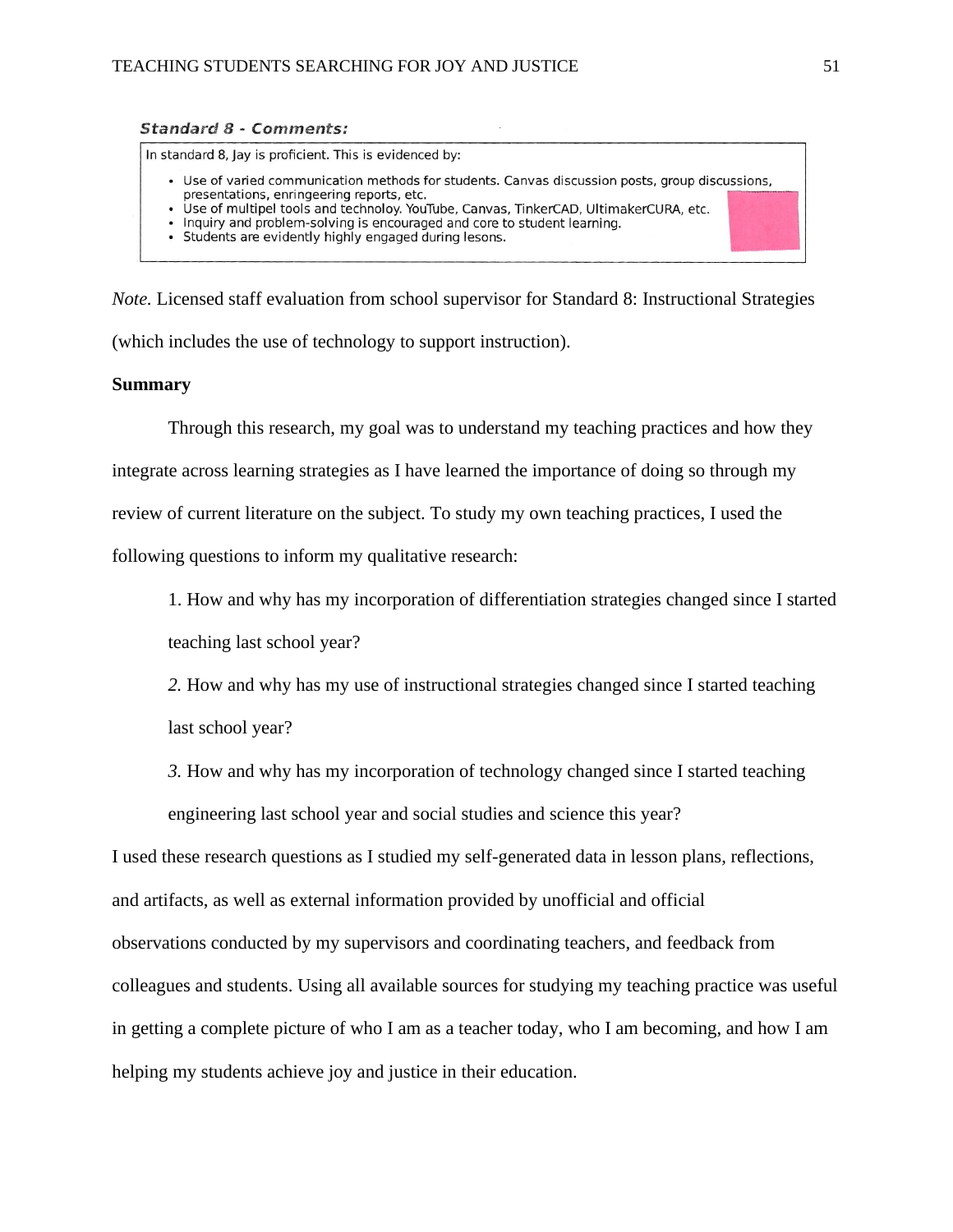The next chapter will expand on this data while presenting the analysis and implications of this data in relation to my research questions. I will also discuss future research opportunities as I continue in professional teaching experience. This research does not end with this paper, as teaching is a journey, not a destination and there remains much to learn and improve upon.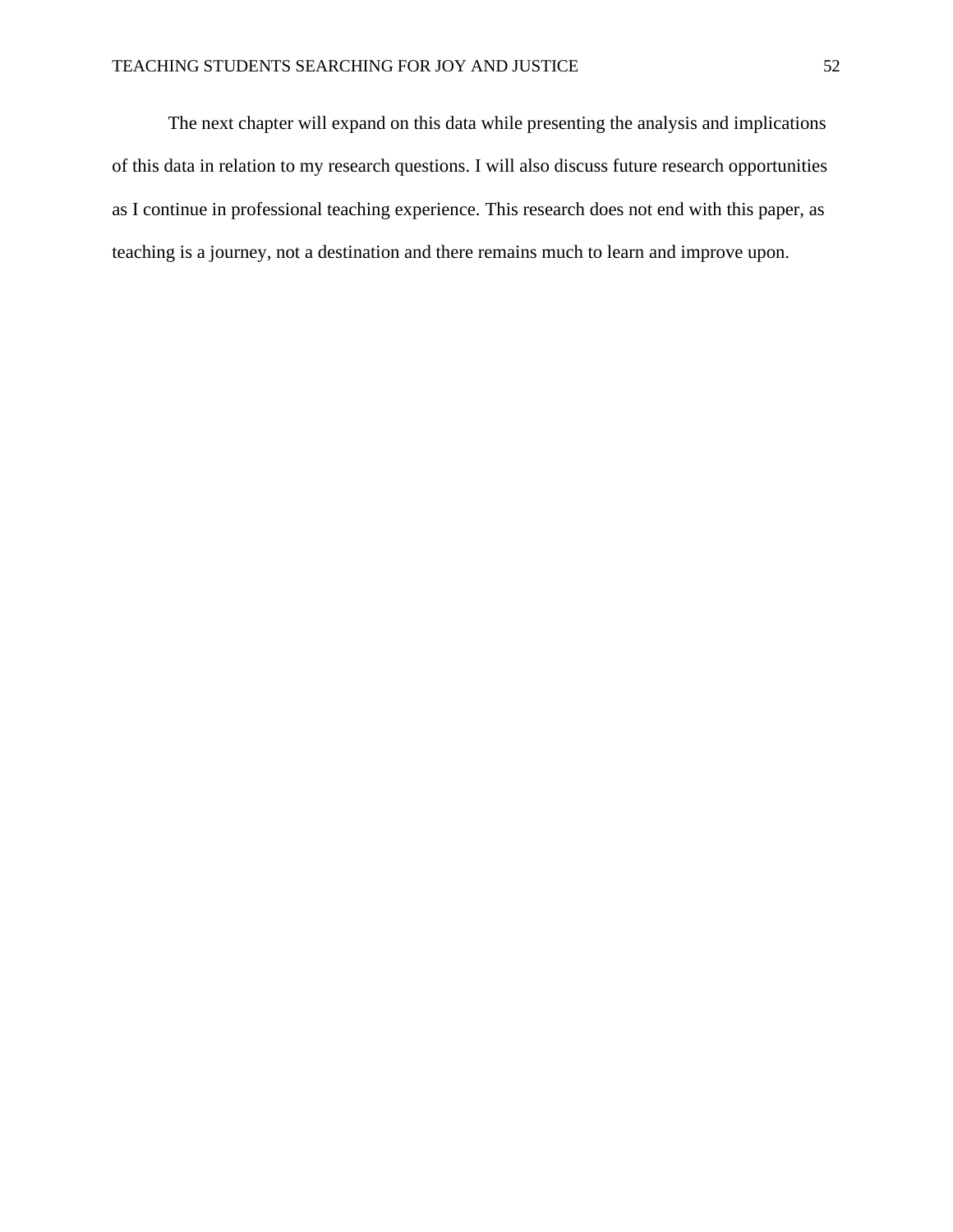# **Chapter 5**

# **Discussion and Conclusion**

#### **Overview**

More than an action research project in support of a graduation requirement, this effort has led me on a journey of reflection and analysis that I have built into my teaching preparation and have built into student activities and assignments as we finish units and ideas and prepare to transition to new ones. With regards to this specific project, supported by my teaching in engineering, science, and social studies, the research questions I asked were:

1. How and why has my incorporation of differentiation strategies changed since I started teaching last school year?

*2.* How and why has my use of instructional strategies changed since I started teaching last school year?

*3.* How and why has my incorporation of technology changed since I started teaching engineering last school year and social studies and science this year?

To answer these questions, I studied the artifacts of my teaching that were either self-generated (including my lesson plans, personal reflections, and learning management system records) or external (based on observation commentary and student formative feedback), and includes official observations conducted by my Western Oregon University supervisor, my school supervisor, and coordinating teachers in whose classrooms I was student teaching. These data were presented in detail in chapter 4 but will be analyzed here.

### **Key Findings**

While I did not discover any groundbreaking educational practices, the data suggest that continued data collection, analysis, and reflection on differentiation, teaching strategies, and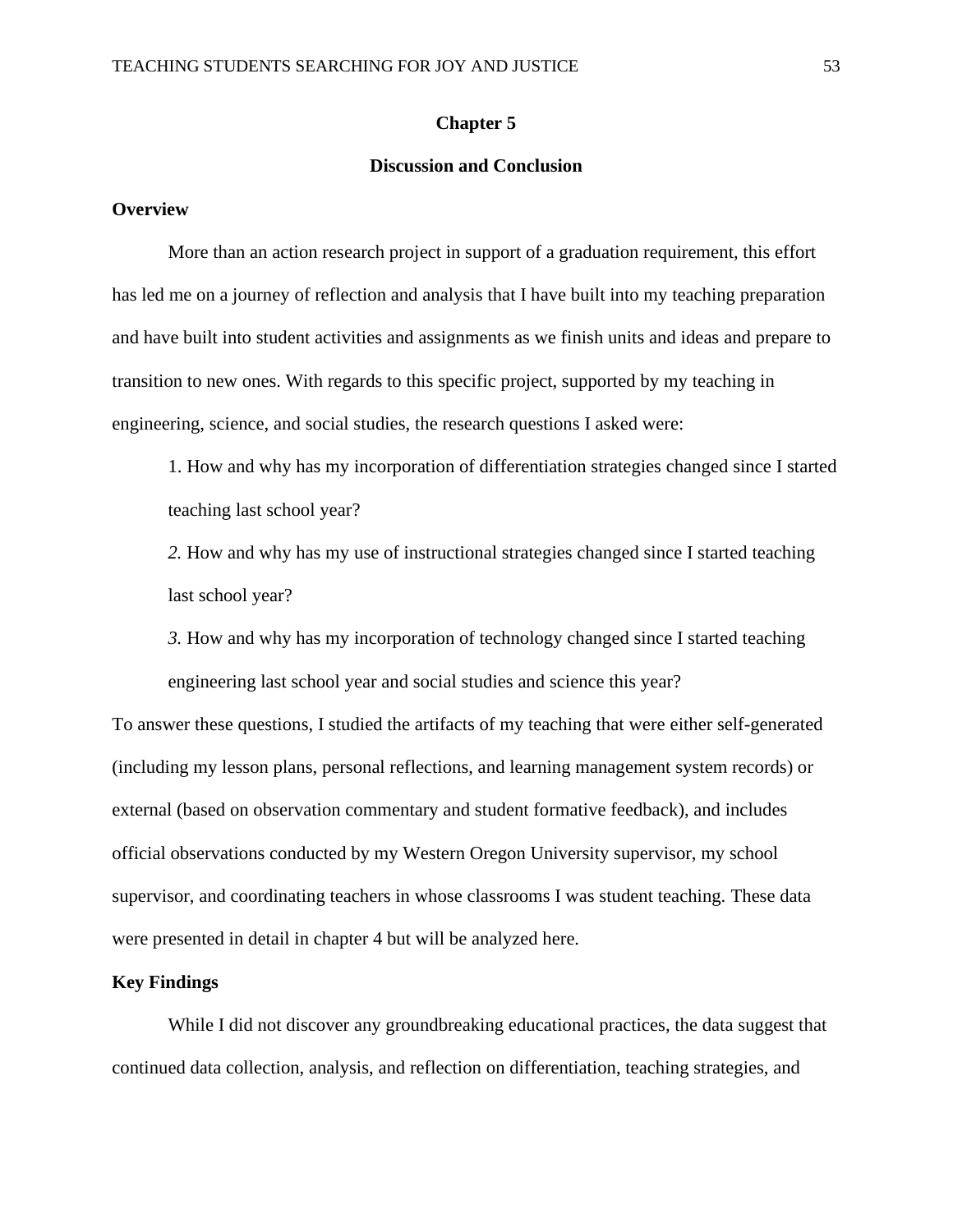technology integration improves the efficacy of teaching, especially for new teachers and teachers transitioning from a previous career/ coming to teaching later in life like I am. The flexibility of an action research project such as this seems to support growth in teacher performance and expectation, which in turn, should support increased student performance and growth. Specifically, the data supports the integration of life experiences that aid in scaffolding and linking technology to lessons, even if the application is not clear, the need to connect it is.

#### **Interpretation of Results**

*How and why has my incorporation of differentiation strategies changed since I started teaching last school year?* 

My findings are supported by research in that differentiation is varied for each student and no single effort can meet all students, but the act of continuously adapting efforts can reach students and help them find joy and justice in their education. Self-generated data from lesson plan reflections supports my continued use of an electronic learning management system (Canvas) for cataloging and delivery of class materials as students can access them using their Chromebooks at any time, even if they are not able to (or choose not to) come to class. Students have responded well to this. They can review sentence frames and can check their work with the electronic translation utilities available, if those supports are required. External data sources (surveys from students and comments from cooperating teacher) indicate that differentiation and scaffolding on interactive projects, that support student agency and inquiry, receive the most positive responses to informal queries, surveys, and supervisory commentary. The success of students on assignments and projects seems to support the ICAP hypothesis described earlier by Meneske, Stump, Krause, and Chi (2013).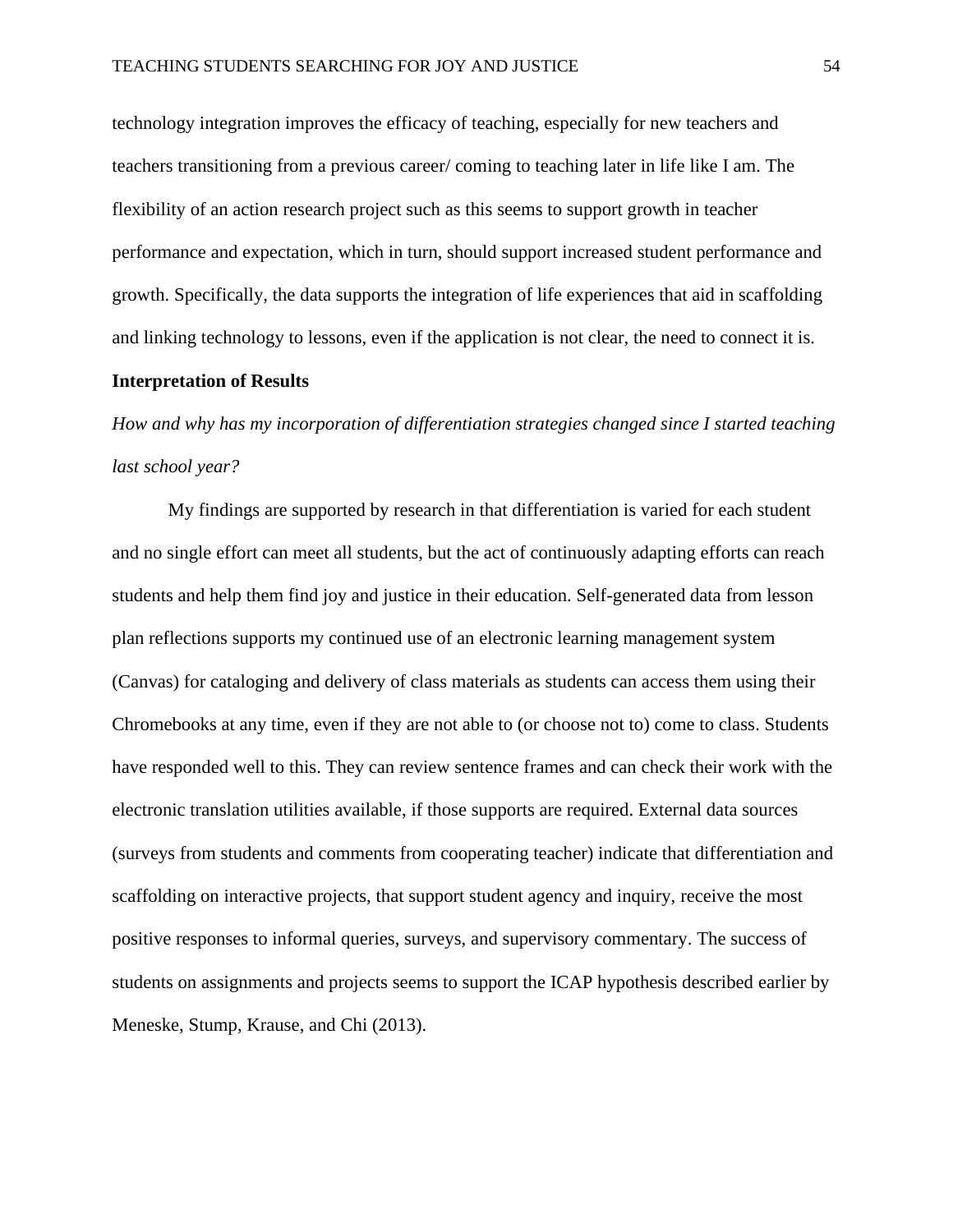*How and why has my use of instructional strategies changed since I started teaching last school year?* 

Teaching students appears to be like other professions, where each day is different, but similar, and the teacher develops a toolkit of strategies that often work for students, and they strive to employ them daily in a meaningful way. Not every day may be a rousing success for student or teacher, but in the aggregate, success is achievable. My interpretation thus far indicates that I have many of the correct tools to be successful, I just need more practice so that I can more readily forecast and identify appropriate tools and find new tools when the ones that I possess do not appear to be working. In the military, we often called this the coup d`oeil– the ability to grasp what was happening with only a brief glimpse. I need to continue to work with what I know and adapt to this new environment.

From lesson and lesson plan reflections, and after a discussion with English Language Learner Teachers, I greatly increased the use of handouts during individual and group projects. This use of handouts was perhaps the most surprising to me- students who had something in their hand seemed more likely to do the work, even when the handouts were rudimentary. This scaffolding tool has also led to increased engagement, and when given the choice between an online assignment and a paper one, many students will choose the paper one. When I coupled this with explicit group task instructions (that included lanyards with job names and descriptionsan additional form of handout) and chose the team leader, collaborative group work seemed to function better, and all students contributed more. External feedback from students and supervisory personnel continue to indicate that I am successful in many instructional strategies and have good rapport with students, but I still have students failing all classes, so clearly the data indicates that I am not connecting with all students. Based on my own evidence, where I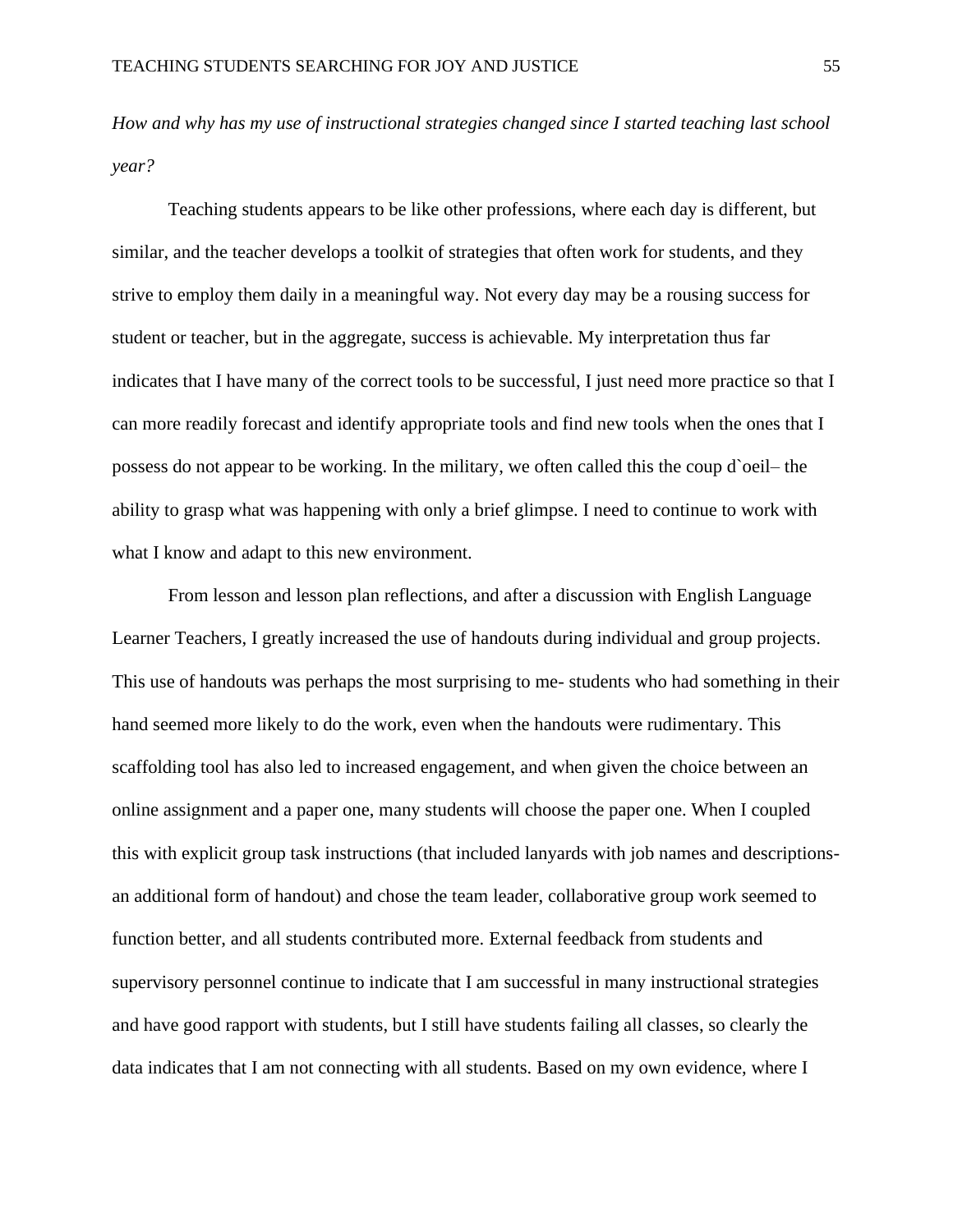determined there was a fundamental gap in connecting math theory to math practical applications (beyond a math class), I will continue to look for opportunities to deliberately connect across content areas. I have begun to address students with continued academic problems with a more holistic approach, as indicated by Rutledge, Cohen-Vogel, Osborne-Lampkin and Roberts (2015), and while our individual relationship has increased, there have been only modest gains in academic grades for those students. Interestingly though, this broader look is being examined by a group of interested teachers that formed the "ninth-grade success team" as a way to increase student performance and is something that is being discussed by the school leadership team to examine school-wide at my placement school.

# *How and why has my incorporation of technology changed since I started teaching engineering last school year and social studies and science this year?*

There is so much technology available. With smartphones, Chromebooks, a dedicated computer lab in my engineering classroom, Wi-Fi throughout the school, innumerable applications and web-based opportunities, and much greater individual student technical knowledge, there is almost no lesson that cannot be augmented by technology or media. The challenge remains in choosing a suitable and appropriate support. Reflection on lesson activities indicate that my choices have supported the learning for most students, but there are still students that do not engage, as evidenced by distraction, poor grades, or absenteeism. Much like traditional scaffolding and differentiation, technology needs to include multiple avenues to access the desired information or knowledge. Commentary from my cooperating teacher, and from teachers that visited my room during a professional development session, indicate that they are impressed by the technology available (and integrated) into the engineering classroom. One caveat with technology, highlighted earlier by Fritschi & Wolf (2012), is that as technology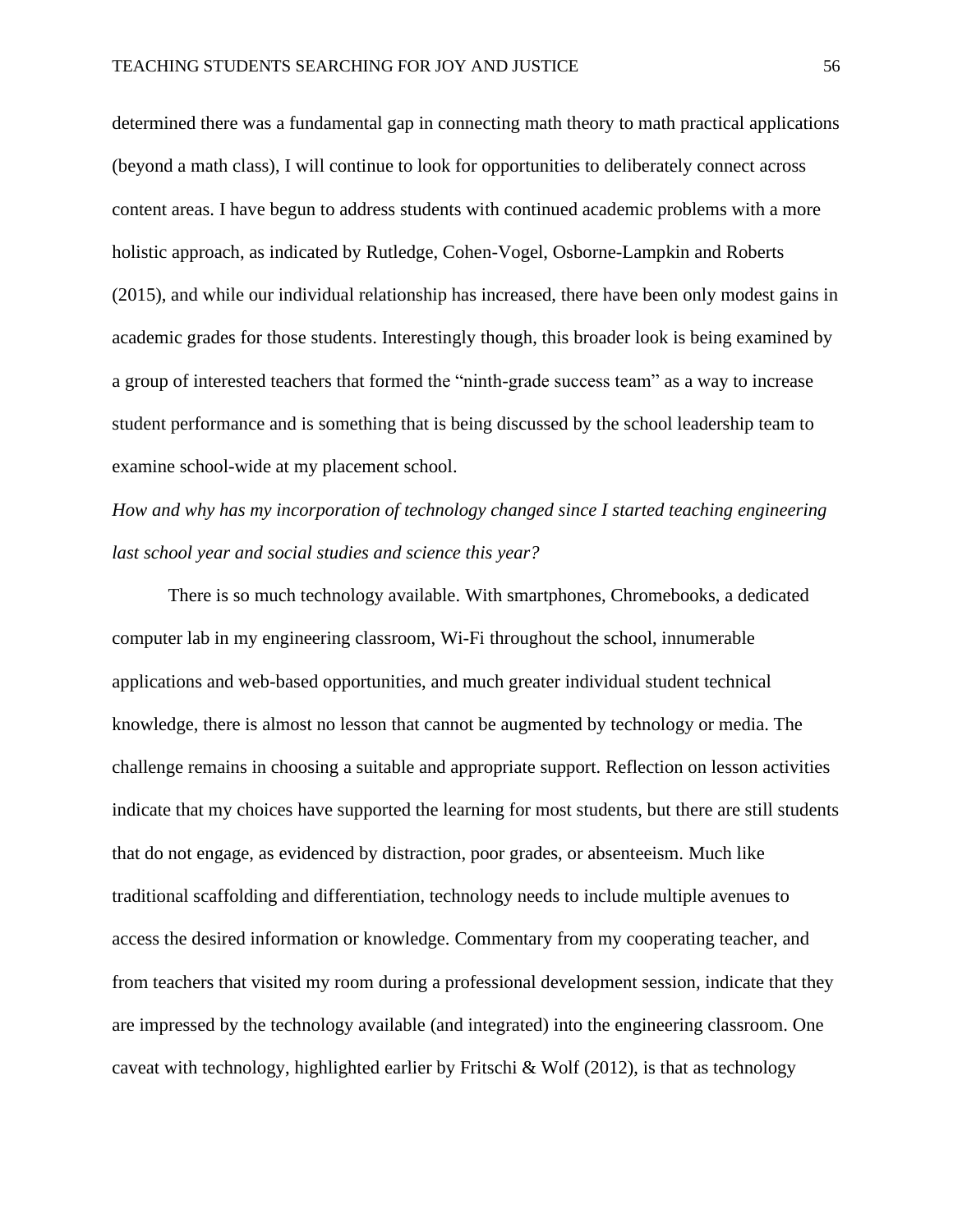continues to advance and change, so the teacher must also advance and change their techniques to maintain relevancy and currency. Teaching on outdated software in an engineering class is not useful if the focus is on the tool versus the process and the product, and for technology, the tool can often become the focus. Because of the myriad tools and technology available, and the variability of individual students, I remain unsatisfied with my ability to adequately and accurately forecast technology effectiveness with every student, so I will continue to pursue ways to include and improve technology use in my classrooms.

#### **Limitations of Study**

There were two major limitations that impacted this action research project: the first was the COVID-19 pandemic, and the second was the efficiency with which I was able to capture specific anecdotes through journaling and reflection. These limitations that greatly impacted my ability to get the work completed as well as the type of data that was available for the research being done.

The COVID-19 outbreak effectively shut the schools in Oregon down starting in March of 2020 and I began data collection for this study when I was hired in March of 2021. My self-generated data were skewed by the policies and protocols that we had to follow due to health concerns with the pandemic- cohorting, masking, cleaning and class mergers all impacted my ability to collect "normal" data. Many lesson plans and classroom activities that could have directly supported social studies and science data collection were not available because I was only teaching in engineering, so while the data is useful from a differentiation and instructional strategy perspective, there is not a direct linkage to the first set of data that was available. All of the classes that I taught for my job at the placement school had to include an online component- that is they needed to be able to be remotely accessible. The use of the learning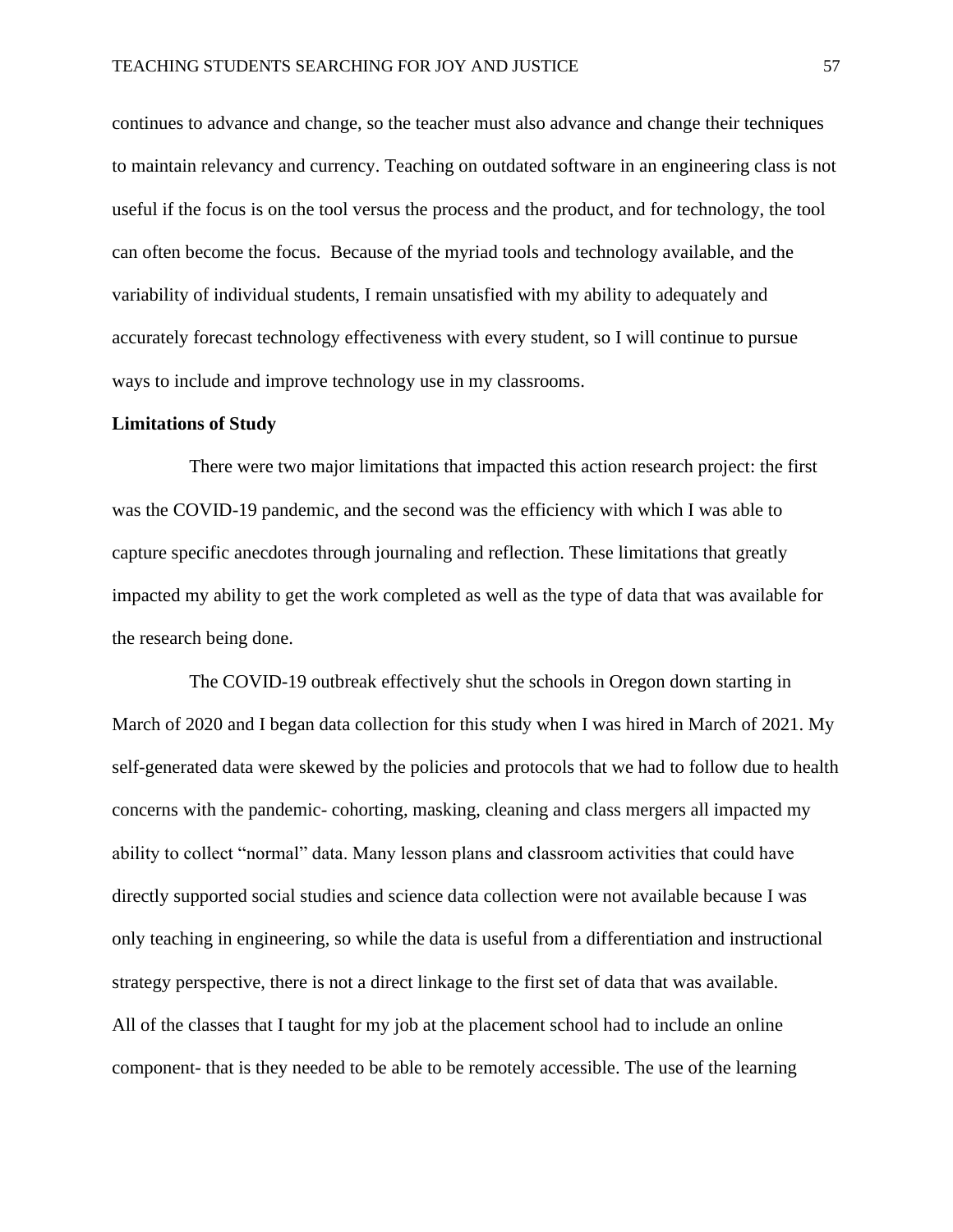management system (Canvas) greatly supported this, but as this was my first teaching job, a combined in person and online format was difficult to craft, especially when the original construct was for the classes to be done in a face-to-face environment.

Because I was teaching in three separate subject areas, for eight classes, across four grades, I was unable to generate detailed notes and reflections for each lesson plan. I was able to make general comments, and support with some specificity in certain areas, but on some days, there were only general observations about my performance or the formative assessments for the students. Student teaching during my preparation periods was a great introduction to teaching in social studies and science but were it not for the other six periods in engineering to try additional methods and techniques, I would have been unable to transfer strategies and technologies effectively. And while I was scrambling to meet scheduling requirements and collaborative and administrative requirements, my own notetaking was often the first casualty of time management.

There is also a general limitation of an action research project, it cannot be generalized to anyone other than me. The situation and variables that I described above specific to my situation, as are my questions and findings. So, I am not developing a map for others to follow, I am simply describing my journey, and a reader is only provided an example, not a recipe, for action that only might be replicated in their situation.

#### **Implementation of Findings**

As a result of this action research project, I have seen two main areas that will immediately impact my teaching and one area that I desire to do continued research in and see how I can see future growth take place. The two areas that I can see impacting me immediately are intentionally planning (differentiating) for students who are current and post-monitored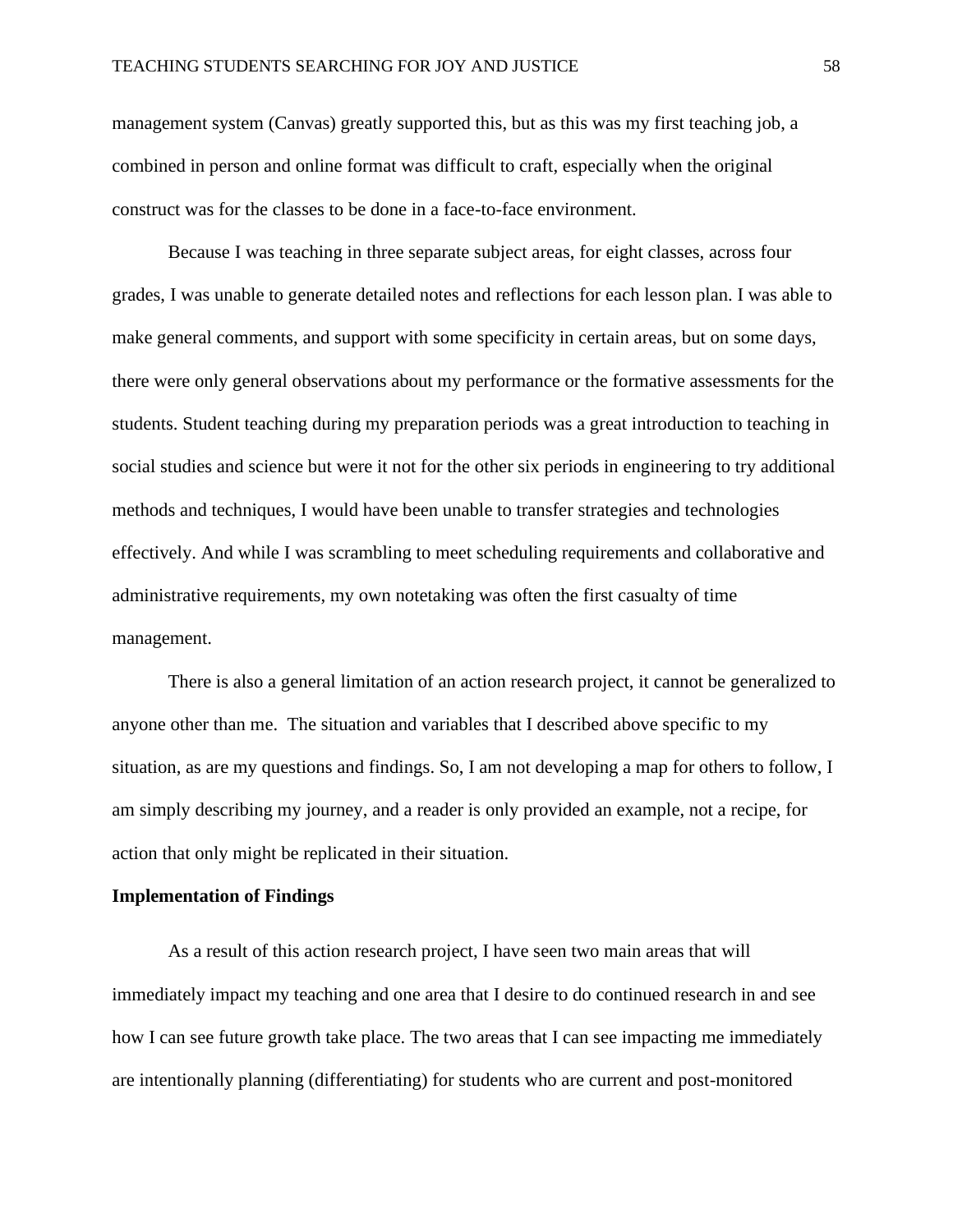English-Language Learners in my lesson plans and incorporating cross-

curricular content in my lesson plans to increase instructional relevance and student application. The area that I would like to research more for future growth is in using more inquiry-based learning beyond the engineering classroom. Project-based learning can allow for differentiation in the form of content, process and product, but I did not collect data on the projects that I used in engineering to determine construct and applicability to other content areas- a missed opportunity, for sure, but even with a cursory analysis I can see value and applicability for science and social studies.

As I begin to plan for my next year of teaching, I would like to be more intentional about planning for the culture and heritage of many of the students of the high school where I will work, so that I can better support students who are current and past English language learners. I also know that there must be a better way to integrate technology into the classroom- most students have a phone, yet there are few educational activities tied to curriculum that are supported by that platform- there must be a better way.

# **Summary**

This action research has helped me to understand and appreciate the need for educators to self-assess, to self-reflect, and to collaborate. As such, I am beginning to recognize areas where I am an effective teacher and areas where there is still significant potential for growth. I also recognize that when I can take issues and information to my peers in my professional learning community or share specifics with colleagues in a department meeting or even the lunchroom, then those trusted agents can help me develop and refine solutions as part of a collaborative educational community.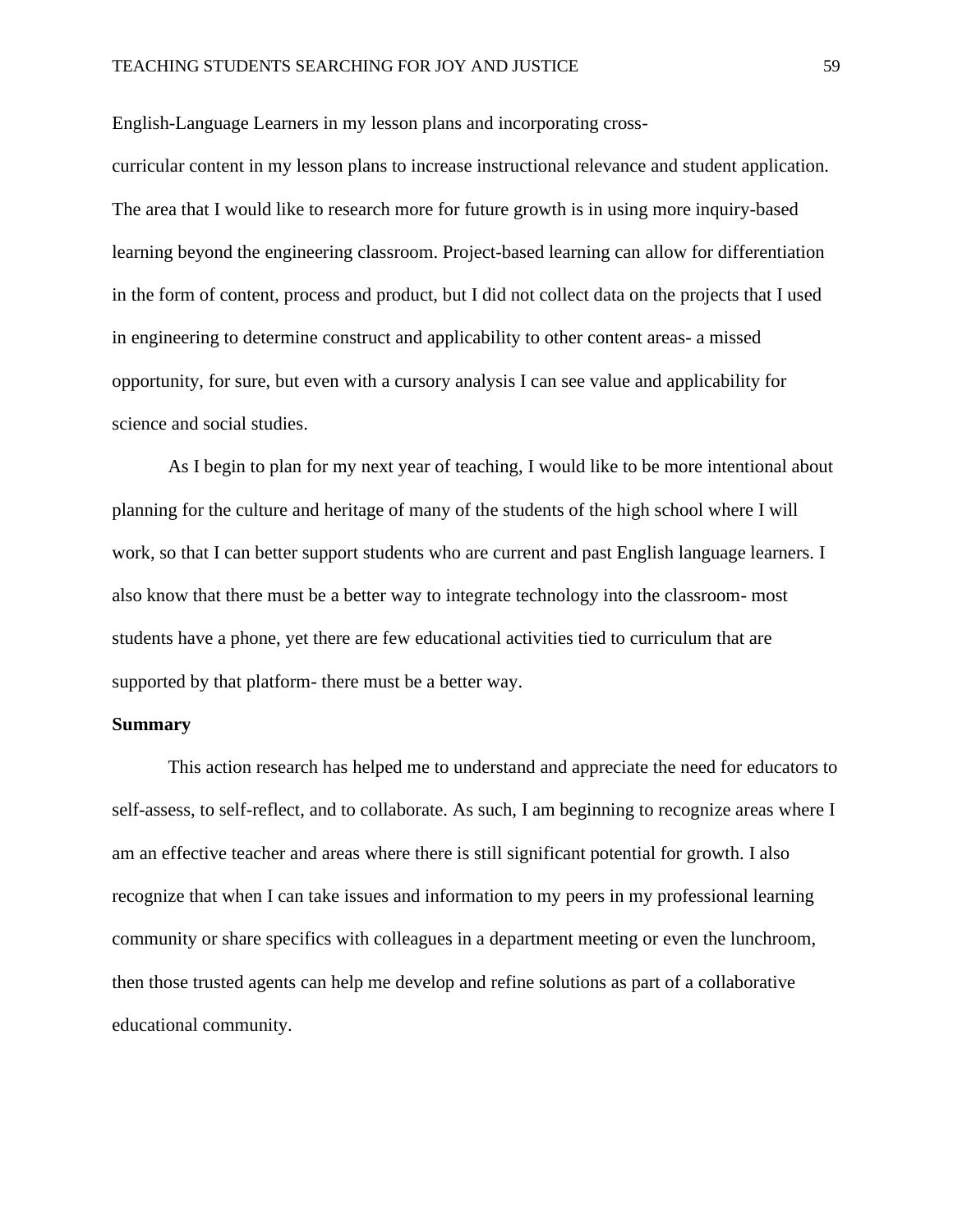# **Works Cited**

- Berchini, C. (2014). "Learning to teach and critical pedagogy: Struggling with a 'Do as I say / Not as I do' practice." *English Education, 46*(3), pgs. 247-267.
- Boggs, G. L. (2012). The next American revolution: Sustainable activism for the twentyfirst century. University of California Press.
- Braun, V., & Clarke, V. (2006). Using thematic analysis in psychology. *Qualitative research in psychology*, *3*(2), 77-101.
- Chval, K. & Khisty, L. (2009). Chapter 9. Bilingual Latino Students, Writing and Mathematics: A Case Study of Successful Teaching and Learning. In R. Barwell (Ed.), Multilingualism in Mathematics Classrooms (pp. 128-144). Bristol, Blue Ridge Summit: Multilingual Matters. https://doi.org/10.21832/9781847692061-011.
- Deloria Jr., V., & Wildcat, D. (2001). Power and place: Indian education in America. Fulcrum Resources.
- Du Bois, W. E. B. (1910). Reconstruction and its benefits. The American Historical Review,15(4), 781-799.https://doi.org/10.1086/ahr/15.4.781

Freire, P. (2018). Pedagogy of the oppressed (50th anniversary ed.). Bloomsbury Academic.

Frost, R. (2022, April 16). *The road not taken*. Wikipedia. Retrieved April 16, 2022, from https://en.wikipedia.org/wiki/The\_Road\_Not\_Taken

García, D. G., Yosso, T. J., & Barajas, F. P. (2012). "A few of the brightest, cleanest Mexican children": School segregation as a form of mundane racism in Oxnard, California, 1900-1940. Harvard Educational Review,82(1), 1-25. https://doi.org/10.17763/haer.82.1.40328h635h7745r3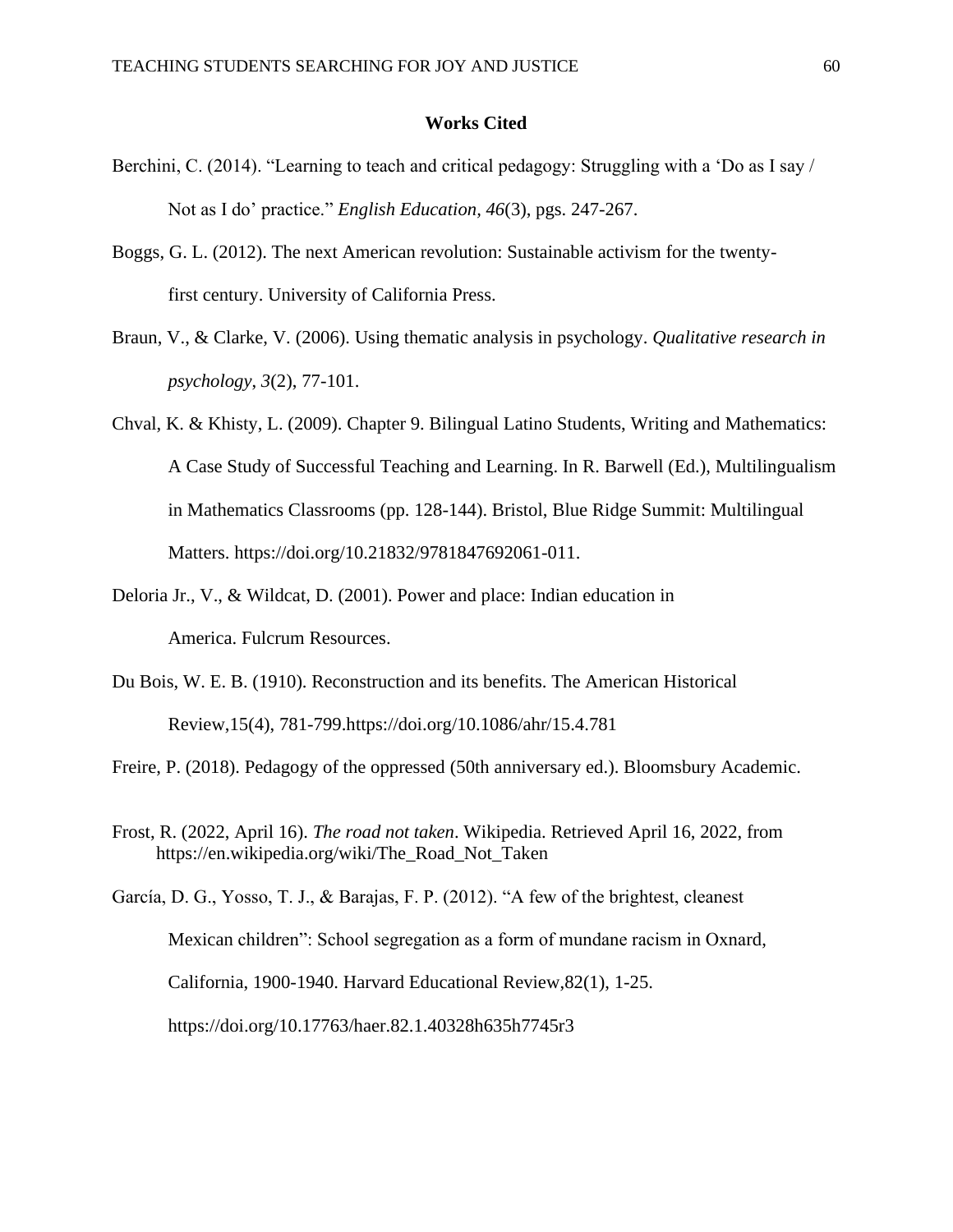Gottlieb, M. and Ernst-Slavitt, G. (2014). Academic Language in Diverse Classrooms: Definitions and Contexts. Corwin.

```
Henson, K. (2009). Making the Most of INTASC Standards. SRATE Journal, 18(2), 34–40. 
Retrieved March 17, 2022, from 
https://files.eric.ed.gov/fulltext/EJ948675.pdf#:~:text=%20Standard%201%3A%20Subje
ct%20Matter%20-%20The%20teacher,focus%20on%20major%20concepts%20in%20ea
ch%20lesson.%20The?msclkid=d65958c2a68011ec9ab9089931dddfc4. hooks, b. (1994). 
Teaching to transgress: Education as the practice of freedom. Routledge.
```
- Hess, D. (2005). How Do Teachers' Political Views Influence Teaching about Controversial Issues? Social Education, 69.
- King, L. (2021, June 18). Black history deserves more than critical race theory debates | Opinion. Deseret News.
- Ladson-Billings, G. (2004). Landing on the wrong note: The price we paid for Brown. Educational Researcher, 33(7), 3-13. https://doi.org/10.3102%2F0013189X0330070039
- Lee, S. S. (2011). Claiming the Oriental gateway: Prewar Seattle and Japanese America. Temple University Press.
- Marker, G. W. (2001). Integrating science-technology-society into social studies education. Theory Into Practice, 31, 20–26. https://doiorg.ezproxy.wou.edu/10.1080/00405849209543520
- National Research Council. (2000). "Learning from speculation to science." In *How people learn: Brain, mind, experience, and school.* Washington DC: National Academies Press.
- Ormrod, J. E. (2020). Human Learning  $(8<sup>th</sup>$  ed.). Pearson.